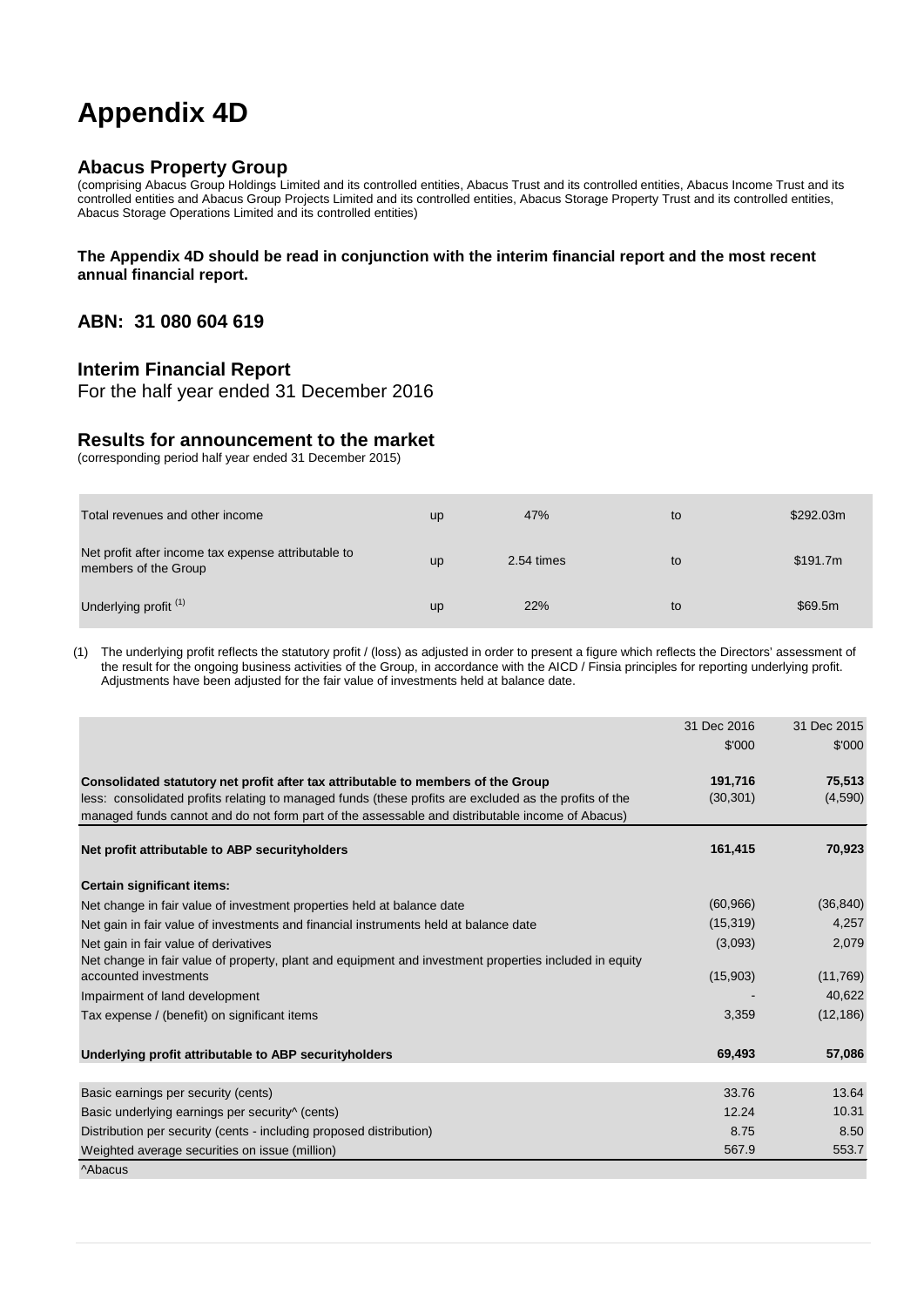| <b>Distributions</b>                                                                            | per stapled security |
|-------------------------------------------------------------------------------------------------|----------------------|
| December 2016 half                                                                              | 8.75 cents           |
| This distribution was declared on 12 January 2017 and will be paid on or about 28 February 2017 |                      |
| Record date for determining entitlement to the distributions                                    | 18 January 2017      |
|                                                                                                 |                      |

half year ended 31 December 2016. Refer to the attached announcement for a detailed discussion of the Abacus Property Group's results and the above figures for the

| Details of individual and total distribution payments to security holders                                                        |                     | per stapled security | Total    |  |
|----------------------------------------------------------------------------------------------------------------------------------|---------------------|----------------------|----------|--|
| Final June 2016 distribution                                                                                                     | paid 31 August 2016 | 8.50 cents           | \$47.0 m |  |
| The distributions were paid in full by Abacus Trust, Abacus Income Trust and Abacus Storage Property Trust which do not pay tax, |                     |                      |          |  |
| hence there were no franking credits attached.                                                                                   |                     |                      |          |  |
|                                                                                                                                  |                     |                      |          |  |

|                                                 | 31 December 2016 | 30 June 2016 |
|-------------------------------------------------|------------------|--------------|
| Net tangible assets per security <sup>(2)</sup> | \$2.94           | \$2.66       |
|                                                 |                  |              |

(2) Net tangible assets per security excludes the external non-controlling interest.

The Group has neither gained or lost control of any entities during the period.

Details of associates and joint venture entities

|                                    | Ownership Interest |             | Share of net profit/(loss) |             |
|------------------------------------|--------------------|-------------|----------------------------|-------------|
|                                    | 31 Dec 2016        | 31 Dec 2015 | 31 Dec 2016                | 31 Dec 2015 |
|                                    | $\frac{0}{0}$      | %           | \$'000                     | \$'000      |
| 29 Browns Road Pty Ltd             | 50                 | 50          | (65)                       | 3,167       |
| <b>Abacus Crafted 2 Unit Trust</b> | 50                 | 50          | 9,681                      | 163         |
| Australian Aggregation Head Trust  | 25                 | 25          | 4,933                      | 3,308       |
| Fordtrans Pty Ltd (Virginia Park)  | 50                 | 50          | (3, 173)                   | 5,620       |
| Oasis JV Unit Trust                | 40                 | 40          | 1,246                      | 4,727       |
| St Leonards JV Unit Trust          | 50                 | 50          | 671                        | 2,535       |
| <b>WTC JV Unit Trust</b>           | 25                 | 25          | 19,590                     | 1,188       |
| Other                              | $25 - 50$          | $25 - 50$   | (2,378)                    | 672         |
|                                    |                    |             | 30,505                     | 21,380      |

The equity accounted profits/losses includes a fair value increment of \$15.9 million

# **Distribution Reinvestment Plan (DRP)**

The Abacus Property Group DRP allows securityholders to reinvest their distributions into APG securities at the market price. Information on the terms of the DRP is available from our websit[e www.abacusproperty.com.au.](http://www.abacusproperty.com.au/)

Securityholders wishing to participate in the DRP may lodge their election notice at any time. The record date for determining entitlements to each distribution is also the record date for participation in the DRP for that distribution.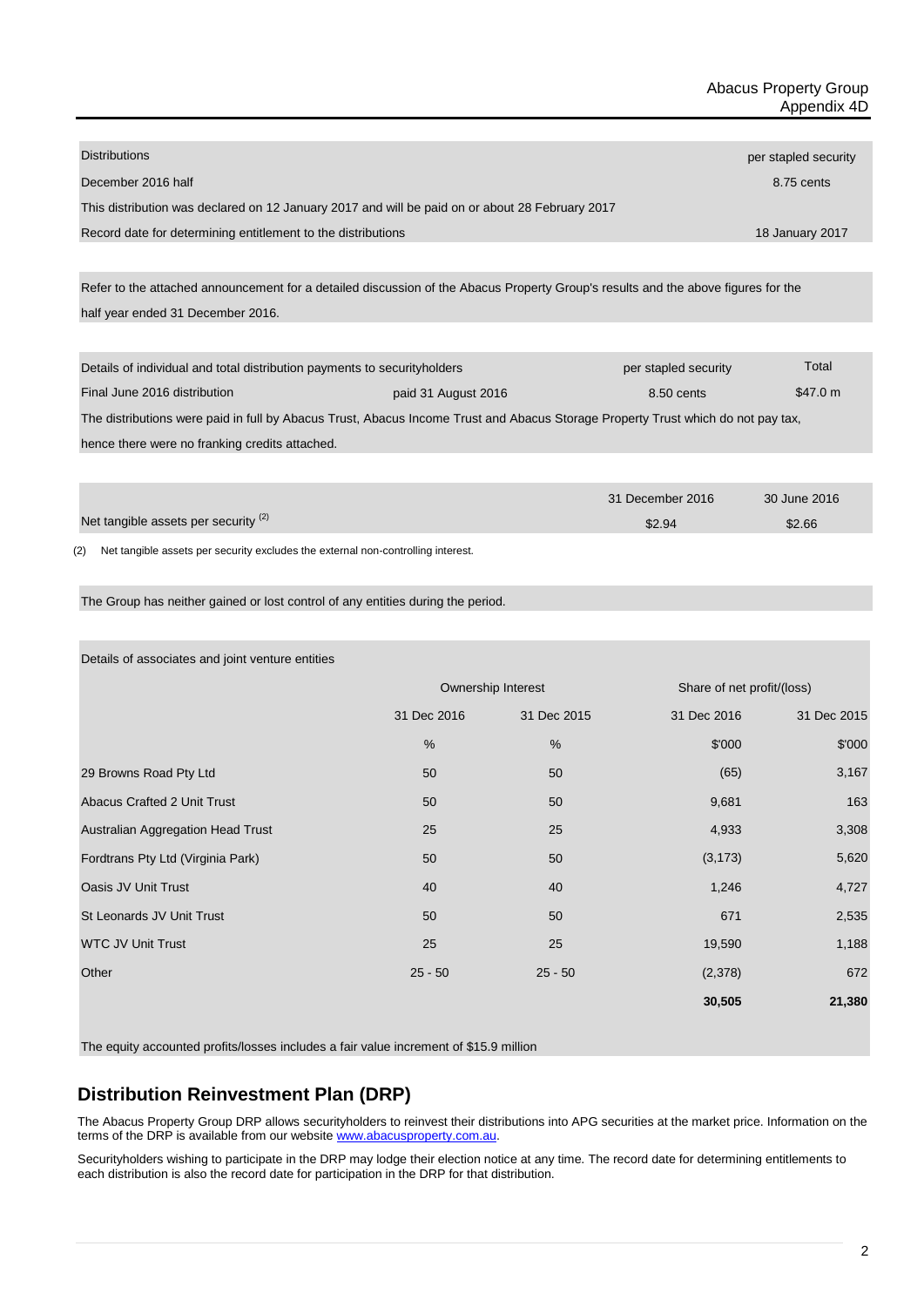# Abacus Property Group ABN 31 080 604 619



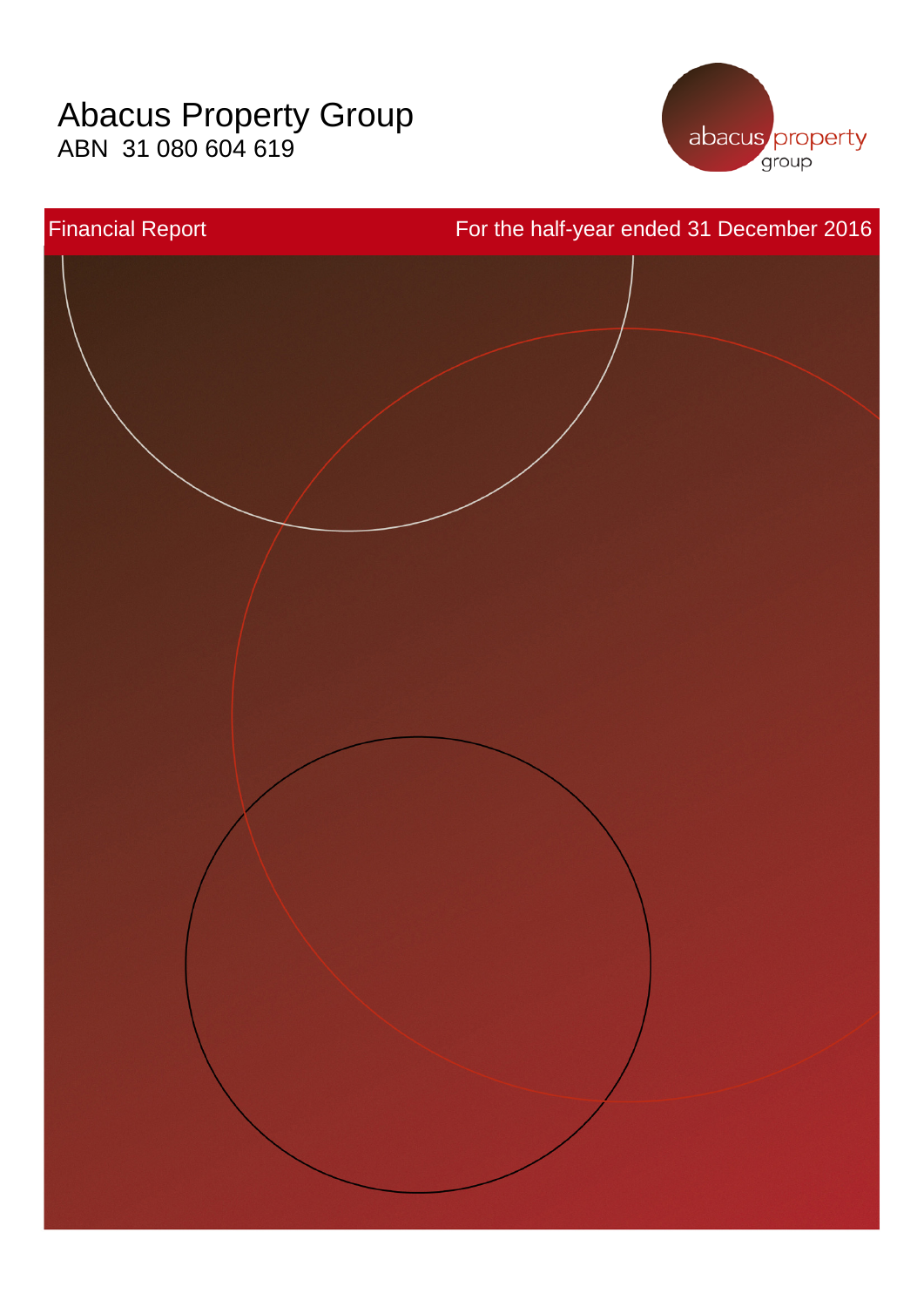# **HALF-YEAR FINANCIAL REPORT**

**31 December 2016**

#### **Directory**

**Abacus Group Holdings Limited** ABN: 31 080 604 619

**Abacus Group Projects Limited** ABN: 11 104 066 104

**Abacus Storage Operations Limited** ABN: 37 112 457 075

**Abacus Funds Management Limited** ABN: 66 007 415 590

**Abacus Storage Funds Management Limited** ABN: 41 109 324 834

**Registered Office**<br>
Level 34, Australia Square<br> **Share Registry:**<br>
Boardroom Pty Ltd Level 34, Australia Square<br>264-278 George Street 264-278 George Street Level 12, 225 George St<br>
SYDNEY NSW 2000 SYDNEY NSW 2000 Tel: (02) 9253 8600 Tel: 1300 737 760 Fax: (02) 9253 8616 Fax: 1300 653 459 Website: www.abacusproperty.com.au

**Custodian: Auditor (Financial and Compliance Plan):** Perpetual Trustee Company Limited<br>
Level 12 Angel Place<br>
200 George Street Level 12 Angel Place 123 Pitt Street Street SYDNEY NSW 2000 SYDNEY NSW 2000

 $SYDNEY$  NSW  $2000$ 

# **CONTENTS**

| <b>DIRECTORS' REPORT</b>                             | $\overline{2}$ |
|------------------------------------------------------|----------------|
| AUDITORS' INDEPENDENCE DECLARATION                   | 6              |
| <b>CONSOLIDATED INCOME STATEMENT</b>                 | 7              |
| CONSOLIDATED STATEMENT OF OTHER COMPREHENSIVE INCOME | 8              |
| CONSOLIDATED STATEMENT OF FINANCIAL POSITION         | 9              |
| CONSOLIDATED STATEMENT OF CASH FLOW                  | 11             |
| <b>CONSOLIDATED STATEMENT OF CHANGES IN EQUITY</b>   | 12             |
| NOTES TO THE FINANCIAL STATEMENTS                    | 14             |
| DIRECTORS' DECLARATION                               | 35             |
| INDEPENDENT REVIEW REPORT                            | 36             |

It is recommended that this Half-Year Financial Report should be read in conjunction with the Half-Year Financial Report of Abacus Trust, Abacus Group Projects Limited, Abacus Income Trust, Abacus Storage Property Trust and Abacus Storage Operations Limited as at 31 December 2016 and Abacus Property Group's 30 June 2016 Annual Financial Report. It is also recommended that the report be considered together with any public announcements made by the Abacus Property Group in accordance with its continuous disclosure obligations arising under the Corporations Act 2001.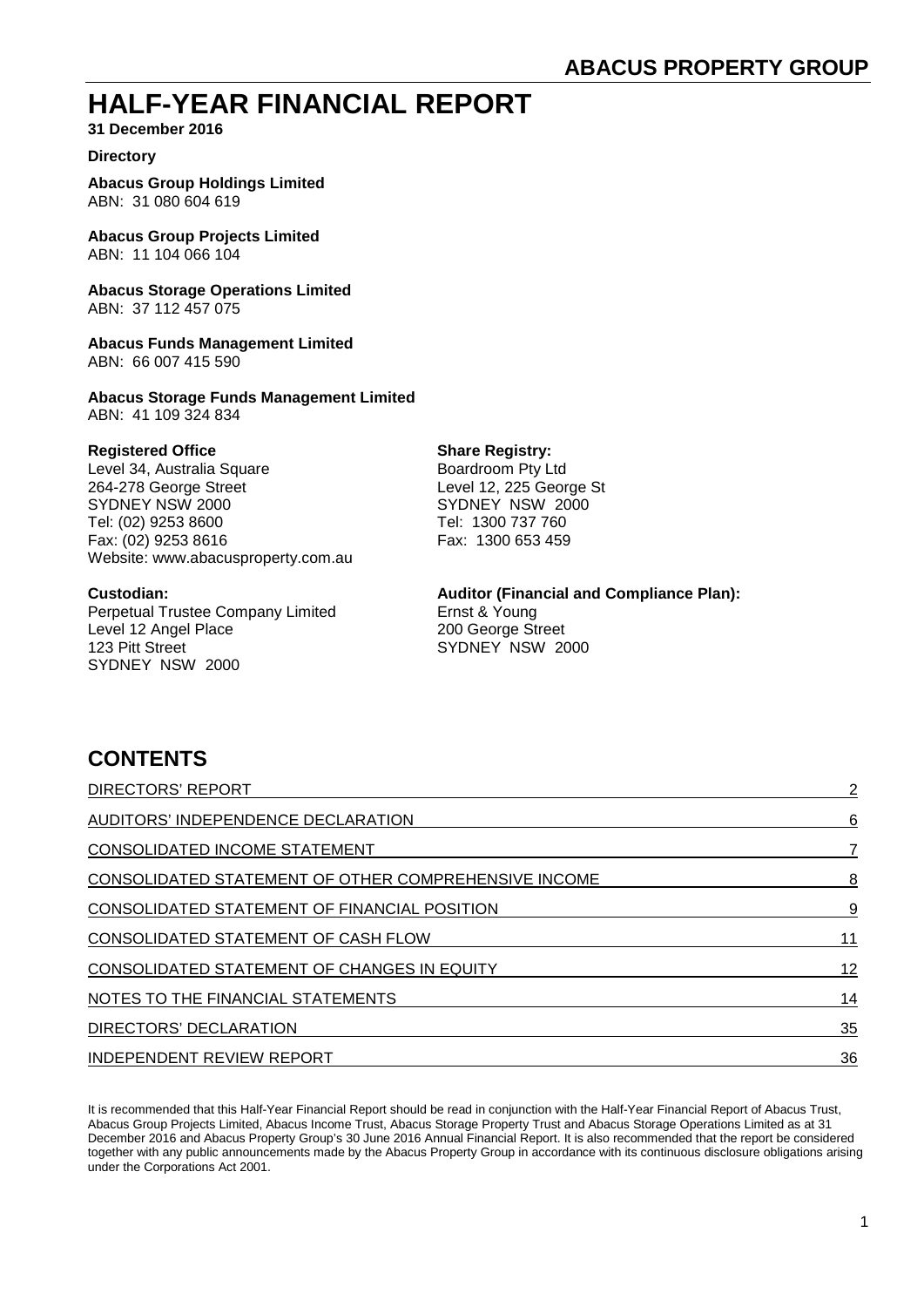**31 December 2016**

The Directors present their report for the period ended 31 December 2016.

#### **DIRECTORS**

The Directors of Abacus Group Holdings Limited ("AGHL"), Abacus Funds Management Limited ("AFML") - the Responsible Entity of Abacus Trust ("AT") and Abacus Income Trust ("AIT"), Abacus Group Projects Limited ("AGPL"), Abacus Storage Funds Management Limited ("ASFML") - the Responsible Entity of Abacus Storage Property Trust ("ASPT") and Abacus Storage Operations Limited ("ASOL") in office during the half-year and until the date of this report are as follows. Directors were in office for this entire period unless otherwise stated.

| John Thame              | Chairman (Non-executive) |
|-------------------------|--------------------------|
| <b>Frank Wolf</b>       | <b>Managing Director</b> |
| <b>William Bartlett</b> | Non-executive Director   |
| Malcolm Irving          | Non-executive Director   |
| Myra Salkinder          | Non-executive Director   |
| Peter Spira             | Non-executive Director   |

#### **STRUCTURE AND PRINCIPAL ACTIVITIES**

#### *Listed Structure / Entities*

The listed Abacus Property Group is a diversified property group that operates predominantly in Australia. It comprises AGHL, AT, AGPL, AIT, ASPT and ASOL (collectively "Abacus") and its securities trade on the Australian Securities Exchange ("ASX") as ABP. Abacus was listed on the ASX in November 2002 and its market capitalisation was over \$1.7 billion at 31 December 2016.

Shares in AGHL, AGPL and ASOL and units in AT, AIT and ASPT have been stapled together so that none can be dealt with without the others and are traded together on the ASX as Abacus securities. An Abacus security consists of one share in AGHL, one unit in AT, one share in AGPL, one unit in AIT, one share in ASOL and one unit in ASPT. A transfer, issue or reorganisation of a share or unit in any of the component parts requires, while they continue to be stapled, a corresponding transfer, issue or reorganisation of a share or unit in each of the other component parts.

AGHL, AGPL and ASOL are companies that are incorporated and domiciled in Australia. AT, AIT and ASPT are Australian registered managed investment schemes. AFML is the Responsible Entity of AT and AIT and ASFML is the Responsible Entity of ASPT. Both AFML and ASFML are incorporated and domiciled in Australia and are wholly-owned subsidiaries of AGHL.

#### *Abacus Property Group Consolidation*

The application of AASB10 by Abacus results in the consolidation of Abacus Hospitality Fund, Abacus Diversified Income Fund II and Abacus Wodonga Land Fund (the "Group"). This is due to the combination of Abacus' role as responsible entity, variable returns arising from its collective equity and loan investments in these funds, and certain guarantees.

AGHL has been identified as the parent entity of the Group. The financial reports of the Group for the half-year ended 31 December 2016 comprise the consolidated financial reports of AGHL and its controlled entities, AT and its controlled entities, AGPL and its controlled entities, AIT and its controlled entities, ASOL and its controlled entities, ASPT and its controlled entities, Abacus Hospitality Fund ("AHF") and its controlled entities, Abacus Diversified Income Fund II ("ADIFII") and its controlled entities and Abacus Wodonga Land Fund ("AWLF").

The principal activities of Abacus that contributed to its earnings during the course of the half-year ended 31 December 2016 included:

- investment in office, retail and industrial properties to derive rental and fee income;
- investment in self-storage facilities to derive storage fee income;
- participation in property ventures and developments to derive interest income and capital profits; and
- property funds management to derive fee income and equity returns.

These activities are reported through our four core reportable segments of Property, Storage, Property Ventures and Funds Management, respectively.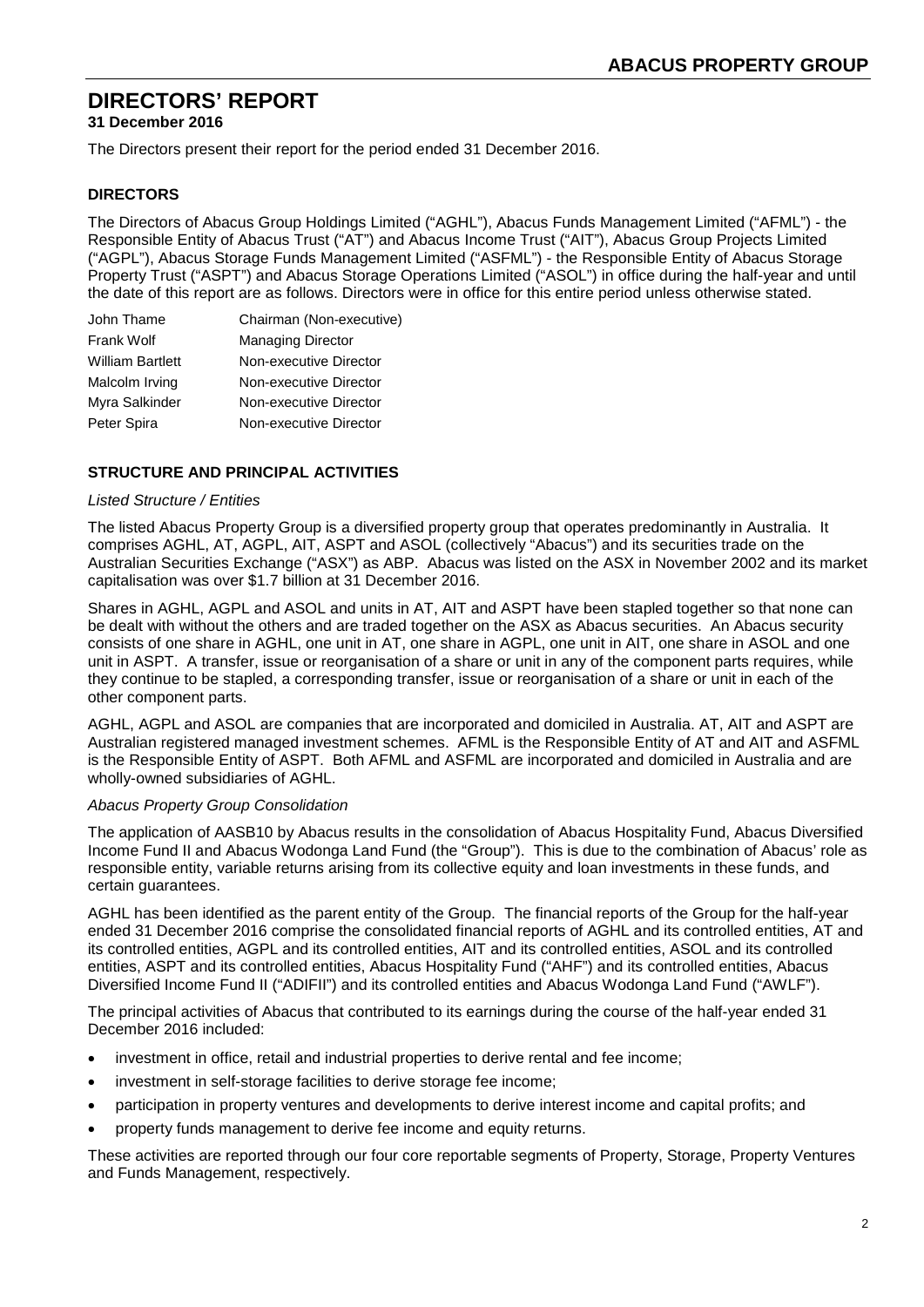## **31 December 2016**

Abacus is included in the S&P/ASX 200 A-REIT index (ASX:XPJ), a sub-index of the S&P/ASX 200 index that contains the listed vehicles classified as A-REITs. Abacus is a dedicated core plus investor in the XPJ index and offers some differentiation to the market providing a more active management model to the other members of the XPJ index which are focused on rent collection or funds management.

## **GROUP RESULTS SUMMARY**

The Group earned a statutory net profit excluding external non-controlling interests of \$191.7 million for the halfyear ended 31 December 2016 (December 2015: \$75.5 million). This profit has been calculated in accordance with Australian Accounting Standards. It includes certain significant items that are adjusted to enable securityholders to obtain an understanding of Abacus' underlying profit of \$69.5 million (December 2015: \$57.1 million).

The underlying profit is derived from the statutory profit and presents a figure which the Directors' believe is useful in understanding the result of the ongoing business activities of Abacus. The underlying profit has been prepared in accordance with the AICD / Finsia reporting principles. The consolidated profits / losses which belong to the securityholders of Abacus Hospitality Fund, Abacus Diversified Income Fund II and Abacus Wodonga Land Fund are excluded as these profits cannot and do not form part of the distributable income of Abacus. The calculation of underlying profit excludes unrealised fair value gains / losses on investment properties, adjustments arising from the effect of revaluing assets / liabilities carried at fair value (such as derivatives, financial instruments and investments), the consolidated profits / losses of managed funds which do not form part of the assessable or distributable profits of Abacus and other non-recurring adjustments deemed significant on account of their nature. Underlying profit is the basis on which distributions are determined.

The reconciliation between the Group's statutory profit excluding non-controlling interests and Abacus' underlying profit is below. This reconciliation and the underlying profit has not been reviewed or audited by the Group's auditor.

|                                                                                                                                 | 31 Dec 2016 | 31 Dec 2015 |
|---------------------------------------------------------------------------------------------------------------------------------|-------------|-------------|
|                                                                                                                                 | \$'000      | \$'000      |
| Consolidated statutory net profit after tax attributable to members of the Group                                                | 191,716     | 75,513      |
| less: Consolidated profits relating to the managed funds (these profits are excluded as the profits of                          |             |             |
| the managed funds cannot and do not form part of the assessable and distributable income of                                     |             |             |
| Abacus)                                                                                                                         | (30, 301)   | (4,590)     |
| Net profit attributable to Abacus securityholders                                                                               | 161,415     | 70,923      |
| Certain significant items:                                                                                                      |             |             |
| Net change in fair value of investment properties held at balance date                                                          | (60, 966)   | (36, 840)   |
| Net change in fair value of investments and financial instruments held at balance date                                          | (15, 319)   | 4,257       |
| Net change in fair value of derivatives                                                                                         | (3,093)     | 2,079       |
| Net change in fair value of property, plant and equipment and investment properties included in equity<br>accounted investments | (15,903)    | (11,769)    |
| Impairment of land development                                                                                                  |             | 40,622      |
| Net tax expense / (benefit) on significant items                                                                                | 3,359       | (12, 186)   |
| Underlying profit attributable to Abacus securityholders                                                                        | 69,493      | 57,086      |
|                                                                                                                                 | 31 Dec 2016 | 31 Dec 2015 |
| Basic earnings per security (cents)                                                                                             | 33.76       | 13.64       |
| Basic underlying earnings per security (cents)                                                                                  | 12.24       | 10.31       |

Distribution per security<sup>^</sup> (cents - including proposed distribution) 8.75 8.50 Weighted average securities on issue (million) 553.7  $\frac{553.7}{2}$  553.7

^Abacus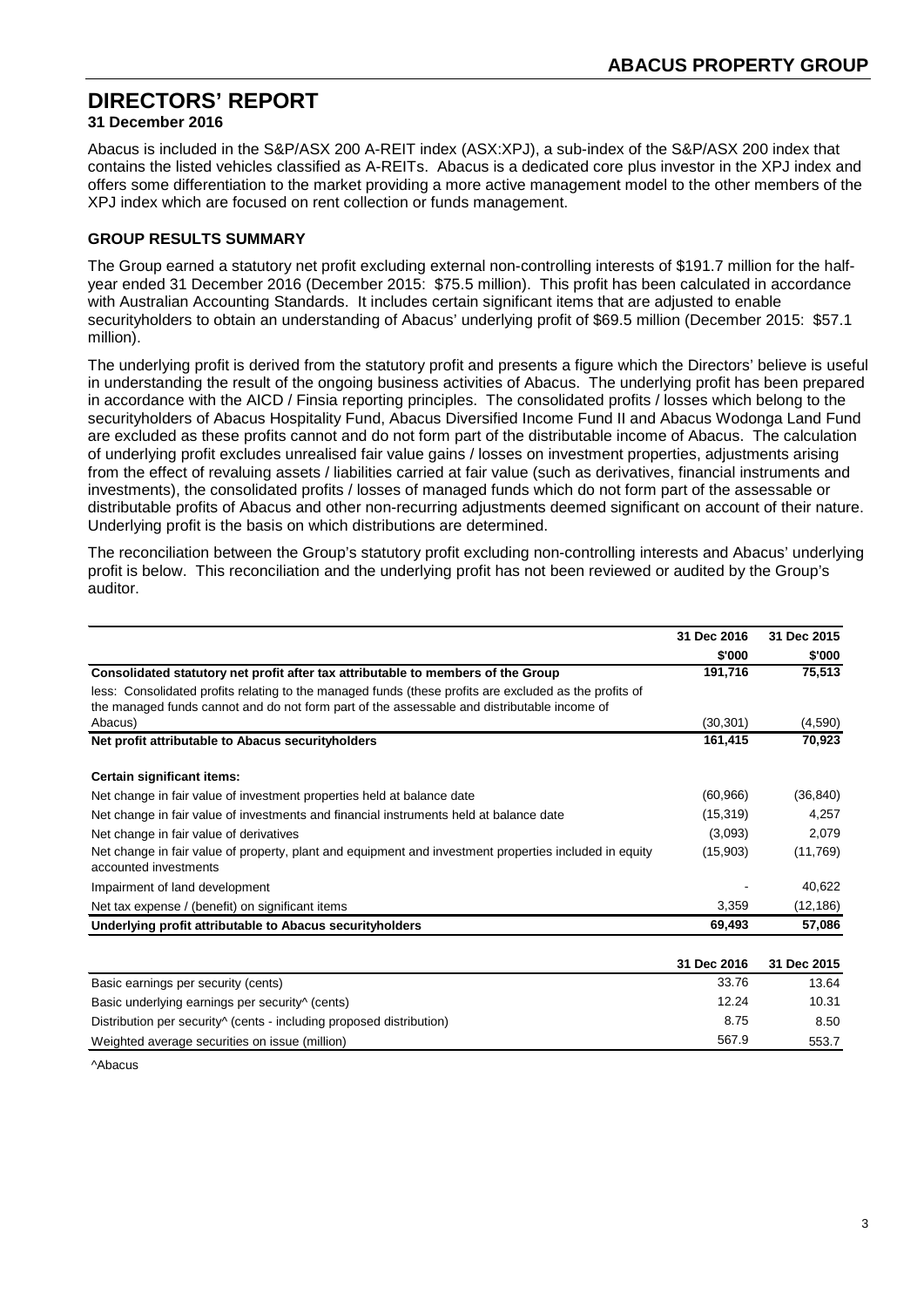**31 December 2016**

#### **GROUP RESULTS SUMMARY (continued)**

Abacus continued to be a cautious acquirer of new properties and remains committed that property fundamentals must be satisfied for any new purchase. Abacus purchased the following properties during the period: 324 Queen Street, Brisbane for \$132 million (50% interest), 444 Queen Street, Brisbane for \$25 million (67% interest) and four storage facilities in suburban Sydney and Canberra.

The Abacus investment portfolio was revalued at 31 December 2016 which resulted in a gain of \$61.0 million or a 4.3% increase on prior book values. In addition, there was a \$15.9 million gain for the period on the fair value of investment properties held in Abacus' third party capital platform. The investment property portfolio's overall weighted average capitalisation rate tightened 14 basis points from 7.47% to 7.33%. The investment portfolio is now valued at over \$1.48 billion including \$875 million of commercial properties across 34 assets and \$609 million of storage facilities across 66 assets.

## **CHANGES IN THE STATE OF AFFAIRS**

The contributed equity of the Group increased \$48.1 million to \$1,572.0 million compared to \$1,523.9 million as at 30 June 2016 due to equity raisings and securityholder participation in the distribution reinvestment plan.

Total equity increased by \$191.1 million to \$1,750.4 million at 31 December 2016 compared to \$1,559.3 million at 30 June 2016.

## **DISTRIBUTIONS**

An interim distribution of 8.75 cents per Abacus stapled security was declared on 12 January 2017 which will be paid on 28 February 2017. Distributions are paid on a semi-annual basis.

#### **SIGNIFICANT EVENTS AFTER BALANCE DATE**

Other than as disclosed already in this report and to the knowledge of directors, there has been no matter or circumstance that has arisen since the end of the half-year that has significantly affected, or may affect, the Group's operations in future financial periods, the results of those operations or the Group's state of affairs in future financial periods.

## **ROUNDING**

The amounts contained in this report and in the half-year financial report have been rounded to the nearest \$1,000 (where rounding is applicable) under the option available to the group under ASIC Corporations Instrument 2016/191. The Group is an entity to which the instrument applies.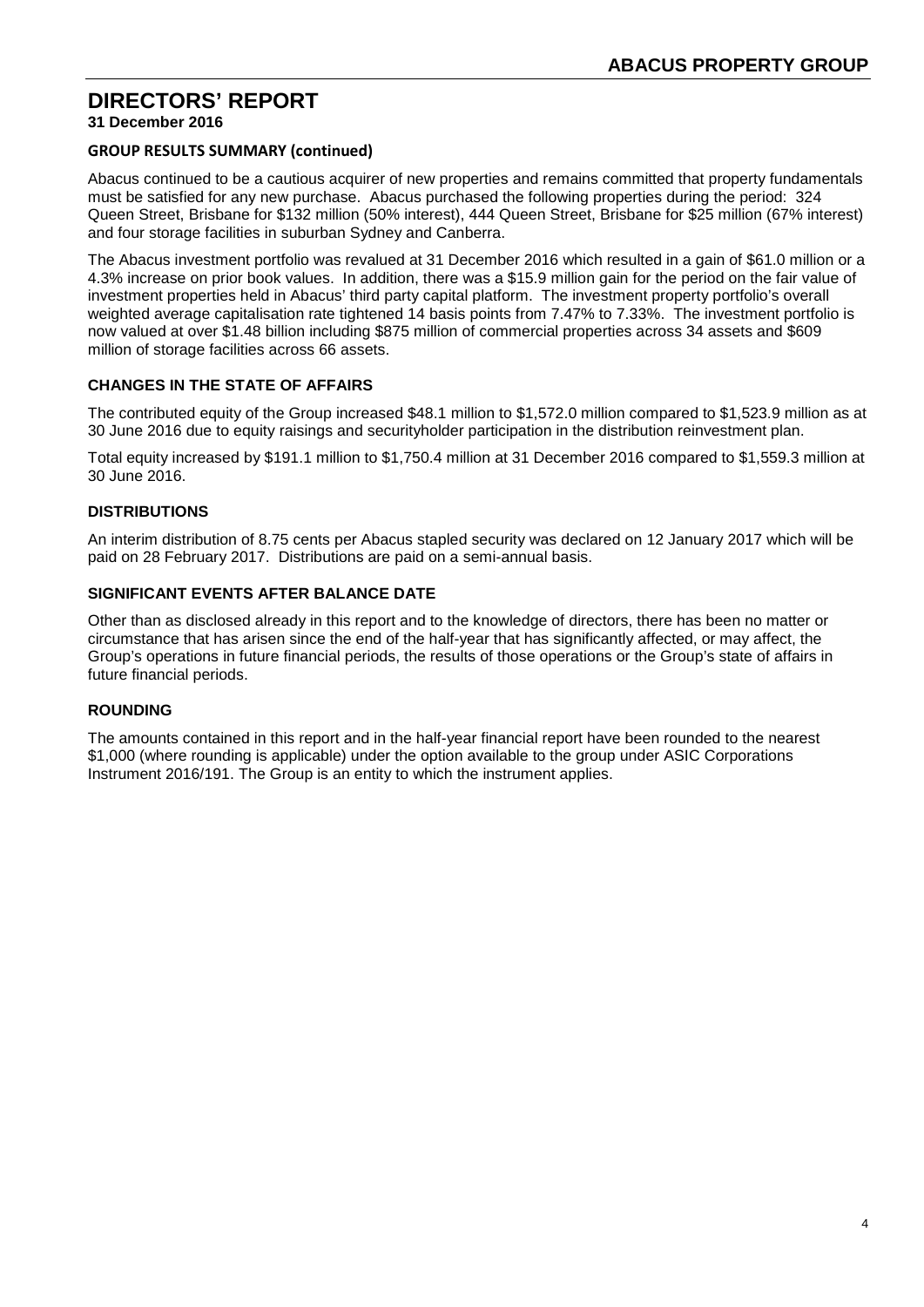**31 December 2016**

## **AUDITOR'S INDEPENDENCE DECLARATION**

We have obtained an independence declaration from our auditor, Ernst & Young, and such declaration is set out on page 6.

Signed in accordance with a resolution of the directors. Abacus Group Holdings Limited (ABN 31 080 604 619)

John Thame **Frank Wolf** Chairman Managing Director Sydney, 17 February 2017

 $f$ mus $f$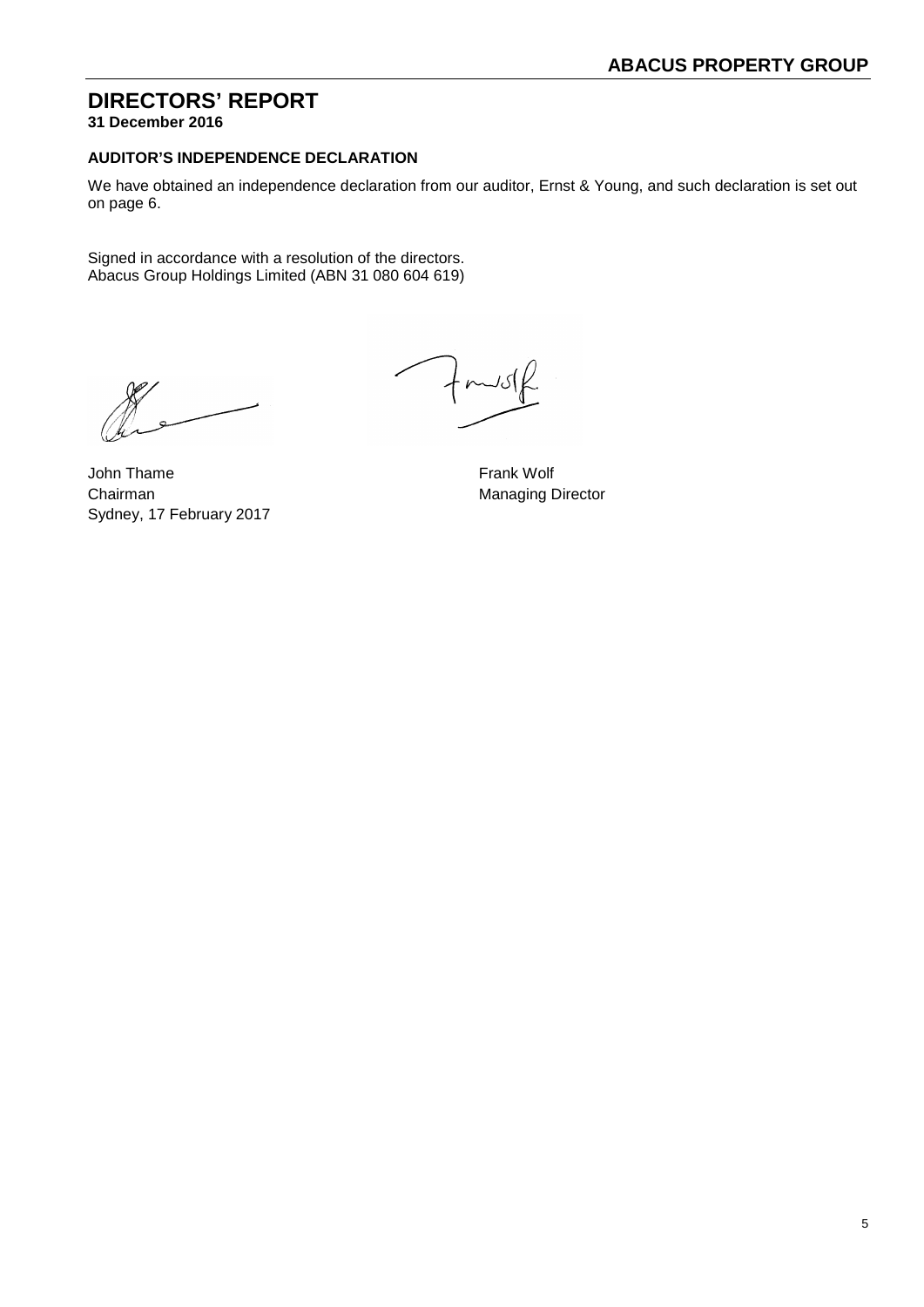

Ernst & Young 200 George Street Sydney NSW 2000 Australia GPO Box 2646 Sydney NSW 2001 Tel: +61 2 9248 5555 Fax: +61 2 9248 5959 ey.com

# Auditor's Independence Declaration to the Directors of Abacus Group **Holdings Limited**

As lead auditor for the review of Abacus Group Holdings Limited for the half-year ended 31 December 2016, I declare to the best of my knowledge and belief, there have been:

- a) no contraventions of the auditor independence requirements of the Corporations Act 2001 in relation to the review; and
- b) no contraventions of any applicable code of professional conduct in relation to the review.

This declaration is in respect of Abacus Group Holdings Limited and the entities it controlled during the financial period.

 $Erast$ 

Ernst & Young

Kathy Parsons Partner 17 February 2017

A member firm of Ernst & Young Global Limited Liability limited by a scheme approved under Professional Standards Legislation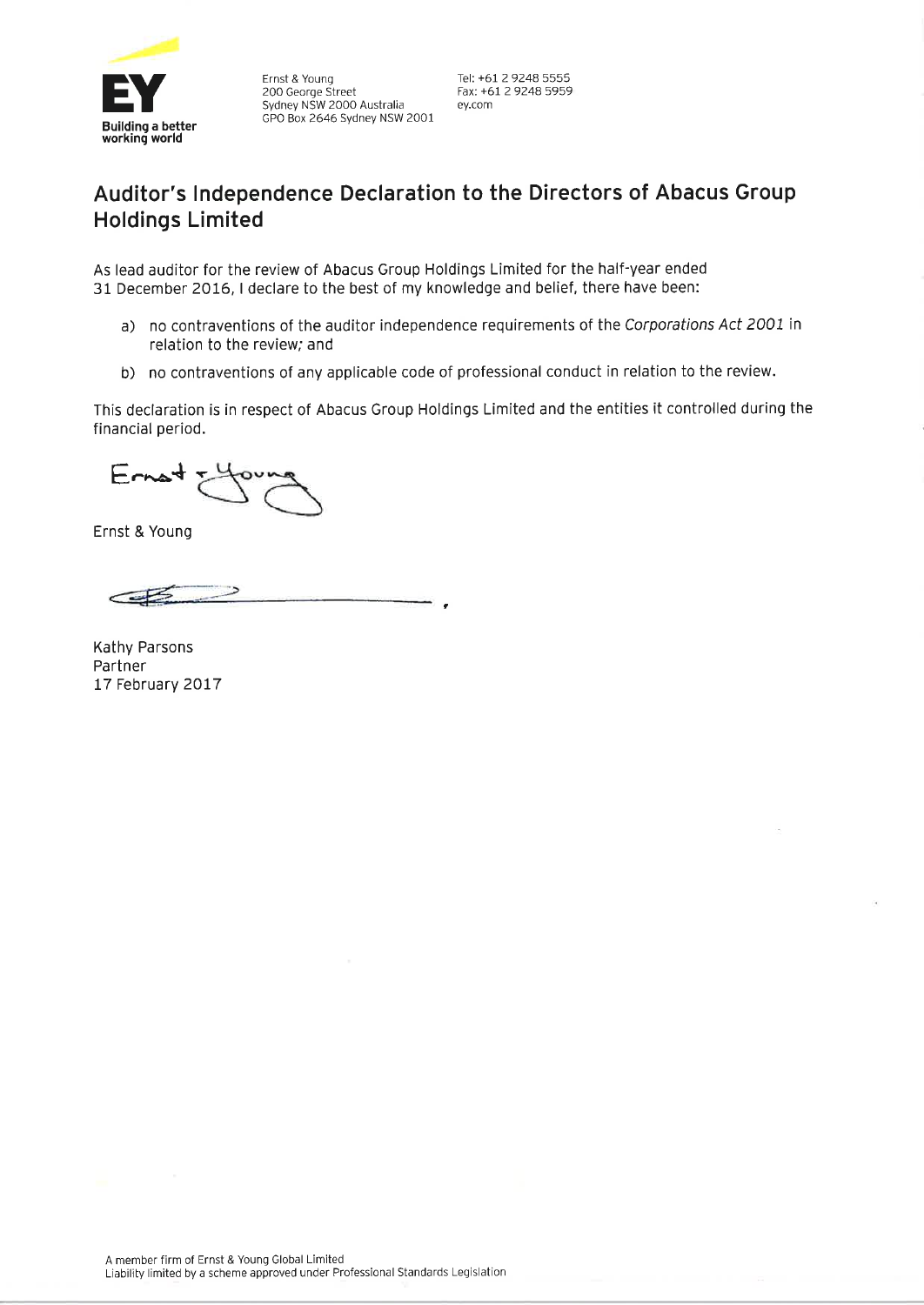# **CONSOLIDATED INCOME STATEMENT**

**HALF-YEAR ENDED 31 DECEMBER 2016**

|                                                                                           | <b>Notes</b> |           |           |
|-------------------------------------------------------------------------------------------|--------------|-----------|-----------|
|                                                                                           |              | \$'000    | \$'000    |
| <b>REVENUE</b>                                                                            |              |           |           |
| Rental income                                                                             |              | 41,967    | 41,988    |
| Storage income                                                                            |              | 34,382    | 29,976    |
| Hotel income                                                                              |              | 19,968    | 25,552    |
| Finance income                                                                            |              | 19,045    | 29,855    |
| Funds management income                                                                   |              | 2,971     | 2,109     |
| Sale of inventory                                                                         |              | 10,146    | 9,671     |
| Fee income                                                                                |              | 2,827     | 243       |
| <b>Total Revenue</b>                                                                      |              | 131,306   | 139,394   |
| <b>OTHER INCOME</b>                                                                       |              |           |           |
| Net change in fair value of investment properties derecognised                            |              | 12,613    | 1,073     |
| Net change in fair value of financial instruments derecognised                            |              | 4,957     | 491       |
| Net profit on sale of property, plant and equipment                                       |              | 11,817    | (92)      |
| Net change in fair value of investment properties and property, plant & equipment held at |              | 80,299    | 41,543    |
| balance date                                                                              |              |           |           |
| Net change in fair value of investments held at balance date                              |              | 15,567    | (4, 192)  |
| Net change in fair value of derivatives                                                   |              | 3,408     | (782)     |
| Share of profit from equity accounted investments                                         | 5(a)         | 30,505    | 21,380    |
| Other income                                                                              |              | 1,555     |           |
| <b>Total Revenue and Other Income</b>                                                     |              | 292,027   | 198,815   |
|                                                                                           |              |           |           |
| Property expenses and outgoings                                                           |              | (7,963)   | (8,870)   |
| Storage expenses                                                                          |              | (12, 586) | (11, 284) |
| Hotel expenses                                                                            |              | (14, 464) | (19, 105) |
| Depreciation and amortisation expense                                                     |              | (1,265)   | (3,036)   |
| Cost of inventory sales                                                                   |              | (8, 146)  | (9,600)   |
| Impairment charges                                                                        |              |           | (40, 622) |
| Finance costs                                                                             |              | (19, 144) | (19, 175) |
| Administrative and other expenses                                                         |              | (13, 875) | (13,986)  |
| <b>PROFIT BEFORE TAX</b>                                                                  |              | 214,584   | 73,137    |
|                                                                                           |              |           |           |
| Income tax benefit / (expense)                                                            |              | (16, 356) | 4,122     |
| <b>NET PROFIT AFTER TAX</b>                                                               |              | 198,228   | 77,259    |
|                                                                                           |              |           |           |
| <b>PROFIT ATTRIBUTABLE TO:</b>                                                            |              |           |           |
| Equity holders of the parent entity (AGHL)                                                |              | 59,521    | (2, 732)  |
| Equity holders of other stapled entities                                                  |              |           |           |
| AT members                                                                                |              | 100,476   | 55,338    |
| <b>AGPL members</b>                                                                       |              | 4,115     | 4,334     |
| AIT members                                                                               |              | 2,152     | 3,436     |
| <b>ASPT</b> members                                                                       |              | 6,145     | (1,643)   |
| ASOL members                                                                              |              | 19,307    | 16,780    |
| <b>Stapled security holders</b>                                                           |              | 191,716   | 75,513    |
| Net profit attributable to external non-controlling interests                             |              | 6,512     | 1,746     |
| <b>NET PROFIT</b>                                                                         |              | 198,228   | 77,259    |

**Basic and diluted earnings per stapled security (cents)** 1 1 33.76 33.76 13.64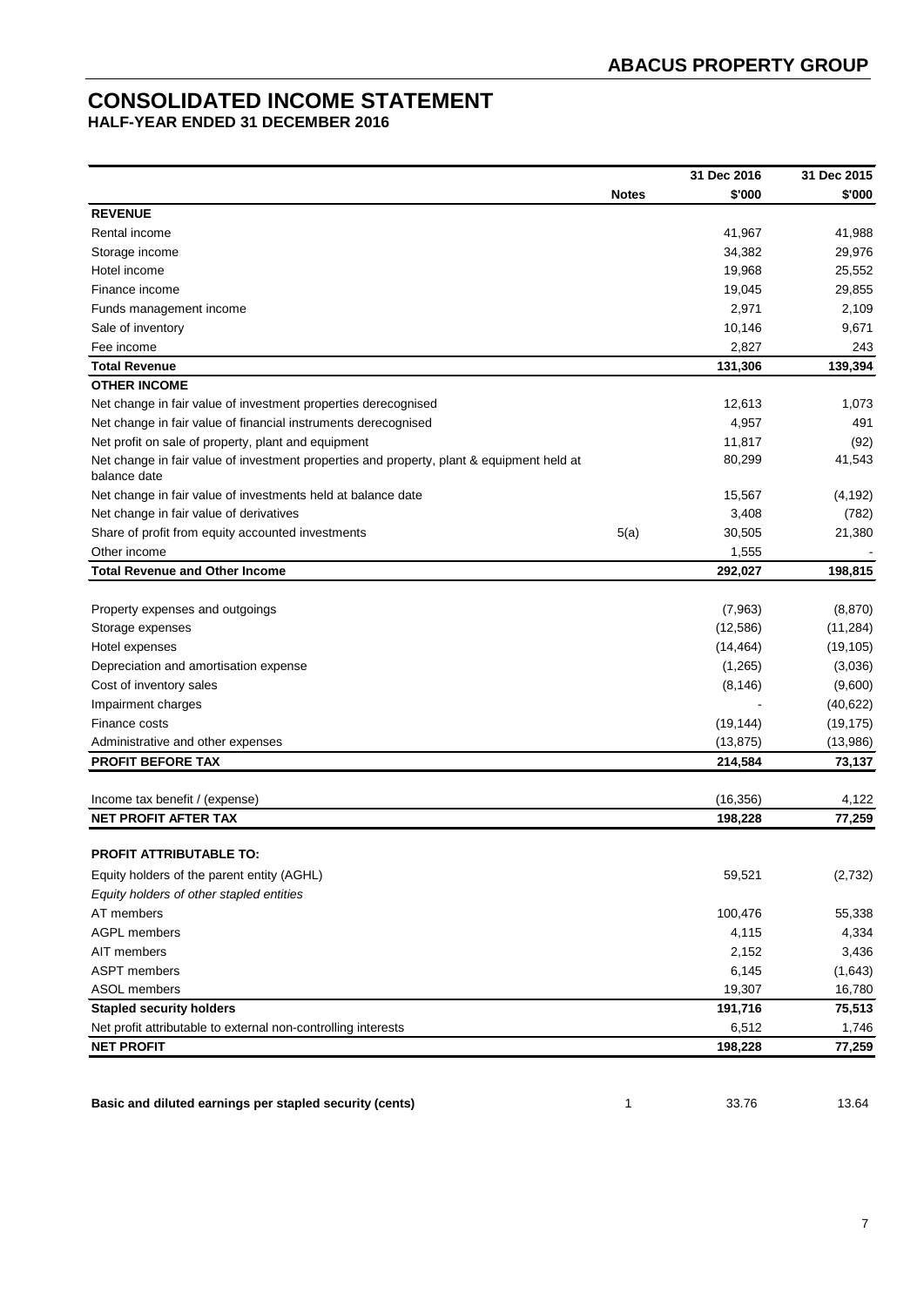# **CONSOLIDATED STATEMENT OF COMPREHENSIVE INCOME HALF-YEAR ENDED 31 DECEMBER 2016**

|                                                                                                                  | 31 Dec 2016 | 31 Dec 2015 |
|------------------------------------------------------------------------------------------------------------------|-------------|-------------|
|                                                                                                                  | \$'000      | \$'000      |
| <b>NET PROFIT AFTER TAX</b>                                                                                      | 198,228     | 77,259      |
| <b>OTHER COMPREHENSIVE INCOME</b>                                                                                |             |             |
| Items that will not be reclassified subsequently to the income statement                                         |             |             |
| Revaluation of assets, net of tax                                                                                | (1,717)     | 8,532       |
| Items that may be reclassified subsequently to the income statement                                              |             |             |
| Foreign exchange translation adjustments, net of tax                                                             | 452         | 1,953       |
| TOTAL COMPREHENSIVE INCOME FOR THE PERIOD                                                                        | 196,963     | 87,744      |
|                                                                                                                  |             |             |
| Total comprehensive income attributable to:                                                                      |             |             |
| Members of the APG Group                                                                                         | 191,134     | 82,608      |
| External non-controlling interests                                                                               | 5,829       | 5,136       |
| <b>TOTAL COMPREHENSIVE INCOME FOR THE PERIOD</b>                                                                 | 196,963     | 87,744      |
|                                                                                                                  |             |             |
| Total comprehensive income / (loss) attributable to members of the Group analysed by<br>amounts attributable to: |             |             |
| <b>AGHL</b> members                                                                                              | 58,487      | 2,410       |
| AT members                                                                                                       | 100,476     | 55,338      |
| <b>AGPL members</b>                                                                                              | 4,115       | 4,334       |
| AIT members                                                                                                      | 2,152       | 3,436       |
| <b>ASPT</b> members                                                                                              | 6,553       | 211         |
| ASOL members                                                                                                     | 19,351      | 16,879      |
| TOTAL COMPREHENSIVE INCOME AFTER TAX ATTRIBUTABLE<br>TO MEMBERS OF THE GROUP                                     | 191,134     | 82,608      |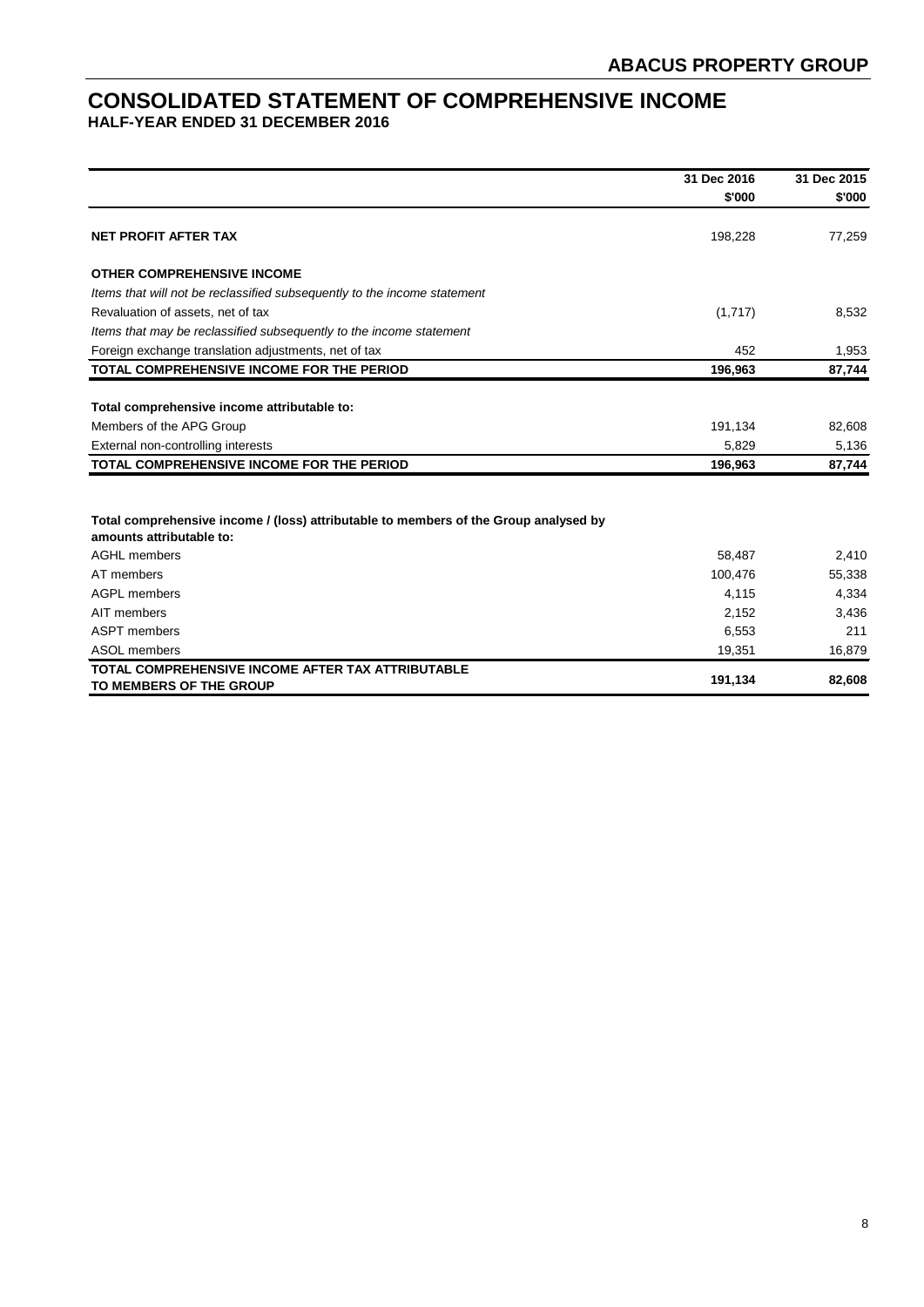# **CONSOLIDATED STATEMENT OF FINANCIAL POSITION**

**AS AT 31 DECEMBER 2016**

|                                       |              | 31 Dec 2016 | 30 Jun 2016 |
|---------------------------------------|--------------|-------------|-------------|
|                                       | <b>Notes</b> | \$'000      | \$'000      |
| <b>CURRENT ASSETS</b>                 |              |             |             |
| Investment properties held for sale   | $\sqrt{2}$   | 96,179      | 186,550     |
| Inventory                             | 3(a)         | 6,042       | 9,845       |
| Property loans                        | 4(a)         | 55,093      | 93,685      |
| Cash and cash equivalents             |              | 57,342      | 43,792      |
| Property, plant and equipment         | 10           | 67,610      | 130,000     |
| Trade and other receivables           |              | 11,022      | 8,851       |
| Derivatives at fair value             |              | 1,349       |             |
| Other                                 |              | 3,092       | 5,138       |
| <b>TOTAL CURRENT ASSETS</b>           |              | 297,729     | 477,861     |
|                                       |              |             |             |
| <b>NON-CURRENT ASSETS</b>             |              |             |             |
| Investment properties                 | 2            | 1,516,236   | 1,335,069   |
| Inventory                             | 3(b)         | 76,609      | 68,633      |
| Property loans                        | 4(b)         | 284,655     | 291,577     |
| Equity accounted investments          | 5            | 204,885     | 179,935     |
| Deferred tax assets                   |              | 256         | 10,809      |
| Property, plant and equipment         | 10           | 4,783       | 4,676       |
| Other financial assets                | 4(c)         | 73,608      | 49,269      |
| Derivatives at fair value             |              | 1,392       | 3,878       |
| Intangible assets and goodwill        |              | 32,461      | 32,461      |
| <b>TOTAL NON-CURRENT ASSETS</b>       |              | 2,194,885   | 1,976,307   |
| <b>TOTAL ASSETS</b>                   |              | 2,492,614   | 2,454,168   |
|                                       |              |             |             |
| <b>CURRENT LIABILITIES</b>            |              |             |             |
| Trade and other payables              |              | 26,816      | 26,167      |
| Interest-bearing loans and borrowings | 6(a)         | 46,646      | 124,745     |
| Derivatives at fair value             |              | 10,067      | 2,650       |
| Income tax payable                    |              | 206         | 507         |
| Other financial liabilities           |              | 45,669      | 45,934      |
| Other                                 |              | 5,554       | 8,476       |
| <b>TOTAL CURRENT LIABILITIES</b>      |              | 134,958     | 208,479     |
|                                       |              |             |             |
| <b>NON-CURRENT LIABILITIES</b>        |              |             |             |
| Interest-bearing loans and borrowings | 6(b)         | 573,856     | 631,323     |
| Derivatives at fair value             |              | 18,962      | 41,469      |
| Deferred tax liabilities              |              | 9,998       | 9,535       |
| Other                                 |              | 4,487       | 4,085       |
| TOTAL NON-CURRENT LIABILITIES         |              | 607,303     | 686,412     |
| <b>TOTAL LIABILITIES</b>              |              | 742,261     | 894,891     |
| <b>NET ASSETS</b>                     |              | 1,750,353   | 1,559,277   |
|                                       |              |             |             |
| <b>TOTAL EQUITY</b>                   |              | 1,750,353   | 1,559,277   |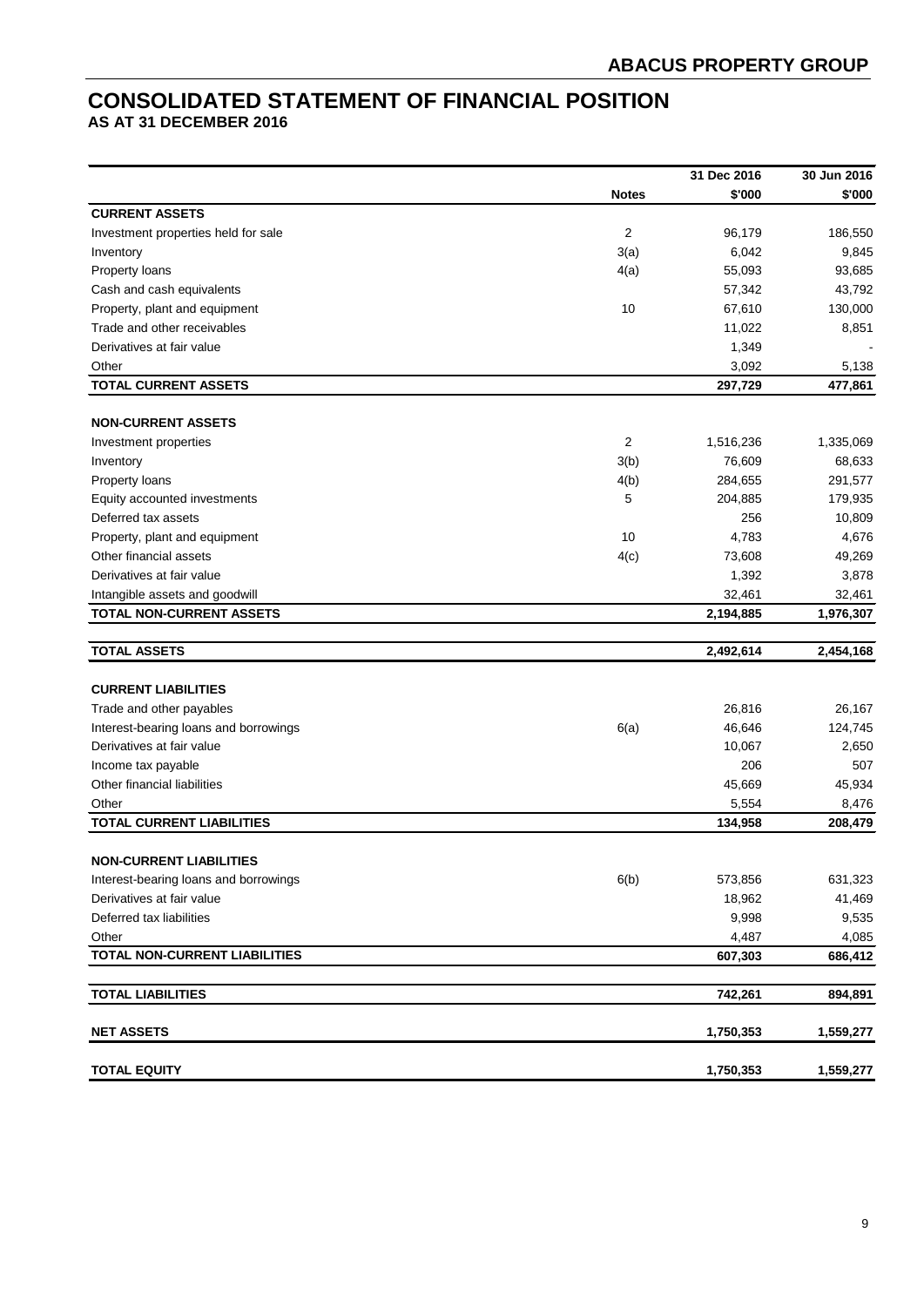# **CONSOLIDATED STATEMENT OF FINANCIAL POSITION (continued) AS AT 31 DECEMBER 2016**

| <b>Notes</b><br>\$'000<br>\$'000<br>Equity attributable to members of AGHL:<br>Contributed equity<br>342,175<br>332,074<br>9,676<br>Reserves<br>12,793<br>66,415<br>Retained earnings<br>6,894<br>Total equity attributable to members of AGHL:<br>418,266<br>351,761<br>Equity attributable to unitholders of AT:<br>Contributed equity<br>931,018<br>905,159<br><b>Accumulated losses</b><br>(29, 967)<br>(104, 318)<br>Total equity attributable to unitholders of AT:<br>901,051<br>800,841<br>Equity attributable to members of AGPL:<br>Contributed equity<br>26,947<br>25,867<br>Retained earnings<br>15,556<br>11,441<br>Total equity attributable to members of AGPL:<br>42,503<br>37,308<br>Equity attributable to unitholders of AIT:<br>Contributed equity<br>129,996<br>126,451<br><b>Accumulated losses</b><br>(81, 539)<br>(69, 309)<br>Total equity attributable to unitholders of AIT:<br>48,457<br>57,142<br>Equity attributable to members of ASPT:<br>Contributed equity<br>121,441<br>115,441<br>2,638<br>Reserves<br>2,230<br><b>Accumulated losses</b><br>(8,942)<br>(8, 285)<br>Total equity attributable to members of ASPT:<br>115,137<br>109,386<br>Equity attributable to members of ASOL:<br>Contributed equity<br>20,373<br>18,886<br>178<br>135<br>Reserves<br>159,830<br>140,523<br>Retained earnings<br>Total equity attributable to members of ASOL:<br>180,381<br>159,544<br>Equity attributable to external non-controlling interest:<br>72,822<br>69,481<br>Contributed equity<br>2,960<br>3,642<br>Reserves<br><b>Accumulated losses</b><br>(27, 883)<br>(33, 169)<br>44,558<br>Total equity attributable to external non-controlling interest:<br>43,295<br><b>TOTAL EQUITY</b><br>1,750,353<br>1,559,277<br>8<br>Contributed equity<br>1,571,950<br>1,523,878<br>Reserves<br>12,492<br>15,158<br>Retained earnings / accumulated losses<br>121,353<br>(23, 054)<br>Total stapled security holders' interest in equity<br>1,705,795<br>1,515,982<br>Total external non-controlling interest<br>44,558<br>43,295<br><b>TOTAL EQUITY</b><br>1,750,353<br>1,559,277 |  | 31 Dec 2016 | 30 Jun 2016 |
|---------------------------------------------------------------------------------------------------------------------------------------------------------------------------------------------------------------------------------------------------------------------------------------------------------------------------------------------------------------------------------------------------------------------------------------------------------------------------------------------------------------------------------------------------------------------------------------------------------------------------------------------------------------------------------------------------------------------------------------------------------------------------------------------------------------------------------------------------------------------------------------------------------------------------------------------------------------------------------------------------------------------------------------------------------------------------------------------------------------------------------------------------------------------------------------------------------------------------------------------------------------------------------------------------------------------------------------------------------------------------------------------------------------------------------------------------------------------------------------------------------------------------------------------------------------------------------------------------------------------------------------------------------------------------------------------------------------------------------------------------------------------------------------------------------------------------------------------------------------------------------------------------------------------------------------------------------------------------------------------------------------------------------------------------------------------------------------------------------|--|-------------|-------------|
|                                                                                                                                                                                                                                                                                                                                                                                                                                                                                                                                                                                                                                                                                                                                                                                                                                                                                                                                                                                                                                                                                                                                                                                                                                                                                                                                                                                                                                                                                                                                                                                                                                                                                                                                                                                                                                                                                                                                                                                                                                                                                                         |  |             |             |
|                                                                                                                                                                                                                                                                                                                                                                                                                                                                                                                                                                                                                                                                                                                                                                                                                                                                                                                                                                                                                                                                                                                                                                                                                                                                                                                                                                                                                                                                                                                                                                                                                                                                                                                                                                                                                                                                                                                                                                                                                                                                                                         |  |             |             |
|                                                                                                                                                                                                                                                                                                                                                                                                                                                                                                                                                                                                                                                                                                                                                                                                                                                                                                                                                                                                                                                                                                                                                                                                                                                                                                                                                                                                                                                                                                                                                                                                                                                                                                                                                                                                                                                                                                                                                                                                                                                                                                         |  |             |             |
|                                                                                                                                                                                                                                                                                                                                                                                                                                                                                                                                                                                                                                                                                                                                                                                                                                                                                                                                                                                                                                                                                                                                                                                                                                                                                                                                                                                                                                                                                                                                                                                                                                                                                                                                                                                                                                                                                                                                                                                                                                                                                                         |  |             |             |
|                                                                                                                                                                                                                                                                                                                                                                                                                                                                                                                                                                                                                                                                                                                                                                                                                                                                                                                                                                                                                                                                                                                                                                                                                                                                                                                                                                                                                                                                                                                                                                                                                                                                                                                                                                                                                                                                                                                                                                                                                                                                                                         |  |             |             |
|                                                                                                                                                                                                                                                                                                                                                                                                                                                                                                                                                                                                                                                                                                                                                                                                                                                                                                                                                                                                                                                                                                                                                                                                                                                                                                                                                                                                                                                                                                                                                                                                                                                                                                                                                                                                                                                                                                                                                                                                                                                                                                         |  |             |             |
|                                                                                                                                                                                                                                                                                                                                                                                                                                                                                                                                                                                                                                                                                                                                                                                                                                                                                                                                                                                                                                                                                                                                                                                                                                                                                                                                                                                                                                                                                                                                                                                                                                                                                                                                                                                                                                                                                                                                                                                                                                                                                                         |  |             |             |
|                                                                                                                                                                                                                                                                                                                                                                                                                                                                                                                                                                                                                                                                                                                                                                                                                                                                                                                                                                                                                                                                                                                                                                                                                                                                                                                                                                                                                                                                                                                                                                                                                                                                                                                                                                                                                                                                                                                                                                                                                                                                                                         |  |             |             |
|                                                                                                                                                                                                                                                                                                                                                                                                                                                                                                                                                                                                                                                                                                                                                                                                                                                                                                                                                                                                                                                                                                                                                                                                                                                                                                                                                                                                                                                                                                                                                                                                                                                                                                                                                                                                                                                                                                                                                                                                                                                                                                         |  |             |             |
|                                                                                                                                                                                                                                                                                                                                                                                                                                                                                                                                                                                                                                                                                                                                                                                                                                                                                                                                                                                                                                                                                                                                                                                                                                                                                                                                                                                                                                                                                                                                                                                                                                                                                                                                                                                                                                                                                                                                                                                                                                                                                                         |  |             |             |
|                                                                                                                                                                                                                                                                                                                                                                                                                                                                                                                                                                                                                                                                                                                                                                                                                                                                                                                                                                                                                                                                                                                                                                                                                                                                                                                                                                                                                                                                                                                                                                                                                                                                                                                                                                                                                                                                                                                                                                                                                                                                                                         |  |             |             |
|                                                                                                                                                                                                                                                                                                                                                                                                                                                                                                                                                                                                                                                                                                                                                                                                                                                                                                                                                                                                                                                                                                                                                                                                                                                                                                                                                                                                                                                                                                                                                                                                                                                                                                                                                                                                                                                                                                                                                                                                                                                                                                         |  |             |             |
|                                                                                                                                                                                                                                                                                                                                                                                                                                                                                                                                                                                                                                                                                                                                                                                                                                                                                                                                                                                                                                                                                                                                                                                                                                                                                                                                                                                                                                                                                                                                                                                                                                                                                                                                                                                                                                                                                                                                                                                                                                                                                                         |  |             |             |
|                                                                                                                                                                                                                                                                                                                                                                                                                                                                                                                                                                                                                                                                                                                                                                                                                                                                                                                                                                                                                                                                                                                                                                                                                                                                                                                                                                                                                                                                                                                                                                                                                                                                                                                                                                                                                                                                                                                                                                                                                                                                                                         |  |             |             |
|                                                                                                                                                                                                                                                                                                                                                                                                                                                                                                                                                                                                                                                                                                                                                                                                                                                                                                                                                                                                                                                                                                                                                                                                                                                                                                                                                                                                                                                                                                                                                                                                                                                                                                                                                                                                                                                                                                                                                                                                                                                                                                         |  |             |             |
|                                                                                                                                                                                                                                                                                                                                                                                                                                                                                                                                                                                                                                                                                                                                                                                                                                                                                                                                                                                                                                                                                                                                                                                                                                                                                                                                                                                                                                                                                                                                                                                                                                                                                                                                                                                                                                                                                                                                                                                                                                                                                                         |  |             |             |
|                                                                                                                                                                                                                                                                                                                                                                                                                                                                                                                                                                                                                                                                                                                                                                                                                                                                                                                                                                                                                                                                                                                                                                                                                                                                                                                                                                                                                                                                                                                                                                                                                                                                                                                                                                                                                                                                                                                                                                                                                                                                                                         |  |             |             |
|                                                                                                                                                                                                                                                                                                                                                                                                                                                                                                                                                                                                                                                                                                                                                                                                                                                                                                                                                                                                                                                                                                                                                                                                                                                                                                                                                                                                                                                                                                                                                                                                                                                                                                                                                                                                                                                                                                                                                                                                                                                                                                         |  |             |             |
|                                                                                                                                                                                                                                                                                                                                                                                                                                                                                                                                                                                                                                                                                                                                                                                                                                                                                                                                                                                                                                                                                                                                                                                                                                                                                                                                                                                                                                                                                                                                                                                                                                                                                                                                                                                                                                                                                                                                                                                                                                                                                                         |  |             |             |
|                                                                                                                                                                                                                                                                                                                                                                                                                                                                                                                                                                                                                                                                                                                                                                                                                                                                                                                                                                                                                                                                                                                                                                                                                                                                                                                                                                                                                                                                                                                                                                                                                                                                                                                                                                                                                                                                                                                                                                                                                                                                                                         |  |             |             |
|                                                                                                                                                                                                                                                                                                                                                                                                                                                                                                                                                                                                                                                                                                                                                                                                                                                                                                                                                                                                                                                                                                                                                                                                                                                                                                                                                                                                                                                                                                                                                                                                                                                                                                                                                                                                                                                                                                                                                                                                                                                                                                         |  |             |             |
|                                                                                                                                                                                                                                                                                                                                                                                                                                                                                                                                                                                                                                                                                                                                                                                                                                                                                                                                                                                                                                                                                                                                                                                                                                                                                                                                                                                                                                                                                                                                                                                                                                                                                                                                                                                                                                                                                                                                                                                                                                                                                                         |  |             |             |
|                                                                                                                                                                                                                                                                                                                                                                                                                                                                                                                                                                                                                                                                                                                                                                                                                                                                                                                                                                                                                                                                                                                                                                                                                                                                                                                                                                                                                                                                                                                                                                                                                                                                                                                                                                                                                                                                                                                                                                                                                                                                                                         |  |             |             |
|                                                                                                                                                                                                                                                                                                                                                                                                                                                                                                                                                                                                                                                                                                                                                                                                                                                                                                                                                                                                                                                                                                                                                                                                                                                                                                                                                                                                                                                                                                                                                                                                                                                                                                                                                                                                                                                                                                                                                                                                                                                                                                         |  |             |             |
|                                                                                                                                                                                                                                                                                                                                                                                                                                                                                                                                                                                                                                                                                                                                                                                                                                                                                                                                                                                                                                                                                                                                                                                                                                                                                                                                                                                                                                                                                                                                                                                                                                                                                                                                                                                                                                                                                                                                                                                                                                                                                                         |  |             |             |
|                                                                                                                                                                                                                                                                                                                                                                                                                                                                                                                                                                                                                                                                                                                                                                                                                                                                                                                                                                                                                                                                                                                                                                                                                                                                                                                                                                                                                                                                                                                                                                                                                                                                                                                                                                                                                                                                                                                                                                                                                                                                                                         |  |             |             |
|                                                                                                                                                                                                                                                                                                                                                                                                                                                                                                                                                                                                                                                                                                                                                                                                                                                                                                                                                                                                                                                                                                                                                                                                                                                                                                                                                                                                                                                                                                                                                                                                                                                                                                                                                                                                                                                                                                                                                                                                                                                                                                         |  |             |             |
|                                                                                                                                                                                                                                                                                                                                                                                                                                                                                                                                                                                                                                                                                                                                                                                                                                                                                                                                                                                                                                                                                                                                                                                                                                                                                                                                                                                                                                                                                                                                                                                                                                                                                                                                                                                                                                                                                                                                                                                                                                                                                                         |  |             |             |
|                                                                                                                                                                                                                                                                                                                                                                                                                                                                                                                                                                                                                                                                                                                                                                                                                                                                                                                                                                                                                                                                                                                                                                                                                                                                                                                                                                                                                                                                                                                                                                                                                                                                                                                                                                                                                                                                                                                                                                                                                                                                                                         |  |             |             |
|                                                                                                                                                                                                                                                                                                                                                                                                                                                                                                                                                                                                                                                                                                                                                                                                                                                                                                                                                                                                                                                                                                                                                                                                                                                                                                                                                                                                                                                                                                                                                                                                                                                                                                                                                                                                                                                                                                                                                                                                                                                                                                         |  |             |             |
|                                                                                                                                                                                                                                                                                                                                                                                                                                                                                                                                                                                                                                                                                                                                                                                                                                                                                                                                                                                                                                                                                                                                                                                                                                                                                                                                                                                                                                                                                                                                                                                                                                                                                                                                                                                                                                                                                                                                                                                                                                                                                                         |  |             |             |
|                                                                                                                                                                                                                                                                                                                                                                                                                                                                                                                                                                                                                                                                                                                                                                                                                                                                                                                                                                                                                                                                                                                                                                                                                                                                                                                                                                                                                                                                                                                                                                                                                                                                                                                                                                                                                                                                                                                                                                                                                                                                                                         |  |             |             |
|                                                                                                                                                                                                                                                                                                                                                                                                                                                                                                                                                                                                                                                                                                                                                                                                                                                                                                                                                                                                                                                                                                                                                                                                                                                                                                                                                                                                                                                                                                                                                                                                                                                                                                                                                                                                                                                                                                                                                                                                                                                                                                         |  |             |             |
|                                                                                                                                                                                                                                                                                                                                                                                                                                                                                                                                                                                                                                                                                                                                                                                                                                                                                                                                                                                                                                                                                                                                                                                                                                                                                                                                                                                                                                                                                                                                                                                                                                                                                                                                                                                                                                                                                                                                                                                                                                                                                                         |  |             |             |
|                                                                                                                                                                                                                                                                                                                                                                                                                                                                                                                                                                                                                                                                                                                                                                                                                                                                                                                                                                                                                                                                                                                                                                                                                                                                                                                                                                                                                                                                                                                                                                                                                                                                                                                                                                                                                                                                                                                                                                                                                                                                                                         |  |             |             |
|                                                                                                                                                                                                                                                                                                                                                                                                                                                                                                                                                                                                                                                                                                                                                                                                                                                                                                                                                                                                                                                                                                                                                                                                                                                                                                                                                                                                                                                                                                                                                                                                                                                                                                                                                                                                                                                                                                                                                                                                                                                                                                         |  |             |             |
|                                                                                                                                                                                                                                                                                                                                                                                                                                                                                                                                                                                                                                                                                                                                                                                                                                                                                                                                                                                                                                                                                                                                                                                                                                                                                                                                                                                                                                                                                                                                                                                                                                                                                                                                                                                                                                                                                                                                                                                                                                                                                                         |  |             |             |
|                                                                                                                                                                                                                                                                                                                                                                                                                                                                                                                                                                                                                                                                                                                                                                                                                                                                                                                                                                                                                                                                                                                                                                                                                                                                                                                                                                                                                                                                                                                                                                                                                                                                                                                                                                                                                                                                                                                                                                                                                                                                                                         |  |             |             |
|                                                                                                                                                                                                                                                                                                                                                                                                                                                                                                                                                                                                                                                                                                                                                                                                                                                                                                                                                                                                                                                                                                                                                                                                                                                                                                                                                                                                                                                                                                                                                                                                                                                                                                                                                                                                                                                                                                                                                                                                                                                                                                         |  |             |             |
|                                                                                                                                                                                                                                                                                                                                                                                                                                                                                                                                                                                                                                                                                                                                                                                                                                                                                                                                                                                                                                                                                                                                                                                                                                                                                                                                                                                                                                                                                                                                                                                                                                                                                                                                                                                                                                                                                                                                                                                                                                                                                                         |  |             |             |
|                                                                                                                                                                                                                                                                                                                                                                                                                                                                                                                                                                                                                                                                                                                                                                                                                                                                                                                                                                                                                                                                                                                                                                                                                                                                                                                                                                                                                                                                                                                                                                                                                                                                                                                                                                                                                                                                                                                                                                                                                                                                                                         |  |             |             |
|                                                                                                                                                                                                                                                                                                                                                                                                                                                                                                                                                                                                                                                                                                                                                                                                                                                                                                                                                                                                                                                                                                                                                                                                                                                                                                                                                                                                                                                                                                                                                                                                                                                                                                                                                                                                                                                                                                                                                                                                                                                                                                         |  |             |             |
|                                                                                                                                                                                                                                                                                                                                                                                                                                                                                                                                                                                                                                                                                                                                                                                                                                                                                                                                                                                                                                                                                                                                                                                                                                                                                                                                                                                                                                                                                                                                                                                                                                                                                                                                                                                                                                                                                                                                                                                                                                                                                                         |  |             |             |
|                                                                                                                                                                                                                                                                                                                                                                                                                                                                                                                                                                                                                                                                                                                                                                                                                                                                                                                                                                                                                                                                                                                                                                                                                                                                                                                                                                                                                                                                                                                                                                                                                                                                                                                                                                                                                                                                                                                                                                                                                                                                                                         |  |             |             |
|                                                                                                                                                                                                                                                                                                                                                                                                                                                                                                                                                                                                                                                                                                                                                                                                                                                                                                                                                                                                                                                                                                                                                                                                                                                                                                                                                                                                                                                                                                                                                                                                                                                                                                                                                                                                                                                                                                                                                                                                                                                                                                         |  |             |             |
|                                                                                                                                                                                                                                                                                                                                                                                                                                                                                                                                                                                                                                                                                                                                                                                                                                                                                                                                                                                                                                                                                                                                                                                                                                                                                                                                                                                                                                                                                                                                                                                                                                                                                                                                                                                                                                                                                                                                                                                                                                                                                                         |  |             |             |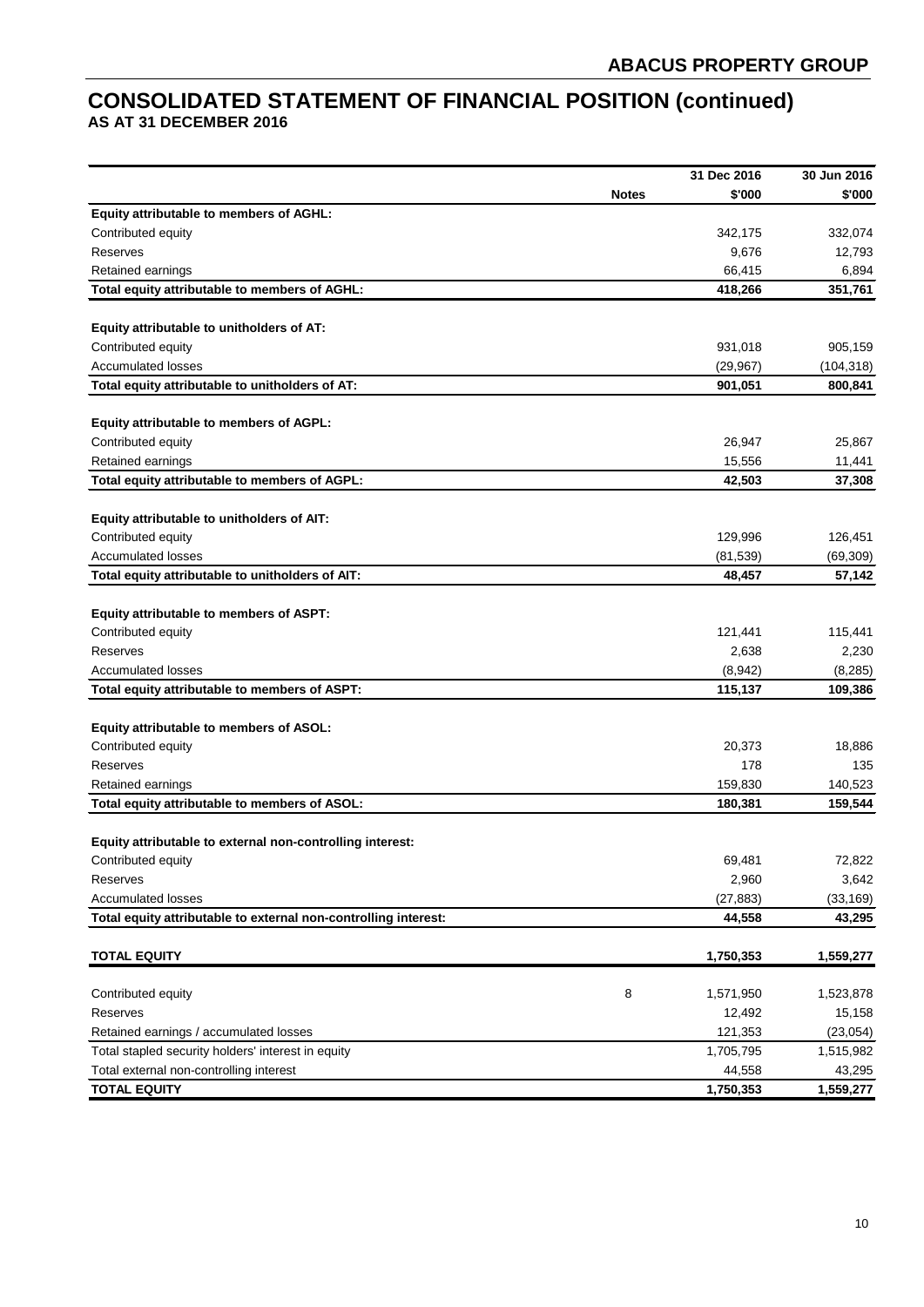# **CONSOLIDATED STATEMENT OF CASH FLOW**

**HALF-YEAR ENDED 31 DECEMBER 2016**

|                                                                   | 31 Dec 2016 | 31 Dec 2015 |
|-------------------------------------------------------------------|-------------|-------------|
|                                                                   | \$'000      | \$'000      |
| <b>CASH FLOWS FROM OPERATING ACTIVITIES</b>                       |             |             |
| Income receipts                                                   | 148,551     | 137,807     |
| Interest received                                                 | 637         | 836         |
| Distributions received                                            | 209         | 207         |
| Income tax paid                                                   | (3,644)     | (5, 324)    |
| Finance costs paid                                                | (16, 830)   | (17, 350)   |
| Operating payments                                                | (59, 463)   | (64, 197)   |
| Payments for land acquisitions                                    | (11, 311)   | (7, 474)    |
| <b>NET CASH FLOWS FROM OPERATING ACTIVITIES</b>                   | 58,149      | 44,505      |
| <b>CASH FLOWS FROM INVESTING ACTIVITIES</b>                       |             |             |
| Payments for investments and funds advanced                       | (36, 612)   | (105, 324)  |
| Proceeds from sale and settlement of investments and funds repaid | 68,171      | 22,420      |
| Purchase of property, plant and equipment                         | (708)       | (1,687)     |
| Disposal of property, plant and equipment                         | 72,755      | 3,768       |
| Purchase of investment properties                                 | (129, 594)  | (119, 770)  |
| Disposal of investment properties                                 | 133,370     | 33,203      |
| Payment for other investments                                     | (924)       | (3,611)     |
| <b>NET CASH FLOWS FROM / (USED IN) INVESTING ACTIVITIES</b>       | 106,458     | (171,001)   |
| <b>CASH FLOWS FROM FINANCING ACTIVITIES</b>                       |             |             |
| Proceeds from issue of units                                      | 17,550      | 7,498       |
| Return of capital                                                 | (3,542)     | (234)       |
| Payment of issue costs                                            | (556)       | (3,259)     |
| Repayment of borrowings                                           | (150,040)   | (19, 131)   |
| Proceeds from borrowings                                          | 5,521       | 184,032     |
| Distributions paid                                                | (19,988)    | (48, 055)   |
| <b>NET CASH FLOWS FROM / (USED IN) FINANCING ACTIVITIES</b>       | (151, 055)  | 120,851     |
|                                                                   |             |             |
| NET INCREASE / (DECREASE) IN CASH AND CASH EQUIVALENTS            | 13,552      | (5,645)     |
| Net foreign exchange differences                                  | (2)         | 85          |
| Cash and cash equivalents at beginning of period                  | 43,792      | 38,387      |
| <b>CASH AND CASH EQUIVALENTS AT END OF PERIOD</b>                 | 57.342      | 32,827      |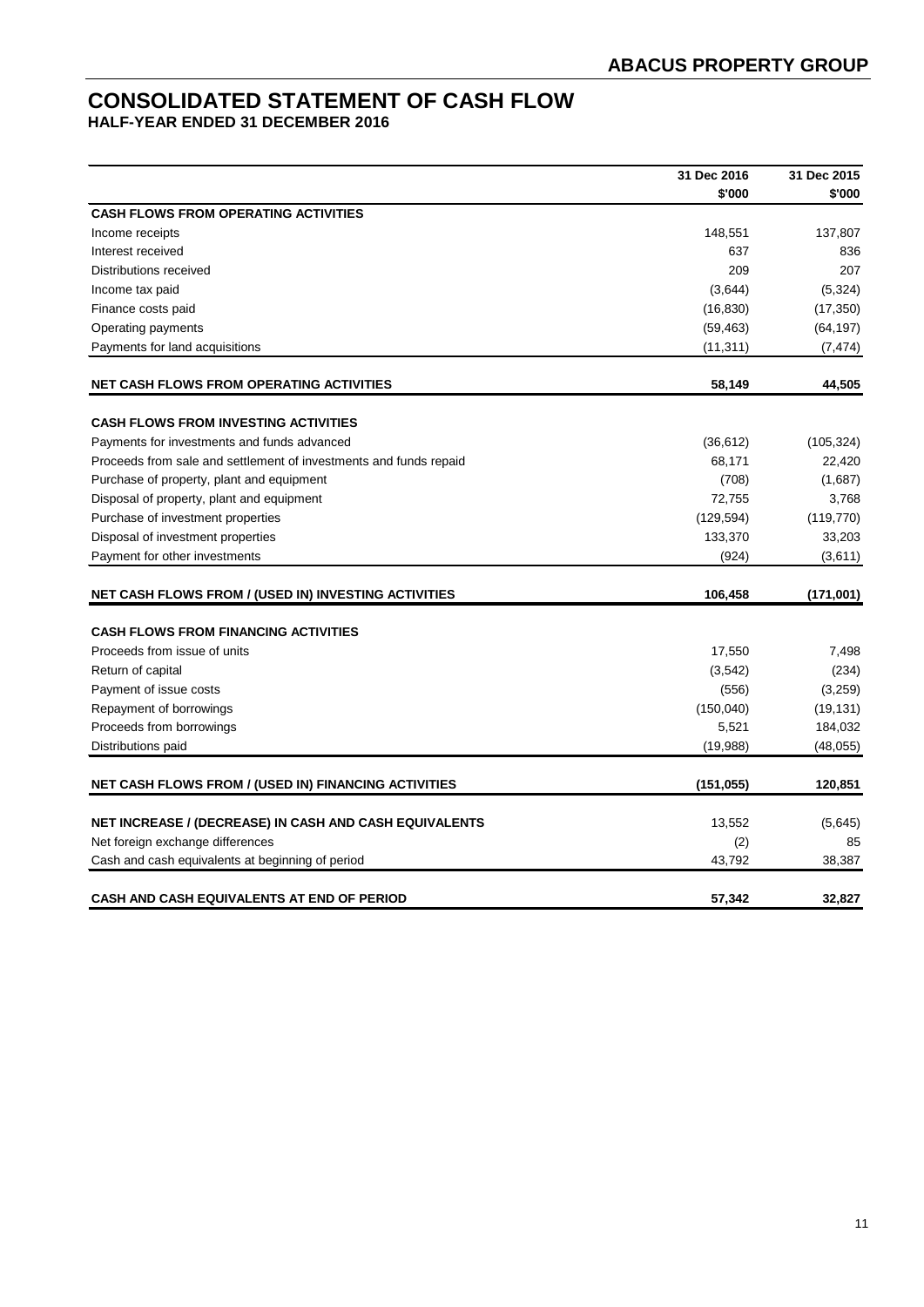# **CONSOLIDATED STATEMENT OF CHANGES IN EQUITY HALF-YEAR ENDED 31 DECEMBER 2016**

|                                              |                                    |                                           | Attributable to the stapled security holder  |                                                 |                                       | <b>External</b>                           |                                  |
|----------------------------------------------|------------------------------------|-------------------------------------------|----------------------------------------------|-------------------------------------------------|---------------------------------------|-------------------------------------------|----------------------------------|
| <b>CONSOLIDATED</b>                          | <b>Issued</b><br>capital<br>\$'000 | Asset<br>revaluation<br>reserve<br>\$'000 | Foreign<br>currency<br>translation<br>\$'000 | <b>Employee</b><br>equity<br>benefits<br>\$'000 | <b>Retained</b><br>earnings<br>\$'000 | Non-<br>controlling<br>interest<br>\$'000 | Total<br><b>Equity</b><br>\$'000 |
| At 1 July 2016                               | 1,523,878                          | 5,521                                     | 2,364                                        | 7,273                                           | (23,054)                              | 43,295                                    | 1,559,277                        |
| Other comprehensive income                   |                                    | (1,034)                                   | 452                                          | $\overline{\phantom{0}}$                        |                                       | (682)                                     | (1,264)                          |
| Net income for the period                    |                                    |                                           |                                              |                                                 | 191,716                               | 6,512                                     | 198,228                          |
| Total comprehensive income for<br>the period |                                    | (1,034)                                   | 452                                          |                                                 | 191,716                               | 5,830                                     | 196,964                          |
| Equity raisings                              | 17,347                             |                                           | $\overline{\phantom{a}}$                     | ٠                                               | ۰                                     | 202                                       | 17,549                           |
| Return of capital                            |                                    | $\blacksquare$                            | $\overline{\phantom{a}}$                     |                                                 |                                       | (3,542)                                   | (3, 542)                         |
| Issue costs                                  | (352)                              |                                           |                                              |                                                 |                                       |                                           | (352)                            |
| Distribution reinvestment plan               | 31,077                             |                                           | $\overline{\phantom{a}}$                     |                                                 |                                       |                                           | 31,077                           |
| Security acquisition rights                  |                                    |                                           | $\sim$                                       | (2,084)                                         |                                       |                                           | (2,084)                          |
| Distribution to security holders             |                                    |                                           |                                              |                                                 | (47, 309)                             | (1,227)                                   | (48,536)                         |

|                                  |               |             | Attributable to the stapled security holder |                 |                 | <b>External</b> |               |
|----------------------------------|---------------|-------------|---------------------------------------------|-----------------|-----------------|-----------------|---------------|
|                                  |               | Asset       | Foreign                                     | <b>Employee</b> |                 | Non-            |               |
|                                  | <b>Issued</b> | revaluation | currency                                    | equity          | <b>Retained</b> | controlling     | Total         |
|                                  | capital       | reserve     | translation                                 | benefits        | earnings        | interest        | <b>Equity</b> |
| <b>CONSOLIDATED</b>              | \$'000        | \$'000      | \$'000                                      | \$'000          | \$'000          | \$'000          | \$'000        |
| At 1 July 2015                   | 1,514,015     | 211         | (298)                                       | 7,659           | (114, 438)      | 30,979          | 1,438,128     |
| Other comprehensive income       |               | 5,142       | 1,953                                       |                 |                 | 3,390           | 10,485        |
| Net income for the period        |               |             |                                             |                 | 75,513          | 1,746           | 77,259        |
| Total comprehensive income for   |               |             |                                             |                 |                 |                 |               |
| the period                       |               | 5,142       | 1,953                                       |                 | 75,513          | 5,136           | 87,744        |
| Equity raisings                  |               |             |                                             |                 |                 | 7,504           | 7,504         |
| Return of capital                |               |             | $\blacksquare$                              |                 |                 | (234)           | (234)         |
| <b>Issue costs</b>               | (15)          |             | $\overline{\phantom{a}}$                    |                 |                 |                 | (15)          |
| Distribution reinvestment plan   | 1,978         |             |                                             |                 |                 |                 | 1,978         |
| Security acquisition rights      |               |             | $\sim$                                      | (1,379)         |                 |                 | (1,379)       |
| Distribution to security holders |               |             |                                             |                 | (47, 012)       | (517)           | (47, 529)     |
| At 31 December 2015              | 1,515,978     | 5,353       | 1,655                                       | 6,280           | (85, 937)       | 42,868          | 1,486,197     |

**At 31 December 2016 1,571,950 4,487 2,816 5,189 121,353 44,558 1,750,353**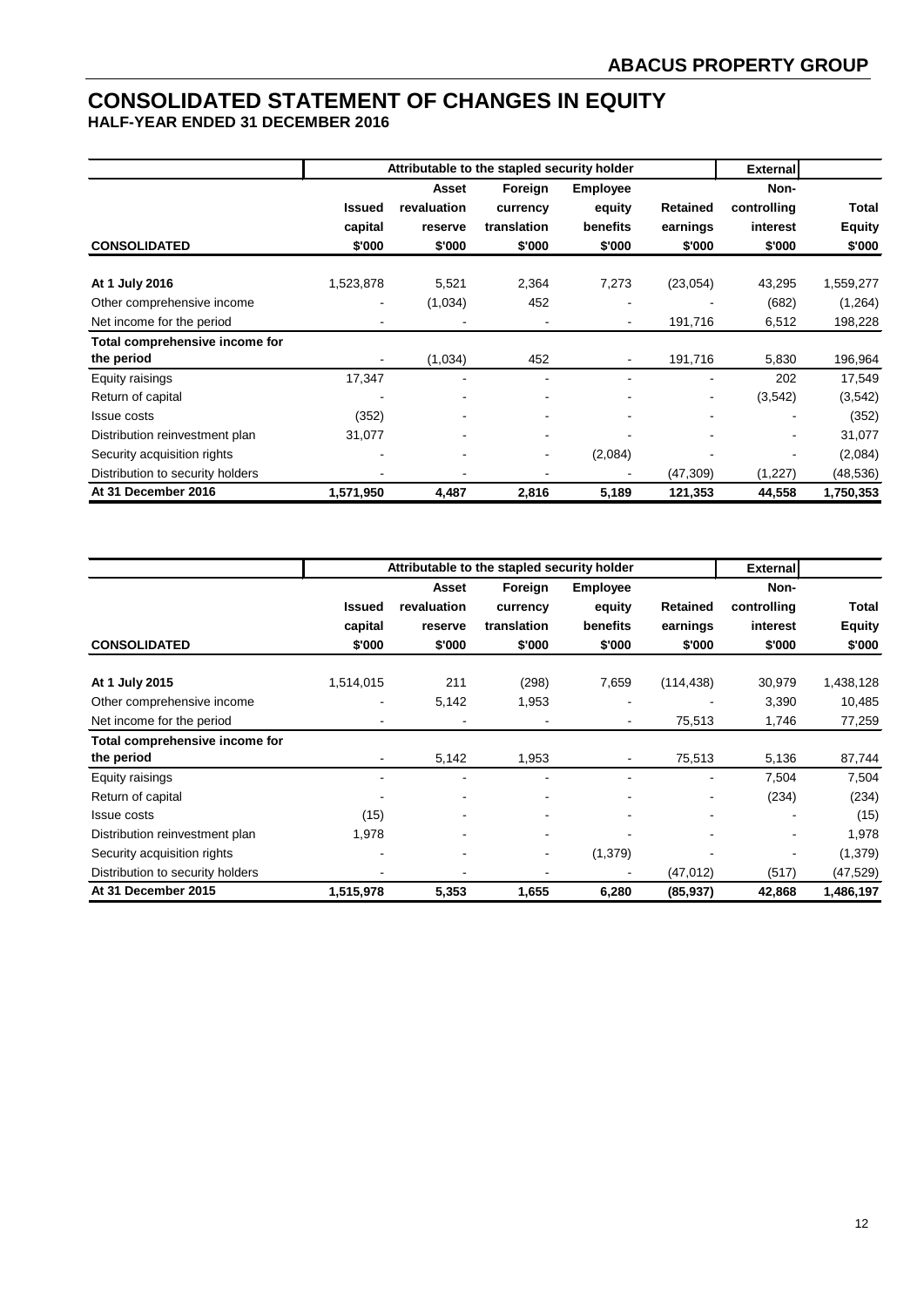# **CONTENTS 31 DECEMBER 2016**

| Notes to                    | About this report   | Page 14 |
|-----------------------------|---------------------|---------|
| the financial<br>statements | Segment information | Page 15 |

| <b>Results for the</b><br>period       | <b>Operating assets</b><br>and liabilities                       | <b>Capital structure</b><br>and financing<br>costs         | <b>Other Items</b>                                      |  |  |
|----------------------------------------|------------------------------------------------------------------|------------------------------------------------------------|---------------------------------------------------------|--|--|
| 1.<br>Earnings per<br>stapled security | 2.<br>Investment<br>properties                                   | 6.<br>Interest bearing<br>loans and<br>borrowings          | 10. Property, Plant<br>and equipment                    |  |  |
|                                        | 3.<br>Inventory                                                  | Financial<br>$7_{\scriptscriptstyle{\sim}}$<br>instruments | 11. Commitments<br>and<br>contingencies                 |  |  |
|                                        | Property loans<br>4.<br>and other<br>financial assets            | Contributed<br>8.<br>equity                                | 12. Summary of<br>significant<br>accounting<br>policies |  |  |
|                                        | 5.<br>Investments<br>accounted for<br>using the equity<br>method | <b>Distributions</b><br>9.<br>paid and<br>proposed         | 13. Events after<br>balance sheet<br>date               |  |  |

| Signed  | Directors' declaration    | Page 35 |
|---------|---------------------------|---------|
| reports | Independent review report | Page 36 |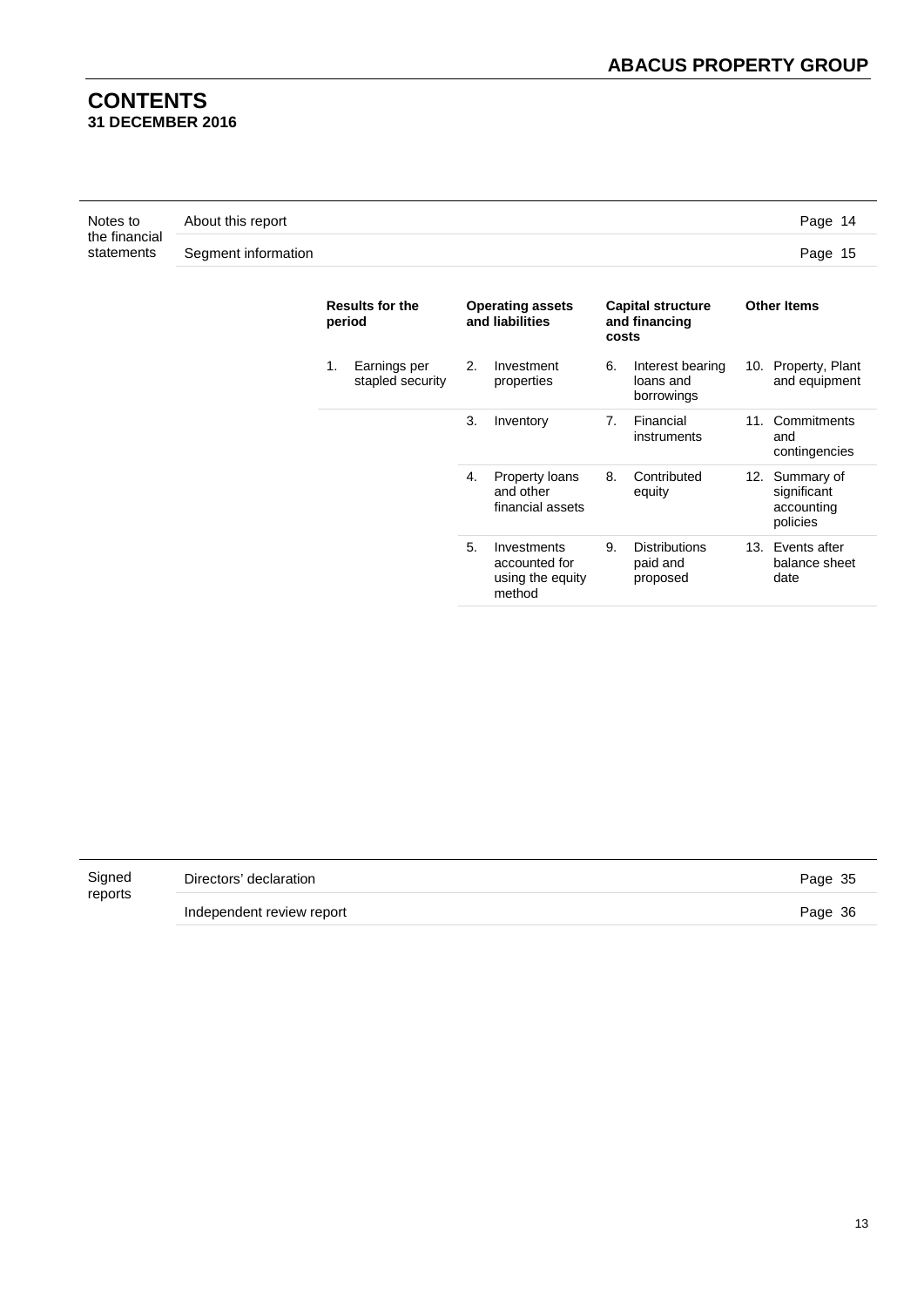# **NOTES TO THE FINANCIAL STATEMENTS – About this Report 31 DECEMBER 2016**

Abacus Property Group ("APG" or the "Group") is comprised of Abacus Group Holdings Limited ("AGHL") (the nominated parent entity), Abacus Trust ("AT"), Abacus Group Projects Limited ("AGPL"), Abacus Income Trust ("AIT"), Abacus Storage Property Trust ("ASPT") and Abacus Storage Operations Limited ("ASOL"). Shares in AGHL, AGPL and ASOL and units in AT, AIT and ASPT have been stapled together so that neither can be dealt with without the other. The securities trade as one security on the Australian Securities Exchange (the "ASX") under the code ABP.

The financial report of the Group for the half-year ended 31 December 2016 was authorised for issue in accordance with a resolution of the directors on 17 February 2017.

The nature of the operations and principal activities of the Group are described in the Directors' Report.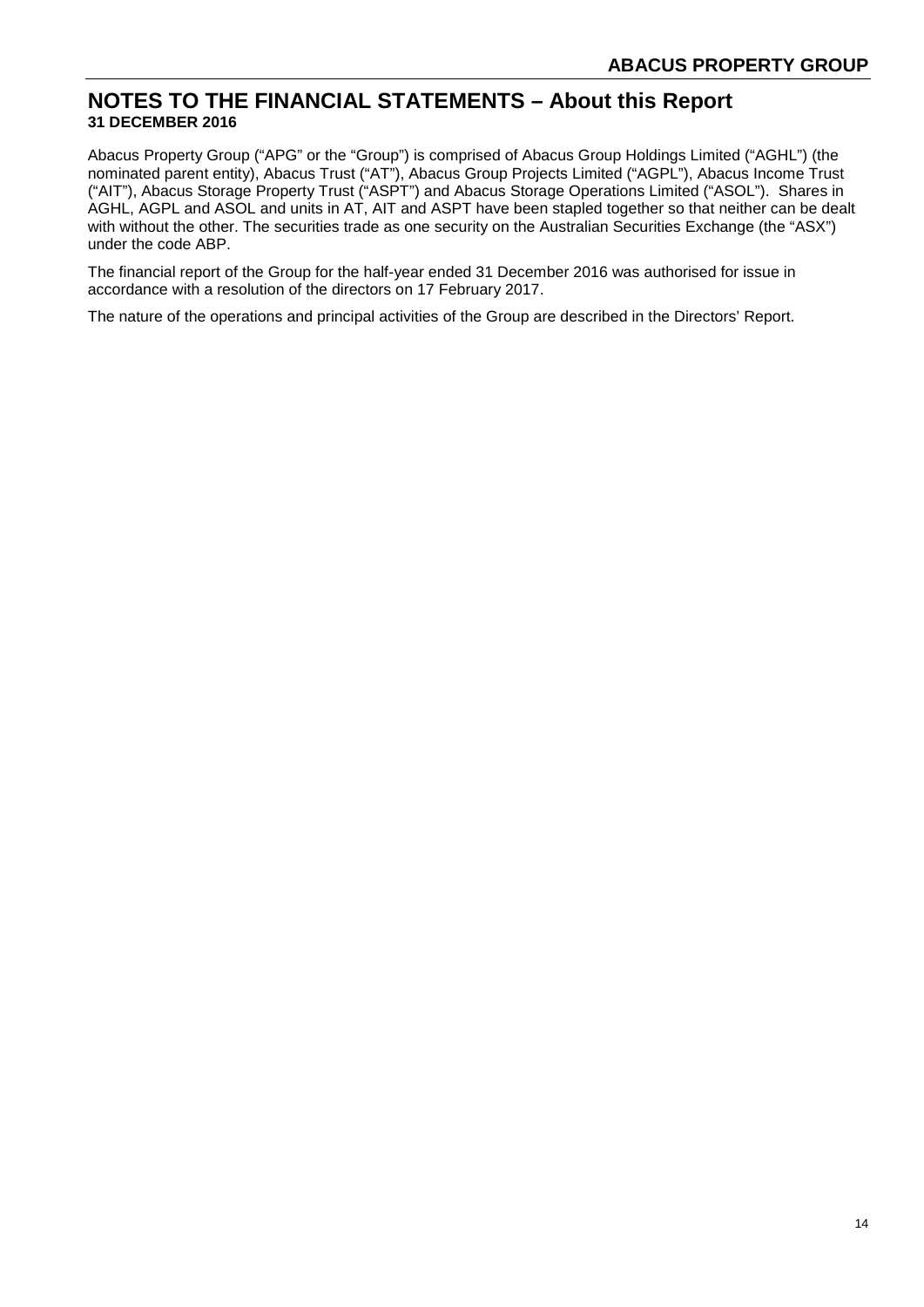# **NOTES TO THE FINANCIAL STATEMENTS – About this Report (continued) 31 DECEMBER 2016**

The Group predominately operates in Australia. Following are the Group's operating segments, which are regularly reviewed by the Chief Operating Decision Maker ("CODM") to make decisions about resources allocation and to assess performance:

- (a) Property: the segment is responsible for the investment in and ownership of commercial, retail and industrial properties. This segment also includes the equity accounting of material co-investments in property entities not engaged in development and construction projects;
- (b) Funds Management: the segment includes development, origination, co-investment and fund management revenues and expenses in addition to discharging the Group's responsible entity obligation;
- (c) Property Ventures: provides secured lending and related property financing solutions and is also responsible for the Group's investment in joint venture developments and construction projects, which includes revenue from debt and equity investments in joint ventures. This segment is also responsible for the Group's investment in property securities; and
- (d) Storage: the segment is responsible for the investment in, and ownership of, self-storage facilities.

Segment result includes transactions between operating segments which are then eliminated.

The Group has consolidated the Abacus Hospitality Fund, Abacus Diversified Income Fund II and Abacus Wodonga Land Fund. The performances of these entities which are operated as externally managed investment schemes are considered to be non-core segments and are reviewed separately to that of the performance of the Group's business segments.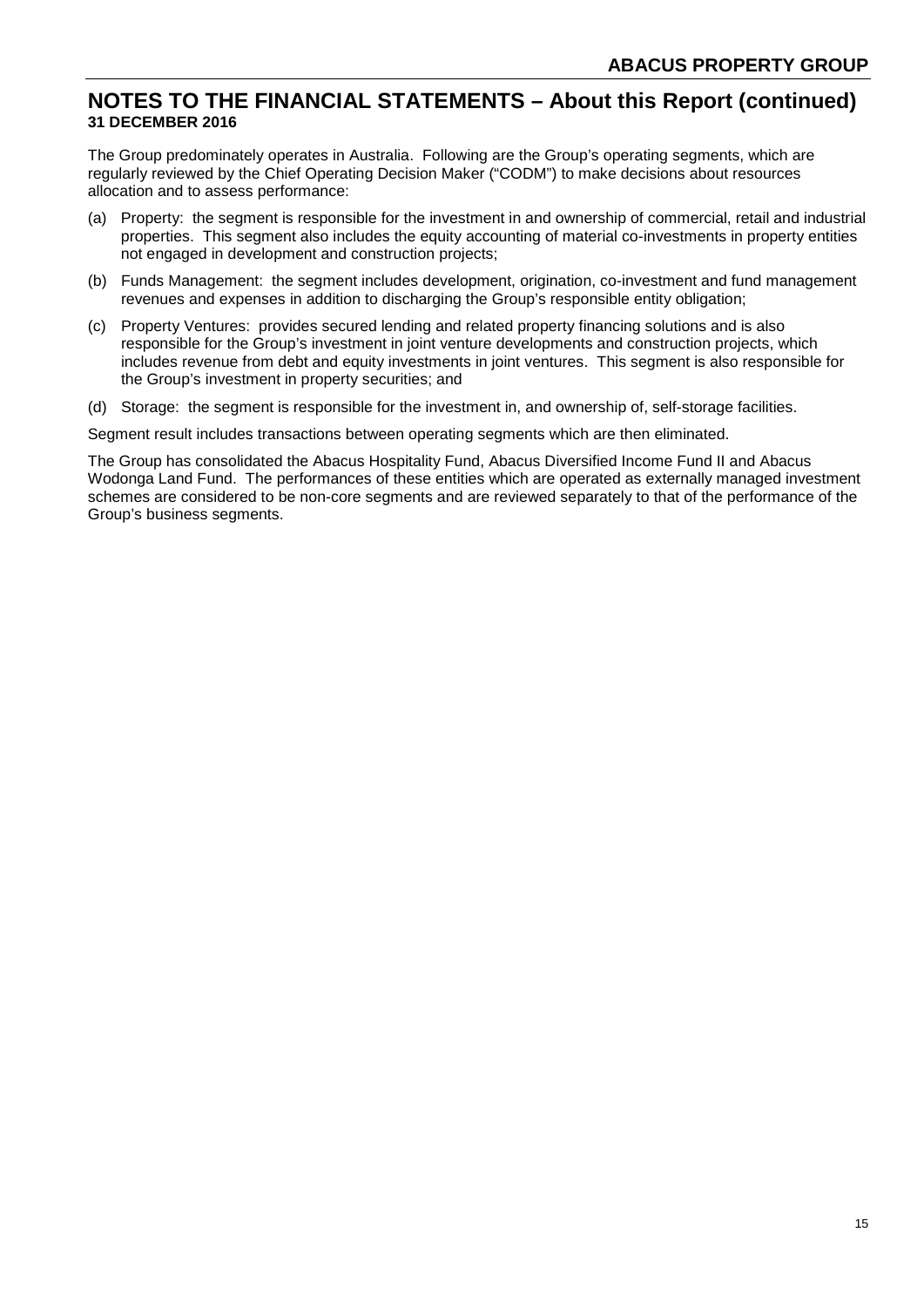|                                                                           |          |                          | <b>Core Segments</b>     |                          |                   |                          | <b>Non Core Segments</b> |             |                          |              |
|---------------------------------------------------------------------------|----------|--------------------------|--------------------------|--------------------------|-------------------|--------------------------|--------------------------|-------------|--------------------------|--------------|
|                                                                           |          | <b>Funds</b>             | Property                 |                          | <b>Total Core</b> |                          |                          |             | Unallocated/             |              |
|                                                                           | Property | Management               | <b>Ventures</b>          | <b>Storage</b>           | <b>Segments</b>   | <b>AHF</b>               | <b>ADIFII</b>            | <b>AWLF</b> | <b>Eliminations</b>      | Consolidated |
| Half-year ended 31 Dec 2016                                               | \$'000   | \$'000                   | \$'000                   | \$'000                   | \$'000            | \$'000                   | \$'000                   | \$'000      | \$'000                   | \$'000       |
| Revenue                                                                   |          |                          |                          |                          |                   |                          |                          |             |                          |              |
| Rental income                                                             | 35,718   |                          |                          | $\overline{\phantom{a}}$ | 35,718            |                          | 6,242                    |             |                          | 41,967       |
| Storage income                                                            |          |                          |                          | 34,382                   | 34,382            |                          |                          |             |                          | 34,382       |
| Hotel income                                                              |          |                          |                          |                          |                   | 19,968                   |                          |             |                          | 19,968       |
| Finance income                                                            |          |                          | 18,771                   | $\overline{\phantom{a}}$ | 18,771            |                          |                          |             |                          | 18,771       |
| Funds management income                                                   |          | 6,696                    |                          | $\overline{\phantom{a}}$ | 6,696             |                          |                          |             | (3, 725)                 | 2,971        |
| Sale of inventory                                                         |          |                          |                          |                          |                   |                          |                          | 10,146      |                          | 10,146       |
| Fee income                                                                | 1,849    | $\overline{\phantom{a}}$ | 978                      | $\overline{\phantom{a}}$ | 2,827             |                          |                          |             |                          | 2,827        |
| Net change in fair value of investment properties<br>derecognised         | 10,875   |                          |                          | $\overline{\phantom{a}}$ | 10,875            | $\blacksquare$           | 1,738                    |             | $\overline{\phantom{a}}$ | 12,613       |
| Net change in fair value of financial instruments<br>derecognised         | 4,710    |                          |                          | $\overline{\phantom{a}}$ | 4,710             | 120                      | 127                      |             |                          | 4,957        |
| Net profit on sale of property, plant & equipment                         |          |                          |                          |                          |                   | 11,817                   |                          |             |                          | 11,817       |
| Net change in fair value of investment properties held<br>at balance date | 48,595   |                          | $\blacksquare$           | 12,371                   | 60,966            | $\overline{\phantom{a}}$ | 19,333                   |             | $\overline{\phantom{a}}$ | 80,299       |
| Net change in fair value of investments held at<br>balance date           | (794)    |                          | 16,574                   | (461)                    | 15,319            | (17)                     |                          |             | 265                      | 15,567       |
| Share of profit from equity accounted investments ^                       | 23,542   | 212                      | 6,963                    | $\overline{\phantom{a}}$ | 30,717            |                          |                          |             | (212)                    | 30,505       |
| Other income                                                              | 730      |                          |                          | $\overline{\phantom{a}}$ | 730               |                          | 825                      |             |                          | 1,555        |
| Other unallocated revenue                                                 |          |                          | $\overline{\phantom{a}}$ |                          | 3,287             | 209                      | 178                      | 8           | $\overline{\phantom{a}}$ | 3,682        |
| <b>Total consolidated revenue</b>                                         | 125,225  | 6,908                    | 43,286                   | 46,292                   | 224,998           | 32,097                   | 28,443                   | 10,161      | (3,672)                  | 292,027      |
|                                                                           |          |                          |                          |                          |                   |                          |                          |             |                          |              |
| Property expenses and outgoings                                           | (6, 498) |                          |                          | $\overline{\phantom{a}}$ | (6, 498)          | (48)                     | (1,480)                  | (142)       | 205                      | (7, 963)     |
| Storage expenses                                                          |          |                          | $\overline{\phantom{a}}$ | (12, 586)                | (12, 586)         |                          |                          |             |                          | (12, 586)    |
| Hotel expenses                                                            |          |                          |                          | $\overline{\phantom{a}}$ |                   | (14, 464)                | $\overline{\phantom{a}}$ |             |                          | (14, 464)    |
| Depreciation and amortisation expense                                     | (921)    |                          |                          | (195)                    | (1, 116)          |                          | (148)                    | (1)         |                          | (1, 265)     |
| Cost of inventory sales                                                   |          |                          |                          |                          |                   |                          |                          | (10, 146)   | 2,000                    | (8, 146)     |
| Administrative and other expenses                                         | (5,035)  | (1, 119)                 | (2, 238)                 | (2,797)                  | (11, 189)         | (562)                    | (243)                    | (39)        | (1, 842)                 | (13, 875)    |
| <b>Segment result</b>                                                     | 112,771  | 5,789                    | 41,048                   | 30,714                   | 193,609           | 17,023                   | 26,572                   | (167)       | (3, 309)                 | 233,728      |

^ includes fair value gain of \$15.9 million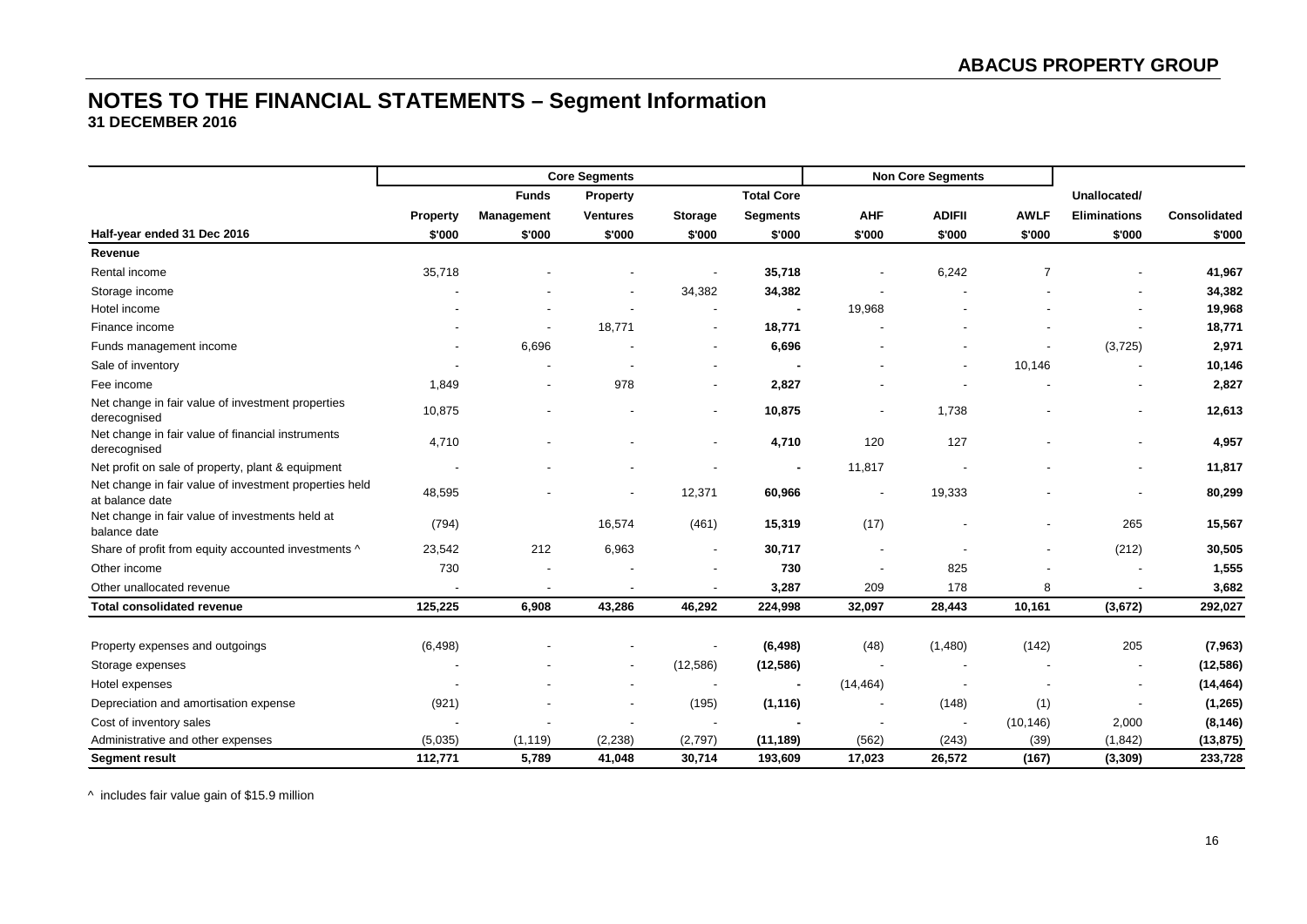|                                                                |                 |         | <b>Core Segments</b> |                 |                   |            | <b>Non Core Segments</b> |             |                     |              |
|----------------------------------------------------------------|-----------------|---------|----------------------|-----------------|-------------------|------------|--------------------------|-------------|---------------------|--------------|
|                                                                |                 |         | <b>Funds</b>         | <b>Property</b> | <b>Total Core</b> |            |                          |             | Unallocated/        |              |
|                                                                | <b>Property</b> | Storage | Management           | <b>Ventures</b> | Segments          | <b>AHF</b> | <b>ADIFII</b>            | <b>AWLF</b> | <b>Eliminations</b> | Consolidated |
| Half-year ended 31 Dec 2016                                    | \$'000          | \$'000  | \$'000               | \$'000          | \$'000            | \$'000     | \$'000                   | \$'000      | \$'000              | \$'000       |
|                                                                |                 |         |                      |                 |                   |            |                          |             |                     |              |
| Finance costs                                                  |                 |         |                      |                 | (16,908)          | (2,340)    | (2, 423)                 |             | 2,527               | (19, 144)    |
| Profit before tax                                              |                 |         |                      |                 | 176.701           | 14,683     | 24,149                   | (167)       | (782)               | 214,584      |
| Income tax expense                                             |                 |         |                      |                 | (14, 367)         | (1,989)    |                          |             | $\,$                | (16, 356)    |
| Net profit for the period                                      |                 |         |                      |                 | 162,334           | 12,694     | 24,149                   | (167)       | (782)               | 198,228      |
| less non-controlling interest                                  |                 |         |                      |                 | (919)             | (5, 593)   |                          |             |                     | (6, 512)     |
| Net profit for the period attributable to members of the Group |                 |         |                      |                 | 161,415           | 7,101      | 24,149                   | (167)       | (782)               | 191,716      |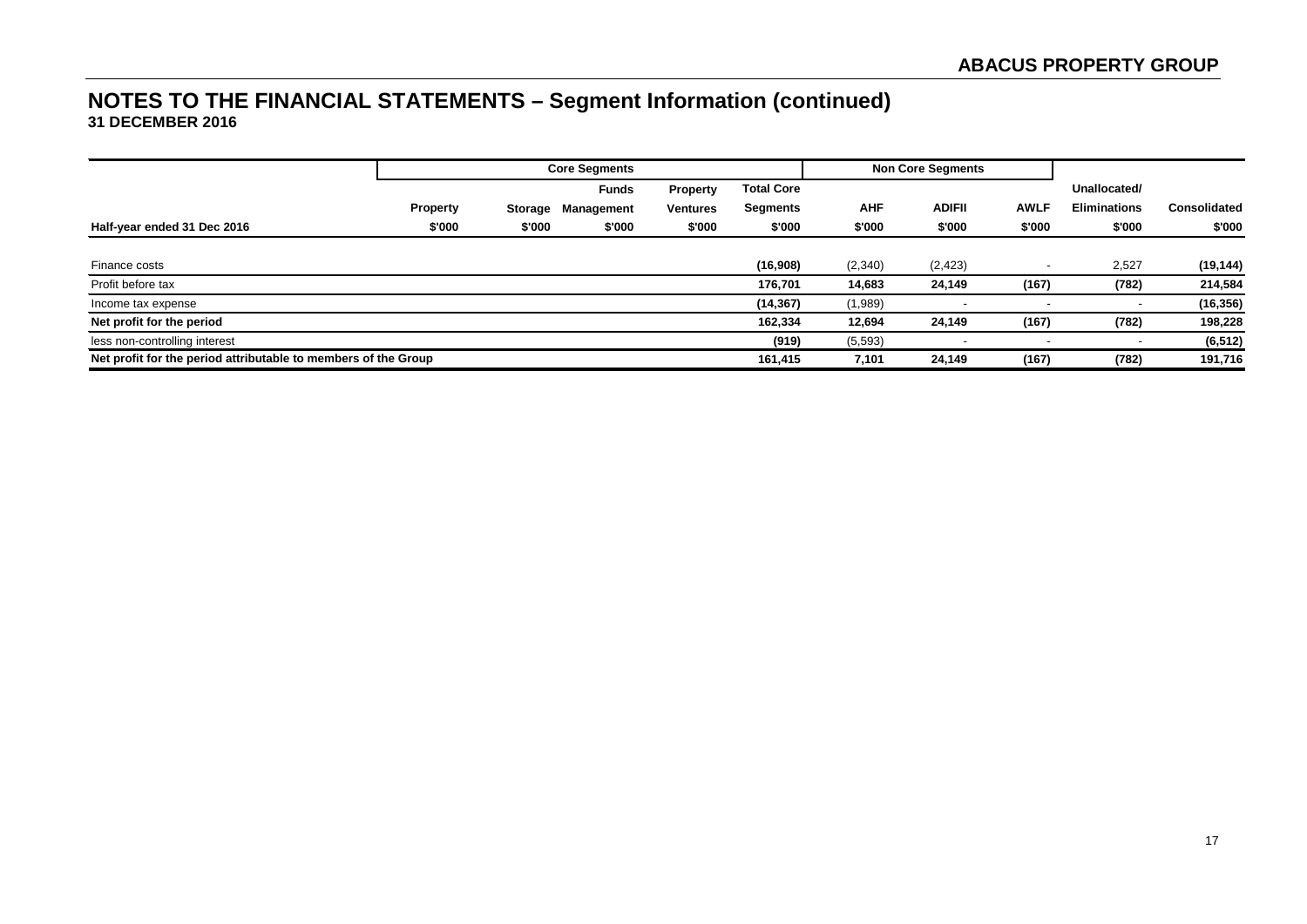|                                                                           |          |                   | <b>Core Segments</b>     |                          |                   |                          | <b>Non Core Segments</b> |             |                          |                     |
|---------------------------------------------------------------------------|----------|-------------------|--------------------------|--------------------------|-------------------|--------------------------|--------------------------|-------------|--------------------------|---------------------|
|                                                                           |          | <b>Funds</b>      | <b>Property</b>          |                          | <b>Total Core</b> |                          |                          |             | Unallocated/             |                     |
|                                                                           | Property | <b>Management</b> | <b>Ventures</b>          | <b>Storage</b>           | <b>Segments</b>   | <b>AHF</b>               | <b>ADIFII</b>            | <b>AWLF</b> | <b>Eliminations</b>      | <b>Consolidated</b> |
| Half-year ended 31 Dec 2015                                               | \$'000   | \$'000            | \$'000                   | \$'000                   | \$'000            | \$'000                   | \$'000                   | \$'000      | \$'000                   | \$'000              |
| Revenue                                                                   |          |                   |                          |                          |                   |                          |                          |             |                          |                     |
| Rental income                                                             | 33,130   |                   |                          |                          | 33,130            |                          | 8,858                    |             |                          | 41,988              |
| Storage income                                                            |          |                   |                          | 29,976                   | 29,976            |                          |                          |             |                          | 29,976              |
| Hotel income                                                              | 321      |                   |                          |                          | 321               | 25,231                   |                          |             |                          | 25,552              |
| Finance income                                                            |          |                   | 29,521                   | $\overline{\phantom{a}}$ | 29,521            | 2                        | 5                        |             |                          | 29,528              |
| Funds management income                                                   |          | 6,464             |                          | $\overline{\phantom{a}}$ | 6,464             |                          |                          |             | (4, 355)                 | 2,109               |
| Sale of inventory                                                         | 347      |                   | 1,034                    | $\overline{\phantom{a}}$ | 1,381             |                          |                          | 8,290       |                          | 9,671               |
| Fee income                                                                |          |                   | 243                      |                          | 243               |                          |                          |             |                          | 243                 |
| Net change in fair value of investment properties<br>derecognised         | 40       |                   |                          |                          | 40                |                          | 1,033                    |             |                          | 1,073               |
| Net change in fair value of financial instruments<br>derecognised         | 491      |                   |                          |                          | 491               |                          |                          |             |                          | 491                 |
| Net change in fair value of investment properties held<br>at balance date | 30,858   |                   |                          | 5,982                    | 36,840            | 1,030                    | 3,673                    |             |                          | 41,543              |
| Share of profit from equity accounted investments ^                       | 18,093   | 208               | 3,287                    | $\overline{\phantom{a}}$ | 21,588            | $\overline{\phantom{a}}$ |                          |             | (208)                    | 21,380              |
| Other income                                                              |          |                   |                          |                          |                   | $\blacksquare$           |                          |             |                          |                     |
| Other unallocated revenue                                                 |          |                   |                          |                          | 239               | 58                       | 19                       | 11          |                          | 327                 |
| <b>Total consolidated revenue</b>                                         | 83,280   | 6,672             | 34,085                   | 35,958                   | 160,234           | 26,321                   | 13,588                   | 8,301       | (4, 563)                 | 203,881             |
|                                                                           |          |                   |                          |                          |                   |                          |                          |             |                          |                     |
| Property expenses and outgoings                                           | (6, 873) |                   |                          | $\overline{\phantom{a}}$ | (6, 873)          | (103)                    | (1,967)                  | (222)       | 295                      | (8, 870)            |
| Storage expenses                                                          |          |                   | $\overline{\phantom{a}}$ | (11, 284)                | (11, 284)         | $\blacksquare$           | $\overline{\phantom{a}}$ |             |                          | (11, 284)           |
| Hotel expenses                                                            | (442)    |                   | $\blacksquare$           | $\overline{\phantom{a}}$ | (442)             | (18,663)                 | $\overline{\phantom{a}}$ |             | $\overline{\phantom{a}}$ | (19, 105)           |
| Depreciation and amortisation expense                                     | (1,007)  |                   |                          | (170)                    | (1, 177)          | (1,798)                  | (60)                     | (1)         | $\overline{\phantom{a}}$ | (3,036)             |
| Cost of inventory sales                                                   | (267)    |                   | (1,043)                  | $\overline{\phantom{a}}$ | (1, 310)          |                          | $\overline{\phantom{a}}$ | (8, 290)    |                          | (9,600)             |
| Net loss on sale of property, plant & equipment                           | (92)     |                   |                          | $\overline{\phantom{a}}$ | (92)              |                          |                          |             |                          | (92)                |
| Impairment charges                                                        |          |                   | (40, 622)                |                          | (40, 622)         |                          |                          |             |                          | (40, 622)           |
| Administrative and other expenses                                         | (5,040)  | (1, 120)          | (2, 240)                 | (2,800)                  | (11, 200)         | (615)                    | (375)                    | (33)        | (1,763)                  | (13,986)            |
| <b>Segment result</b>                                                     | 69,559   | 5,552             | (9,820)                  | 21,704                   | 87,234            | 5,142                    | 11,186                   | (245)       | (6,031)                  | 97,286              |

^ includes fair value gain of \$11.8 million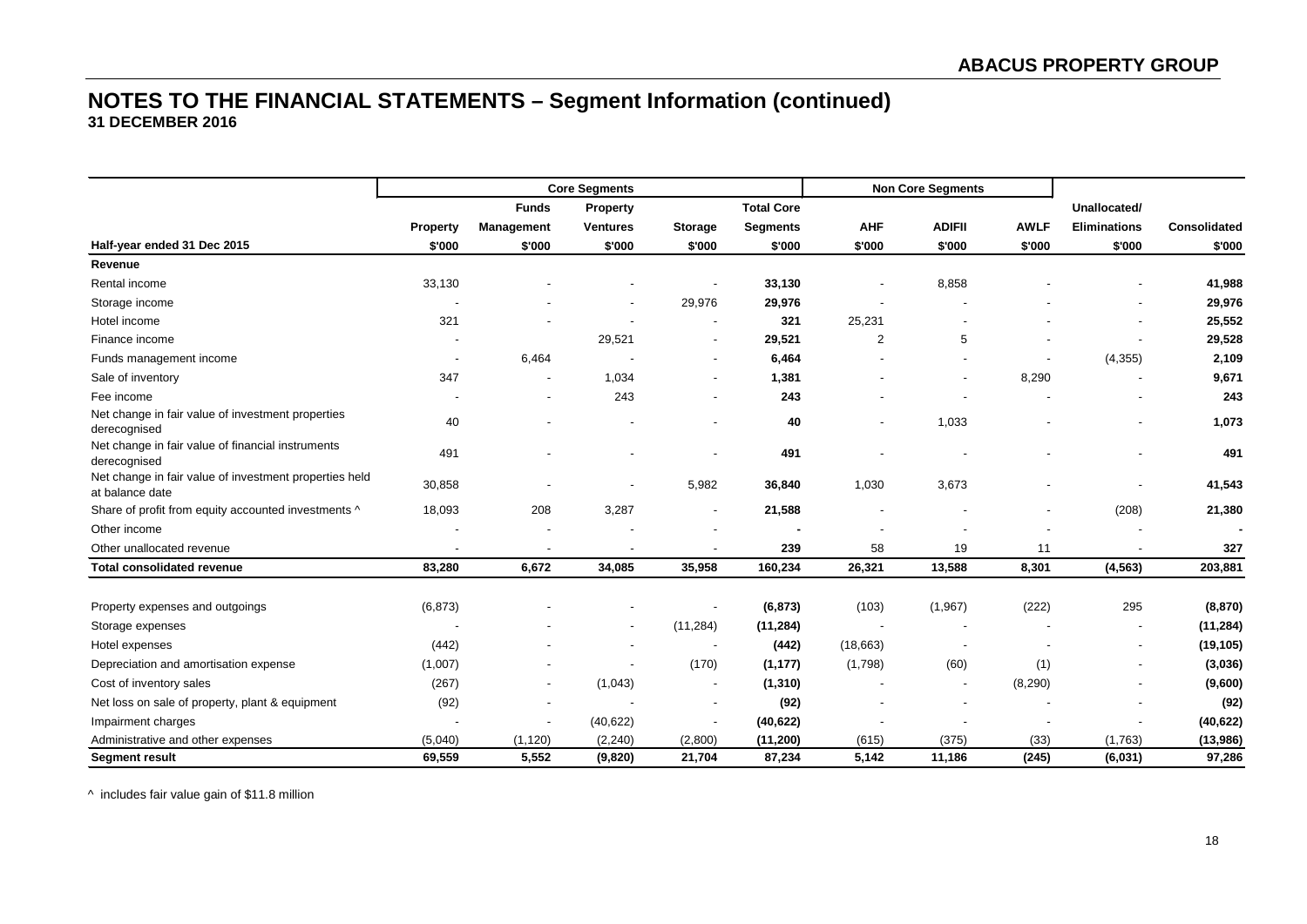|                                                                         |                 |         | <b>Core Segments</b> |                 |                   |            | <b>Non Core Segments</b> |             |                     |                     |
|-------------------------------------------------------------------------|-----------------|---------|----------------------|-----------------|-------------------|------------|--------------------------|-------------|---------------------|---------------------|
|                                                                         |                 |         | <b>Funds</b>         | <b>Property</b> | <b>Total Core</b> |            |                          |             | Unallocated/        |                     |
|                                                                         | <b>Property</b> | Storage | Management           | <b>Ventures</b> | <b>Segments</b>   | <b>AHF</b> | <b>ADIFII</b>            | <b>AWLF</b> | <b>Eliminations</b> | <b>Consolidated</b> |
| Half-year ended 31 Dec 2015                                             | \$'000          | \$'000  | \$'000               | \$'000          | \$'000            | \$'000     | \$'000                   | \$'000      | \$'000              | \$'000              |
|                                                                         |                 |         |                      |                 |                   |            |                          |             |                     |                     |
| Net change in fair value of investments held at<br>balance date         |                 |         |                      |                 | (4,257)           | 40         |                          |             | 25                  | (4, 192)            |
| Net change in fair value of derivatives                                 |                 |         |                      |                 | (2,079)           | 525        | 772                      |             |                     | (782)               |
| Finance costs                                                           |                 |         |                      |                 | (14, 566)         | (2,896)    | (4, 522)                 | (4)         | 2,813               | (19, 175)           |
| Profit / (loss) before tax                                              |                 |         |                      |                 | 66,332            | 2,811      | 7,436                    | (249)       | (3, 193)            | 73,137              |
| Income tax benefit / (expense)                                          |                 |         |                      |                 | 5,012             | (634)      | (256)                    |             |                     | 4,122               |
| Net profit / (loss) for the period                                      |                 |         |                      |                 | 71,344            | 2,177      | 7,180                    | (249)       | (3, 193)            | 77,259              |
| less non-controlling interest                                           |                 |         |                      |                 | (422)             | (1, 324)   |                          |             |                     | (1,746)             |
| Net profit / (loss) for the period attributable to members of the Group |                 |         |                      |                 | 70,922            | 853        | 7,180                    | (249)       | (3, 193)            | 75,513              |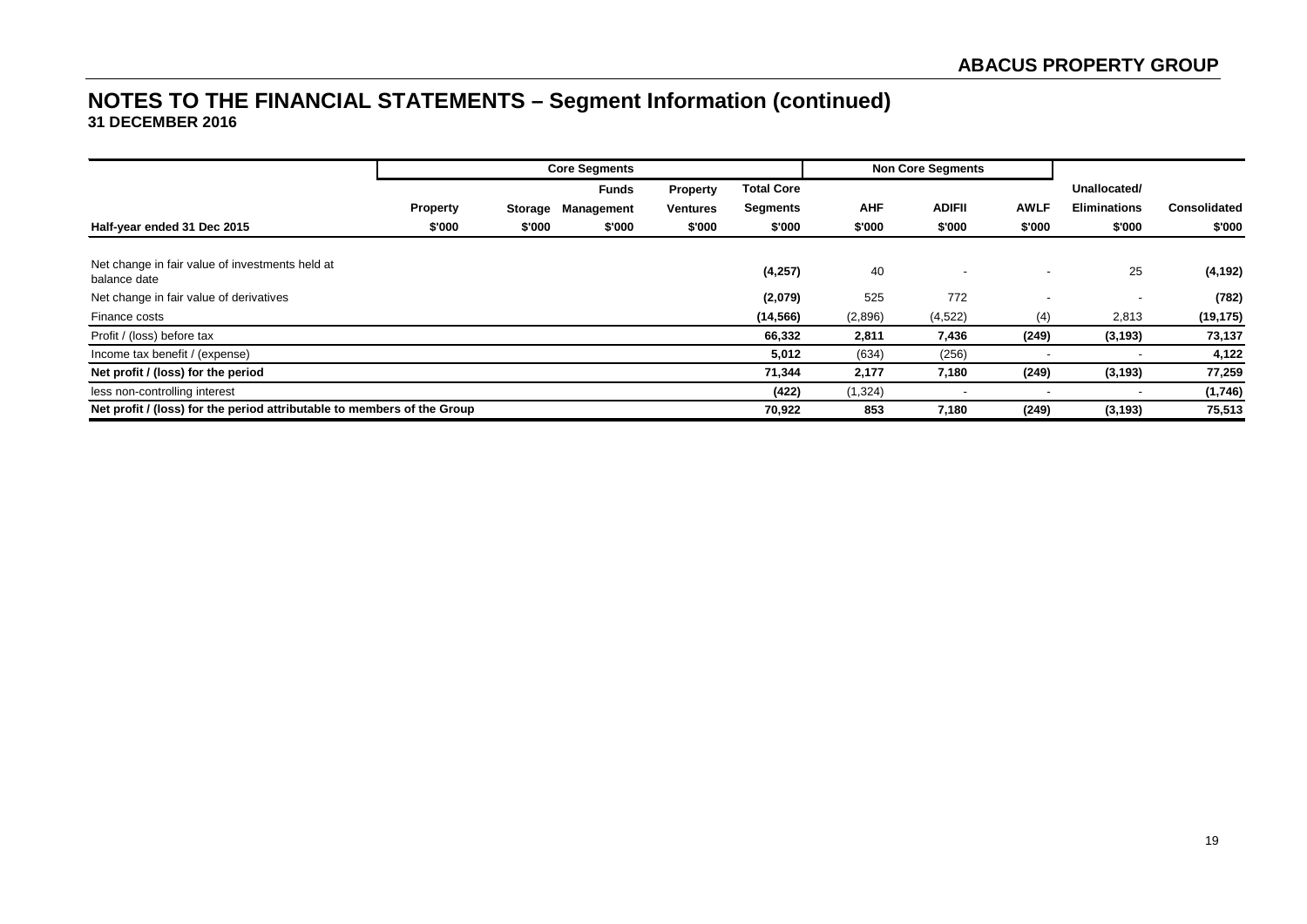|                                                  |           |                          | <b>Core Segments</b>     |                 |                          |              |                          |                          | <b>Non Core Segments</b> |                          |                     |
|--------------------------------------------------|-----------|--------------------------|--------------------------|-----------------|--------------------------|--------------|--------------------------|--------------------------|--------------------------|--------------------------|---------------------|
|                                                  |           |                          | <b>Funds</b>             | <b>Property</b> |                          |              |                          |                          |                          |                          |                     |
|                                                  | Property  | <b>Storage</b>           | Management               | <b>Ventures</b> | <b>Unallocated</b>       | <b>Total</b> | <b>AHF</b>               | <b>ADIFII</b>            | <b>AWLF</b>              | <b>Eliminations</b>      | <b>Consolidated</b> |
| As at 31 Dec 2016                                | \$'000    | \$'000                   | \$'000                   | \$'000          | \$'000                   | \$'000       | \$'000                   | \$'000                   | \$'000                   | \$'000                   | \$'000              |
| Current assets                                   | 64,179    | $\overline{\phantom{a}}$ | 136,422                  | 55,093          | 37,420                   | 293,114      | 98,974                   | 35,471                   | 9,667                    | (139, 497)               | 297,729             |
| Non-current assets                               |           |                          |                          |                 |                          |              |                          |                          |                          |                          |                     |
| Investment properties                            | 810,963   | 609,173                  | $\overline{\phantom{a}}$ |                 | $\overline{\phantom{a}}$ | 1,420,136    | $\overline{\phantom{a}}$ | 96,100                   |                          | $\overline{\phantom{a}}$ | 1,516,236           |
| Inventory                                        |           |                          | $\overline{\phantom{a}}$ | 72,906          | $\overline{\phantom{a}}$ | 72,906       | $\overline{\phantom{a}}$ | $\overline{\phantom{a}}$ | 4,754                    | (1,051)                  | 76,609              |
| Property, plant & equipment                      | 562       | 4,207                    | $\overline{\phantom{a}}$ |                 |                          | 4,769        | $\overline{\phantom{a}}$ | $\overline{\phantom{a}}$ | 14                       |                          | 4,783               |
| Property loans                                   |           |                          | 33,560                   | 284,655         |                          | 318,215      |                          |                          | $\overline{\phantom{a}}$ | (33, 560)                | 284,655             |
| Other                                            | 198,731   |                          |                          | 79,763          | 35,007                   | 313,501      |                          |                          |                          | (899)                    | 312,602             |
| <b>Total assets</b>                              | 1,074,435 | 613,380                  | 169,982                  | 492,417         | 72,427                   | 2,422,641    | 98,974                   | 131,571                  | 14,435                   | (175,007)                | 2,492,614           |
|                                                  |           |                          |                          |                 |                          |              |                          |                          |                          |                          |                     |
| <b>Current liabilities</b>                       | 8,829     | 5,025                    | 47,631                   | 4,653           | 10,293                   | 76,431       | 103,189                  | 81,581                   | 737                      | (126,980)                | 134,958             |
| Non-current liabilities                          | 699       | 388                      | 155                      | 311             | 604,843                  | 606,396      |                          |                          | 15,546                   | (14, 639)                | 607,303             |
| <b>Total liabilities</b>                         | 9,528     | 5,413                    | 47,786                   | 4,964           | 615,136                  | 682,827      | 103,189                  | 81,581                   | 16,283                   | (141, 619)               | 742,261             |
| <b>Net assets</b>                                | 1,064,907 | 607,967                  | 122,196                  | 487,453         | (542, 709)               | 1,739,814    | (4, 215)                 | 49,990                   | (1, 848)                 | (33, 388)                | 1,750,353           |
|                                                  |           |                          |                          |                 |                          |              |                          |                          |                          |                          |                     |
| Total facilities - bank loans                    |           |                          |                          |                 |                          | 873,000      | $\overline{\phantom{a}}$ | 25,000                   |                          |                          | 898,000             |
| Facilities used at reporting date - bank loans   |           |                          |                          |                 |                          | (571, 321)   | $\sim$                   | (21, 220)                | $\overline{\phantom{a}}$ |                          | (592, 541)          |
| Facilities unused at reporting date - bank loans |           |                          |                          |                 |                          | 301,679      | $\sim$                   | 3,780                    | $\blacksquare$           |                          | 305,459             |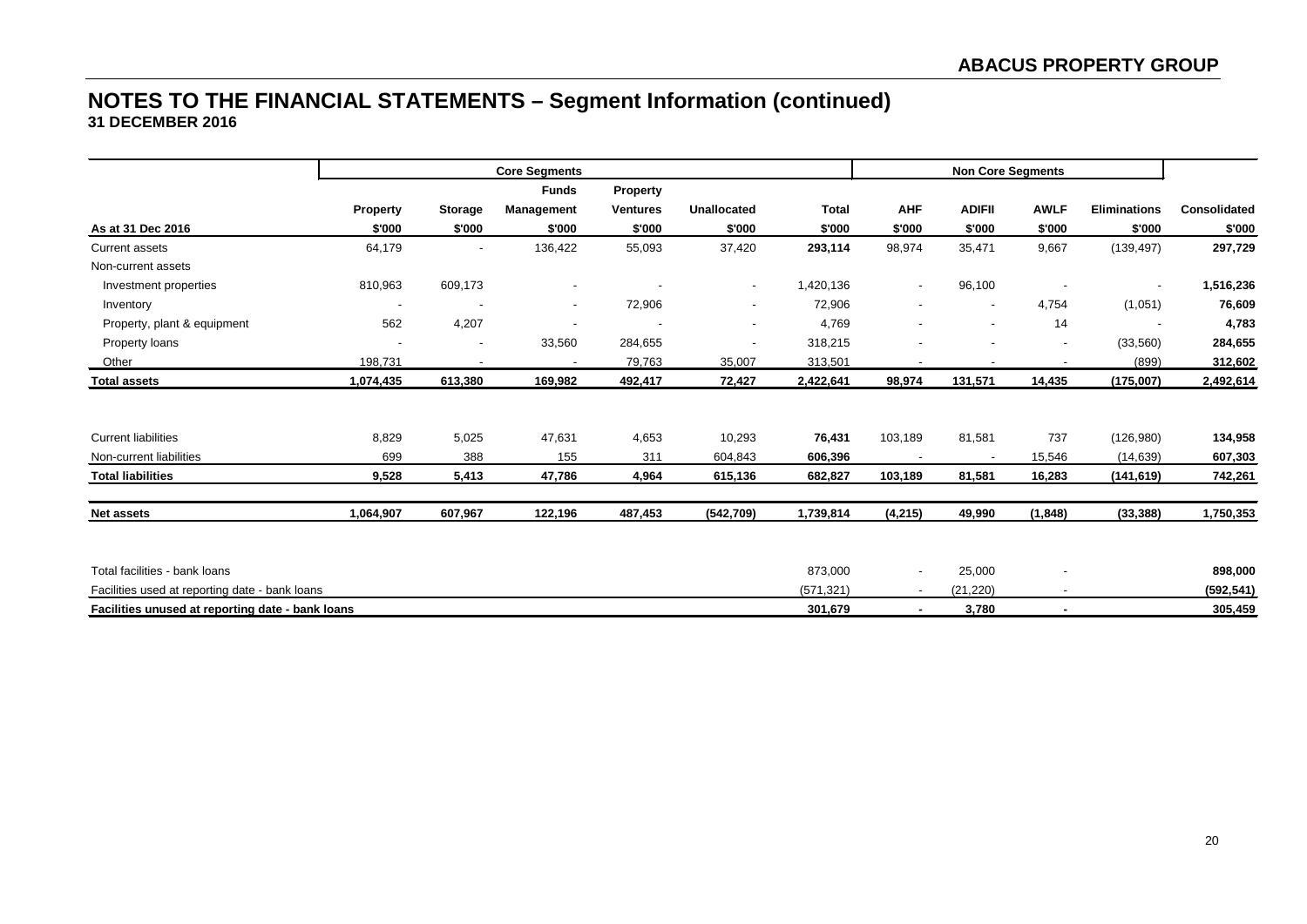|                                                  | <b>Core Segments</b> |                |              |                 |                          |              |                          |                          | <b>Non Core Segments</b> |                     |              |
|--------------------------------------------------|----------------------|----------------|--------------|-----------------|--------------------------|--------------|--------------------------|--------------------------|--------------------------|---------------------|--------------|
|                                                  |                      |                | <b>Funds</b> | Property        |                          |              |                          |                          |                          |                     |              |
|                                                  | Property             | <b>Storage</b> | Management   | <b>Ventures</b> | <b>Unallocated</b>       | <b>Total</b> | <b>AHF</b>               | <b>ADIFII</b>            | <b>AWLF</b>              | <b>Eliminations</b> | Consolidated |
| As at 30 Jun 2016                                | \$'000               | \$'000         | \$'000       | \$'000          | \$'000                   | \$'000       | \$'000                   | \$'000                   | \$'000                   | \$'000              | \$'000       |
| <b>Current assets</b>                            | 64,056               |                | 108,736      | 78,676          | 44,057                   | 295,525      | 140,751                  | 139,362                  | 15,344                   | (113, 121)          | 477,861      |
| Non-current assets                               |                      |                |              |                 |                          |              |                          |                          |                          |                     |              |
| Investment properties                            | 764,725              | 570,344        |              |                 | $\overline{\phantom{a}}$ | 1,335,069    |                          |                          |                          |                     | 1,335,069    |
| Inventory                                        |                      |                | $\sim$       | 64,806          | $\overline{\phantom{a}}$ | 64,806       | $\overline{\phantom{a}}$ | $\overline{\phantom{a}}$ | 4,712                    | (885)               | 68,633       |
| Property, plant & equipment                      | 612                  | 4,051          |              |                 | $\overline{\phantom{a}}$ | 4,663        | $\overline{\phantom{a}}$ | $\overline{\phantom{a}}$ | 13                       |                     | 4,676        |
| Property loans                                   |                      |                | 37,248       | 291,578         |                          | 328,826      |                          |                          | $\overline{\phantom{a}}$ | (37, 248)           | 291,578      |
| Other                                            | 164,675              |                |              | 64,530          | 44,169                   | 273,374      |                          |                          |                          | (901)               | 272,473      |
| <b>Total assets</b>                              | 994,068              | 574,395        | 145,984      | 499,590         | 88,226                   | 2,302,263    | 140,751                  | 139,362                  | 20,069                   | (152, 155)          | 2,450,290    |
|                                                  |                      |                |              |                 |                          |              |                          |                          |                          |                     |              |
| <b>Current liabilities</b>                       | 9,328                | 5,489          | 48,008       | 4,580           | 792                      | 68,197       | 155,329                  | 92,790                   | 684                      | (108, 521)          | 208,479      |
| Non-current liabilities                          | 710                  | 395            | 158          | 316             | 679,970                  | 681,549      |                          |                          | 21,064                   | (20,079)            | 682,534      |
| <b>Total liabilities</b>                         | 10,038               | 5,884          | 48,166       | 4,896           | 680,762                  | 749,746      | 155,329                  | 92,790                   | 21,748                   | (128, 600)          | 891,013      |
|                                                  |                      |                |              |                 |                          |              |                          |                          |                          |                     |              |
| <b>Net assets</b>                                | 984,030              | 568,511        | 97,818       | 494,694         | (592, 536)               | 1,552,517    | (14, 578)                | 46,572                   | (1,679)                  | (23, 555)           | 1,559,277    |
|                                                  |                      |                |              |                 |                          |              |                          |                          |                          |                     |              |
| Total facilities - bank loans                    |                      |                |              |                 |                          | 873,000      | 55,000                   | 55,000                   |                          |                     | 983,000      |
| Facilities used at reporting date - bank loans   |                      |                |              |                 |                          | (629, 406)   | (49, 733)                | (50, 220)                | $\overline{a}$           |                     | (729,359)    |
| Facilities unused at reporting date - bank loans |                      |                |              |                 |                          | 243,594      | 5,267                    | 4,780                    | $\sim$                   |                     | 253,641      |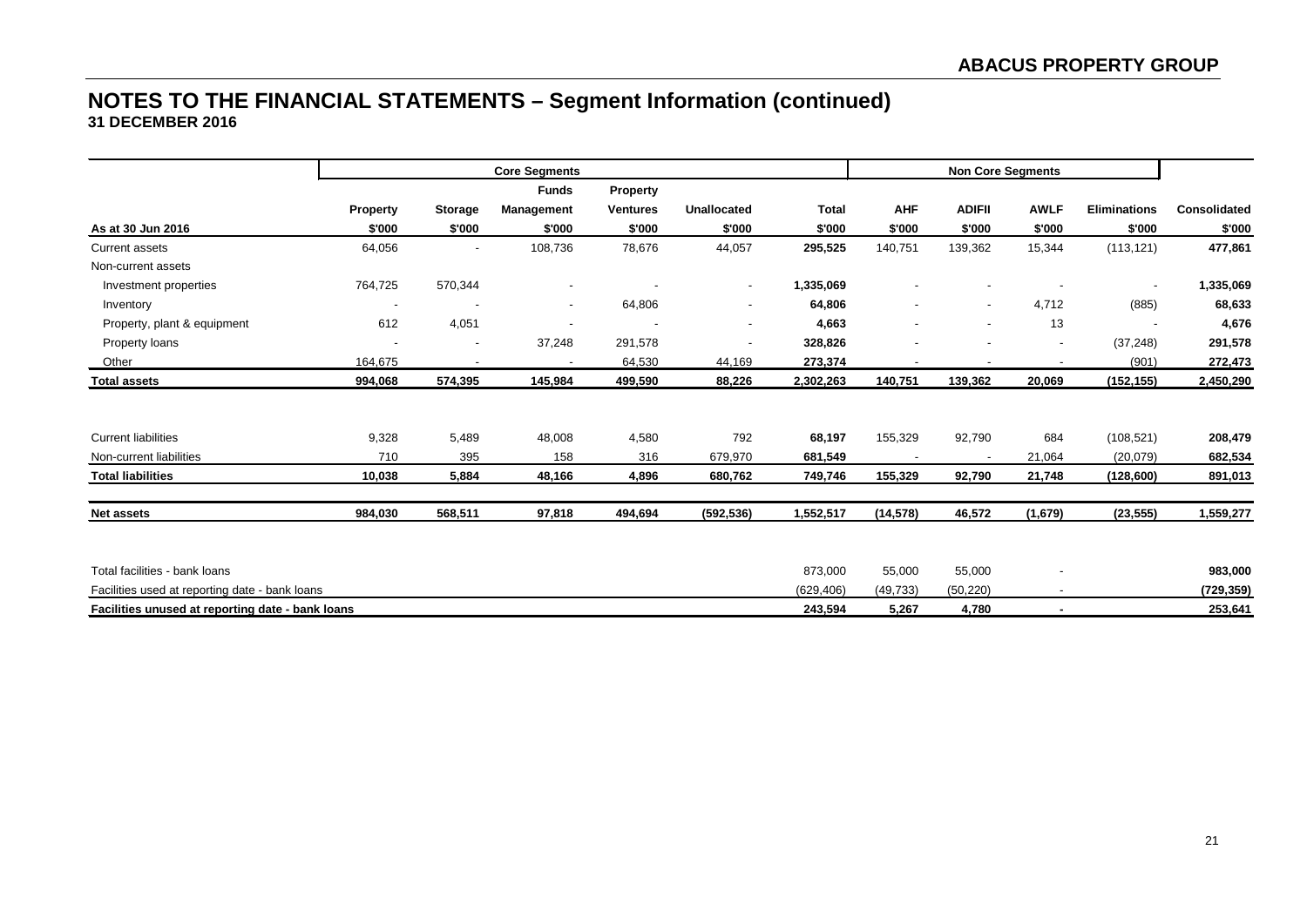# **1. EARNINGS PER STAPLED SECURITY**

|                                                                                     | 31 Dec 2016 | 31 Dec 2015 |
|-------------------------------------------------------------------------------------|-------------|-------------|
|                                                                                     |             |             |
| Basic and diluted earnings per stapled security (cents)                             | 33.76       | 13.64       |
| Reconciliation of earnings used in calculating earnings per stapled security        |             |             |
| Basic and diluted earnings per stapled security                                     |             |             |
| Net profit (\$'000)                                                                 | 191.716     | 75,513      |
| Weighted average number of shares:                                                  |             |             |
| Weighted average number of stapled securities for basic earning per security ('000) | 567,932     | 553,682     |

# **2. INVESTMENT PROPERTIES**

|                                    | 31 Dec 2016 | 30 Jun 2016 |
|------------------------------------|-------------|-------------|
|                                    | \$'000      | \$'000      |
| Leasehold investment properties    | 13.593      | 11.092      |
| Freehold investment properties     | 1,598,822   | 1,510,527   |
| <b>Total investment properties</b> | 1.612.415   | 1,521,619   |

1. The carrying amount of the leasehold property is presented gross of the finance liability of \$2.3 million.

#### **Reconciliation**

A reconciliation of the carrying amount of investment properties at the beginning and end of the period is as follows. All investment properties are classified as Level 3 in accordance with the fair value hierarchy outlined in Note 7:

|                                                      |             | Non-current |  |
|------------------------------------------------------|-------------|-------------|--|
|                                                      | 31 Dec 2016 | 30 Jun 2016 |  |
| Leasehold investment properties                      | \$'000      | \$'000      |  |
| Carrying amount at beginning of the financial period | 11.092      | 11.119      |  |
| Additions and capital expenditure                    |             | 14          |  |
| Net change in fair value as at balance date          | 2.501       | (41)        |  |
| Carrying amount at end of the period                 | 13.593      | 11.092      |  |

|                                                           | <b>Held for sale</b> |             | <b>Non-current</b>       |             |  |
|-----------------------------------------------------------|----------------------|-------------|--------------------------|-------------|--|
|                                                           | 31 Dec 2016          | 30 Jun 2016 | 31 Dec 2016              | 30 Jun 2016 |  |
| <b>Freehold investment properties</b>                     | \$'000               | \$'000      | \$'000                   | \$'000      |  |
| Carrying amount at beginning of the financial period      | 186,550              | 51.047      | 1,323,977                | 1,305,982   |  |
| Additions and capital expenditure                         | 1.235                | 21          | 127,446                  | 175,504     |  |
| Net change in fair value of assets held at balance date   | 32.402               | 777         | 45.096                   | 77,927      |  |
| Net change in fair value of assets sold during the period | 12.545               | 1.901       | $\overline{\phantom{0}}$ | 3,200       |  |
| <b>Disposals</b>                                          | (131, 481)           | (52, 446)   |                          | (60, 968)   |  |
| Effect of movements in foreign exchange                   |                      |             | 1.052                    | 7,582       |  |
| Properties transferred to / from held for sale            | (5,072)              | 185,250     | 5.072                    | (185,250)   |  |
| Carrying amount at end of the period                      | 96.179               | 186.550     | 1,502,643                | 1,323,977   |  |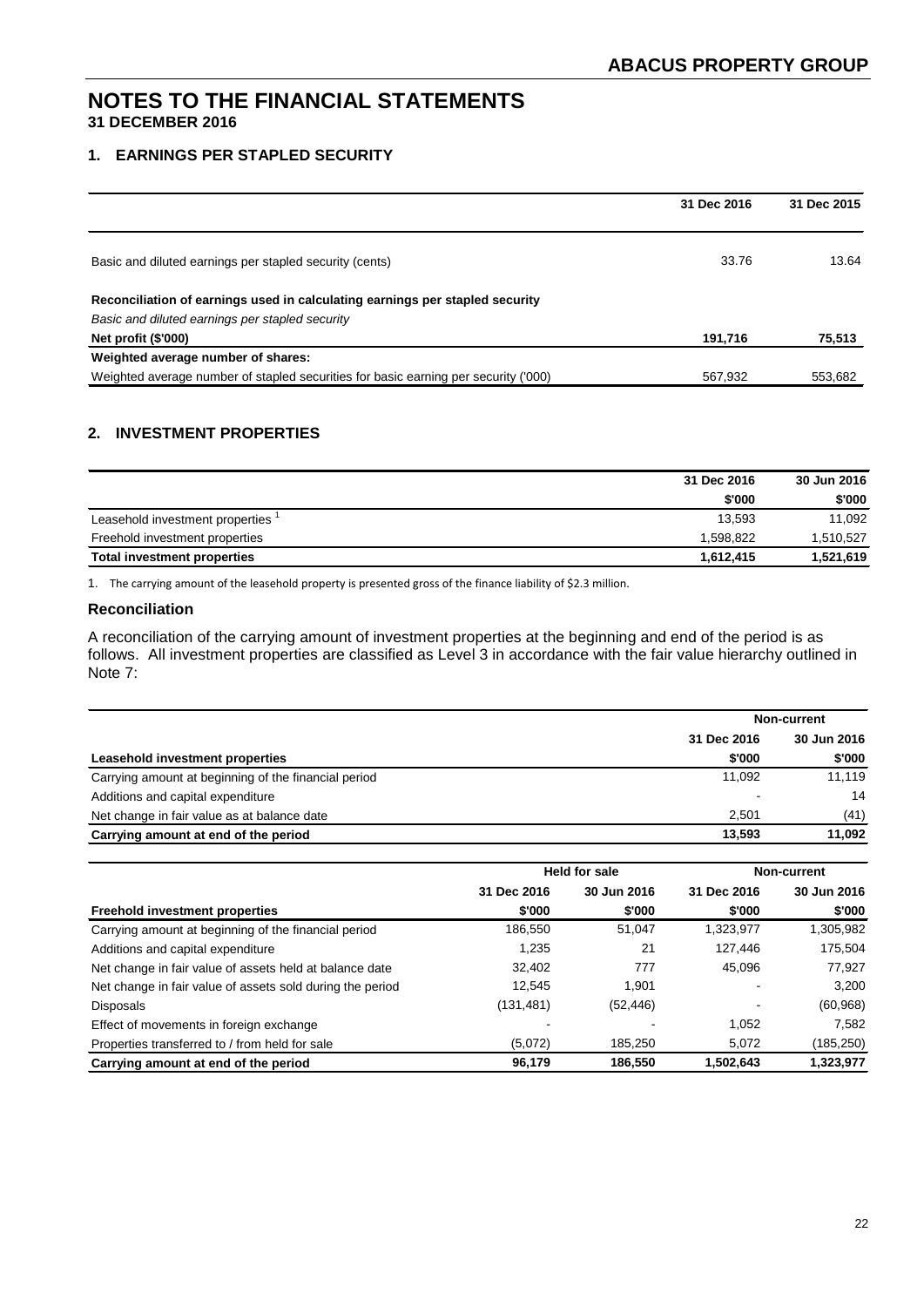## **2. INVESTMENT PROPERTIES (continued)**

Investment properties are carried at the Directors' determination of fair value. The determination of fair value includes reference to the original acquisition cost together with capital expenditure since acquisition and either the latest full independent valuation, latest independent update or directors' valuation. Total acquisition costs include incidental costs of acquisition such as property taxes on acquisition, legal and professional fees and other acquisition related costs.

#### *Sensitivity Information*

| <b>Significant input</b>    | Fair value measurement sensitivity to<br>significant increase in input | Fair value measurement sensitivity to<br>significant decrease in input |
|-----------------------------|------------------------------------------------------------------------|------------------------------------------------------------------------|
| Adopted capitalisation rate | Decrease                                                               | Increase                                                               |
| Optimal occupancy           | Increase                                                               | Decrease                                                               |
| Adopted discount rate       | Decrease                                                               | Increase                                                               |

The adopted capitalisation rate forms part of the income capitalisation approach.

When calculating the income capitalisation approach, the net market rent has a strong interrelationship with the adopted capitalisation rate given the methodology involves assessing the total net market income receivable from the property and capitalising this in perpetuity to derive a capital value. In theory, an increase in the net market rent and an increase (softening) in the adopted capitalisation rate could potentially offset the impact to the fair value. The same can be said for a decrease in the net market rent and a decrease (tightening) in the adopted capitalisation rate. A directionally opposite change in the net market rent and the adopted capitalisation rate could potentially magnify the impact to the fair value.

The adopted discount rate of a discounted cashflow has a strong interrelationship in deriving at a fair value given the discount rate will determine the rate in which the terminal value is discounted to the present value.

External valuations are conducted by qualified independent valuers who are appointed by the Managing Director of Abacus Property Services Pty Ltd who is also responsible for the Group's internal valuation process. He is assisted by two employees both of whom hold relevant recognised professional qualifications and are experienced in valuing the types of properties in the applicable locations.

Investment properties are independently valued on a staggered basis every two years unless the underlying financing requires a different valuation cycle.

The majority of the investment properties are used as security for secured bank debt outlined in Note 6.

#### **Abacus\***

The weighted average capitalisation rate for Abacus is 7.33% (30 June 2016: 7.47%) and for each significant category above is as follows;

- Retail 6.54% (30 June 2016: 6.69%)
- Office 6.89% (30 June 2016: 7.21%)
- Industrial 8.18% (30 June 2016: 8.39%)
- Storage 7.93% (30 June 2016: 7.98%)

The current occupancy rate for the principal portfolio excluding development and self-storage assets is 90.4% (30 June 2016: 91.2%). The current occupancy rate for self-storage assets is 87.2% (30 June 2016: 85.9%).

During the half-year ended 31 December 2016, 17% (30 June 2016: 57%) of the number of investment properties in the portfolio were subject to external valuations, the remaining 83% (30 June 2016: 43%) were subject to internal valuation.

Excludes Abacus Hospitality Fund, Abacus Diversified Income Fund II, Abacus Wodonga Land Fund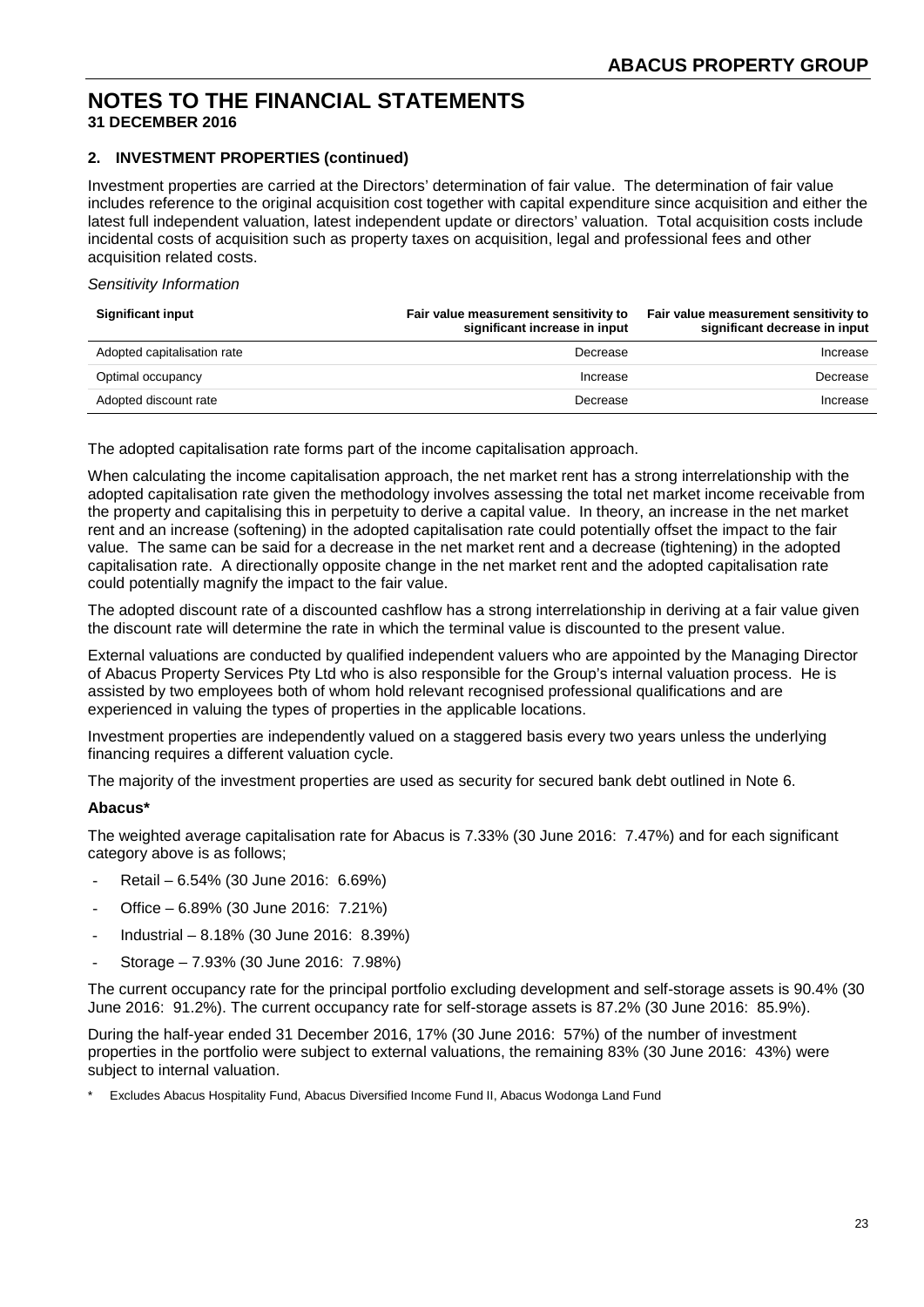# **2. INVESTMENT PROPERTIES (continued)**

#### **Abacus Diversified Income Fund II**

The weighted average capitalisation rate for the Fund is 7.43% (30 June 2016: 7.90%).

The current occupancy rate for the portfolio is 88.6% (30 June 2016: 84.0%).

During the half-year ended 31 December 2016, 60% (30 June 2016: Nil) of the number of investment properties in the portfolio were subject to external valuations.

## **3. INVENTORY**

|                          | 31 Dec 2016 | 30 Jun 2016 |
|--------------------------|-------------|-------------|
|                          | \$'000      | \$'000      |
|                          |             |             |
| (a) Current              |             |             |
| Hotel supplies           | 224         | 352         |
| Projects <sup>1</sup>    |             |             |
| - purchase consideration | 440         | 1,477       |
| - development costs      | 5,378       | 8,016       |
|                          | 6,042       | 9,845       |
|                          |             |             |
| (b) Non-current          |             |             |
| Projects <sup>1</sup>    |             |             |
| - purchase consideration | 103,677     | 103,308     |
| - development costs      | 17,354      | 11,747      |
| - provision              | (44, 422)   | (46, 422)   |
|                          | 76,609      | 68,633      |
| <b>Total inventory</b>   | 82,651      | 78,478      |

1. Inventories are held at the lower of cost and net realisable value.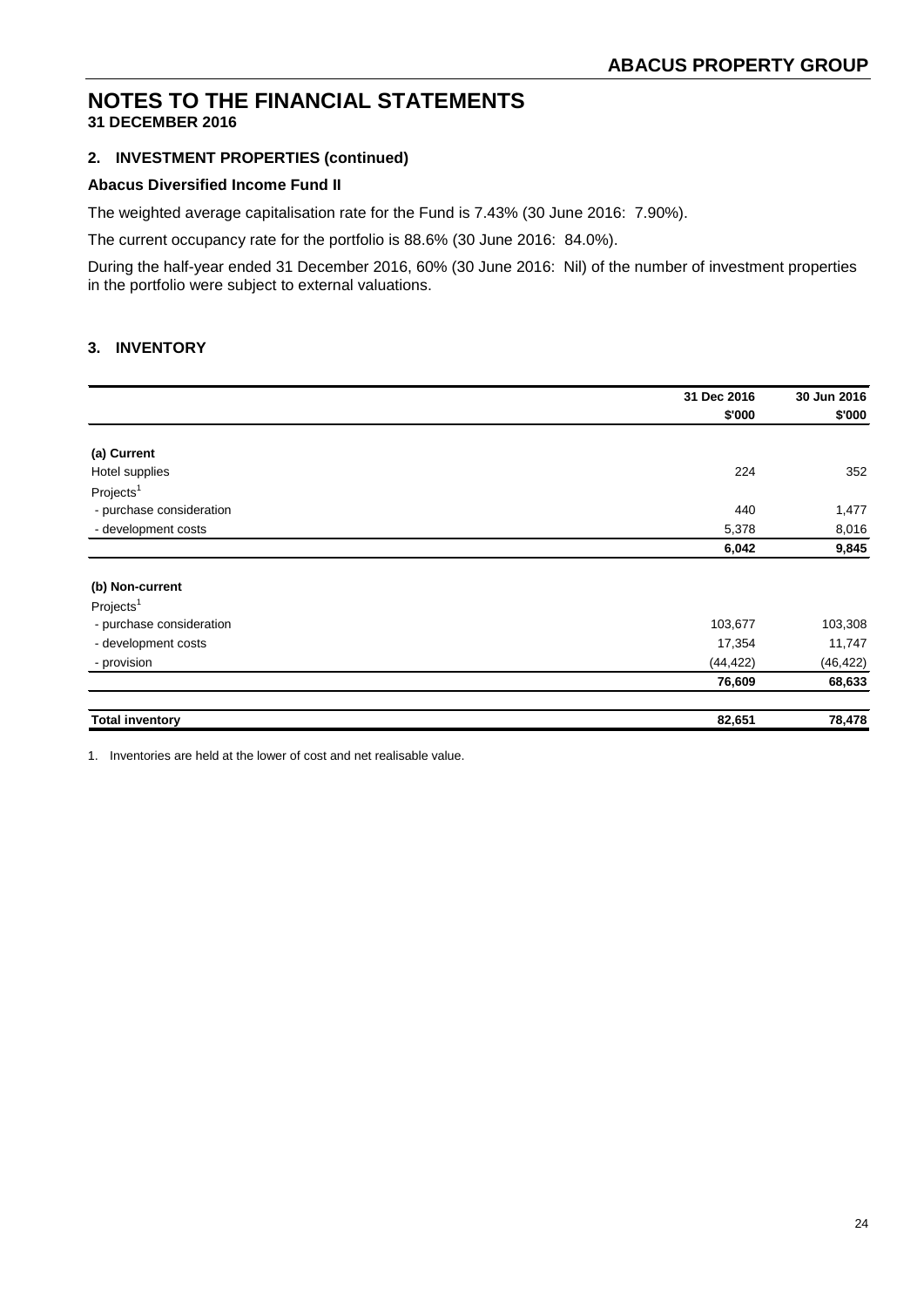## **4. PROPERTY LOANS AND OTHER FINANCIAL ASSETS**

|                                                                          | 30 Dec 2016 | 30 Jun 2016 |
|--------------------------------------------------------------------------|-------------|-------------|
|                                                                          | \$'000      | \$'000      |
| (a) Current property loans                                               |             |             |
| Secured loans - amortised cost <sup>1</sup>                              | 54,042      | 86,081      |
| Interest receivable on secured loans - amortised cost                    | 1,051       | 7,604       |
|                                                                          | 55,093      | 93,685      |
| (b) Non-current property loans                                           |             |             |
| Secured loans - amortised cost <sup>1</sup>                              | 232,190     | 245,918     |
| Interest receivable on secured loans - amortised cost                    | 52,465      | 45,659      |
|                                                                          | 284,655     | 291,577     |
| (c) Non-current other financial assets                                   |             |             |
| Investment in securities and options - unlisted - fair value             | 28,409      | 22,774      |
| Investments in debt instruments - unlisted - amortised cost <sup>2</sup> | 22,488      | 22,488      |
| Derivatives - fair value                                                 | 22,711      | 4,007       |
|                                                                          | 73,608      | 49,269      |

1. Mortgages are secured by real property assets. The current facilities are scheduled to mature and are expected to be realised on or before 31 December 2017 and the non-current facilities will mature between 1 January 2018 and 22 December 2020.

2. Abacus has a 50% investment in a joint venture St Leonards JV Unit Trust held via preference shares.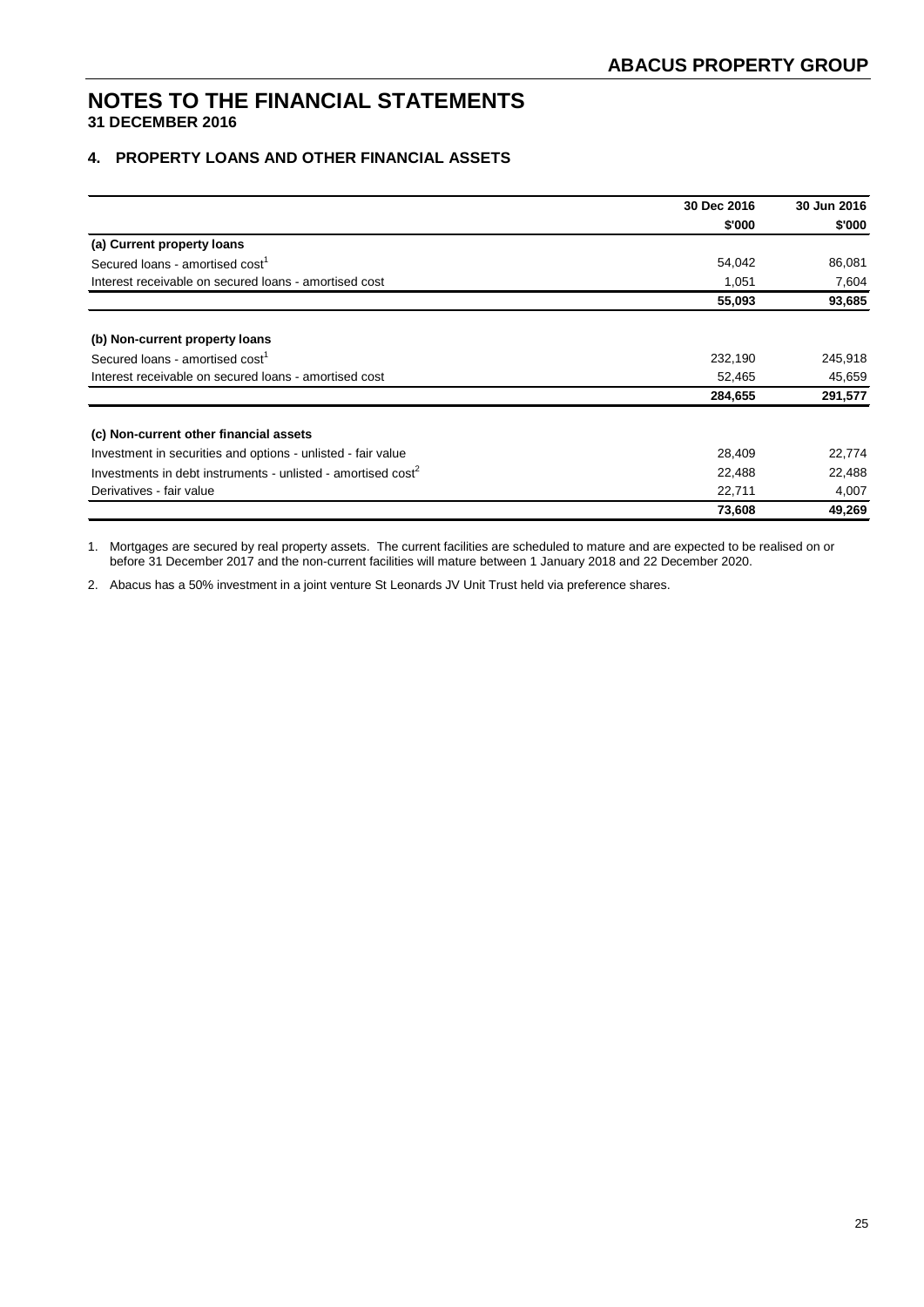# **5. INVESTMENTS ACCOUNTED FOR USING THE EQUITY METHOD**

#### **(a) Extract from joint ventures' profit and loss statements**

|                              | <b>Fordtrans Pty Ltd</b> |             | <b>Other Joint Ventures</b> |             | Total       |             |
|------------------------------|--------------------------|-------------|-----------------------------|-------------|-------------|-------------|
|                              | 31 Dec 2016              | 31 Dec 2015 | 31 Dec 2016                 | 31 Dec 2015 | 31 Dec 2016 | 31 Dec 2015 |
|                              | \$'000                   | \$'000      | \$'000                      | \$'000      | \$'000      | \$'000      |
| Revenue                      | 4.943                    | 15.028      | 103.354                     | 66.906      | 108.297     | 81,934      |
| Expenses                     | (11, 289)                | (2,994)     | (21, 451)                   | (29,238)    | (32,740)    | (32, 232)   |
| Net profit                   | (6, 346)                 | 12.034      | 81.903                      | 37.668      | 75.557      | 49.702      |
| Share of net profit / (loss) | (3, 173)                 | 5,620       | 33.678                      | 15.760      | 30.505      | 21,380      |

#### **(b) Extract from joint ventures' balance sheets**

|                            | <b>Fordtrans Pty Ltd</b> |             | <b>Other Joint Ventures</b> |                | Total       |             |
|----------------------------|--------------------------|-------------|-----------------------------|----------------|-------------|-------------|
|                            | 31 Dec 2016              | 30 Jun 2016 | 31 Dec 2016                 | 2016<br>30 Jun | 31 Dec 2016 | 30 Jun 2016 |
|                            | \$'000                   | \$'000      | \$'000                      | \$'000         | \$'000      | \$'000      |
| Current assets             | 18.080                   | 2.971       | 38.413                      | 26.728         | 56.493      | 29,699      |
| Non-current assets         | 182,465                  | 204,798     | 887.550                     | 752.004        | 1,070,015   | 956,802     |
|                            | 200.545                  | 207.769     | 925.963                     | 778.732        | 1,126,508   | 986,501     |
| <b>Current liabilities</b> | (663)                    | (786)       | (20, 289)                   | (16, 283)      | (20, 952)   | (17,069)    |
| Non-current liabilities    | (68, 443)                | (68, 374)   | (490,018)                   | (447,630)      | (558, 461)  | (516,004)   |
| <b>Net assets</b>          | 131,439                  | 138,609     | 415,656                     | 314,819        | 547,095     | 453,428     |
| Share of net assets        | 65,719                   | 74,511      | 139,166                     | 105,424        | 204,885     | 179,935     |

There were no impairment losses or contingent liabilities relating to the investment in the joint ventures.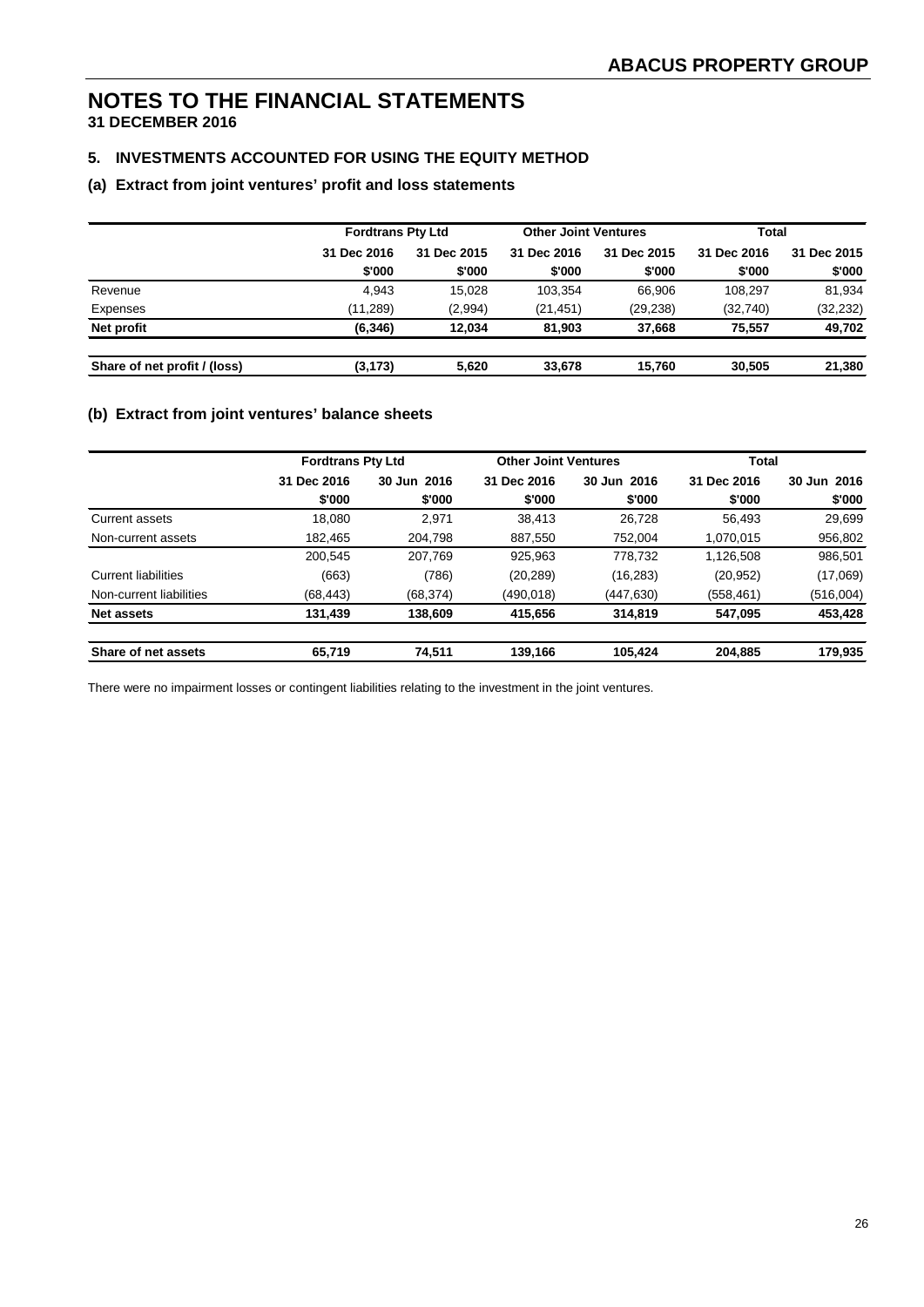# **6. INTEREST BEARING LOANS AND BORROWINGS**

|                                   | 31 Dec 2016 | 30 Jun 2016 |
|-----------------------------------|-------------|-------------|
|                                   | \$'000      | \$'000      |
| Other                             |             |             |
| <b>Current</b>                    |             |             |
| Bank loans - A\$                  | 21,220      | 99,953      |
| Loans from other parties          | 25,520      | 25,138      |
| Less: Unamortised borrowing costs | (94)        | (346)       |
| (a)<br><b>Total current</b>       | 46.646      | 124,745     |
|                                   |             |             |

|                                                 | 31 Dec 2016 | 30 Jun 2016 |
|-------------------------------------------------|-------------|-------------|
|                                                 | \$'000      | \$'000      |
| Abacus*                                         |             |             |
| Non-current                                     |             |             |
| Bank loans - A\$                                | 497,564     | 556,296     |
| Bank loans - A\$ value of NZ\$ denominated loan | 73,757      | 73,110      |
| Other Ioans - A\$                               | 4,292       | 4,292       |
| Less: Unamortised borrowing costs               | (1,757)     | (2,375)     |
| <b>Total non-current</b><br>(b)                 | 573,856     | 631,323     |

\* Excludes Abacus Hospitality Fund, Abacus Diversified Income Fund II, Abacus Wodonga Land Fund

|                                                                        | 31 Dec 2016              | 30 Jun 2016 |
|------------------------------------------------------------------------|--------------------------|-------------|
|                                                                        | \$'000                   | \$'000      |
| (c) Maturity profile of current and non-current interest bearing loans |                          |             |
| Due within one year                                                    | 46.646                   | 124.745     |
| Due between one and five years                                         | 573,856                  | 501,323     |
| Due after five years                                                   | $\overline{\phantom{a}}$ | 130,000     |
|                                                                        | 620,502                  | 756,068     |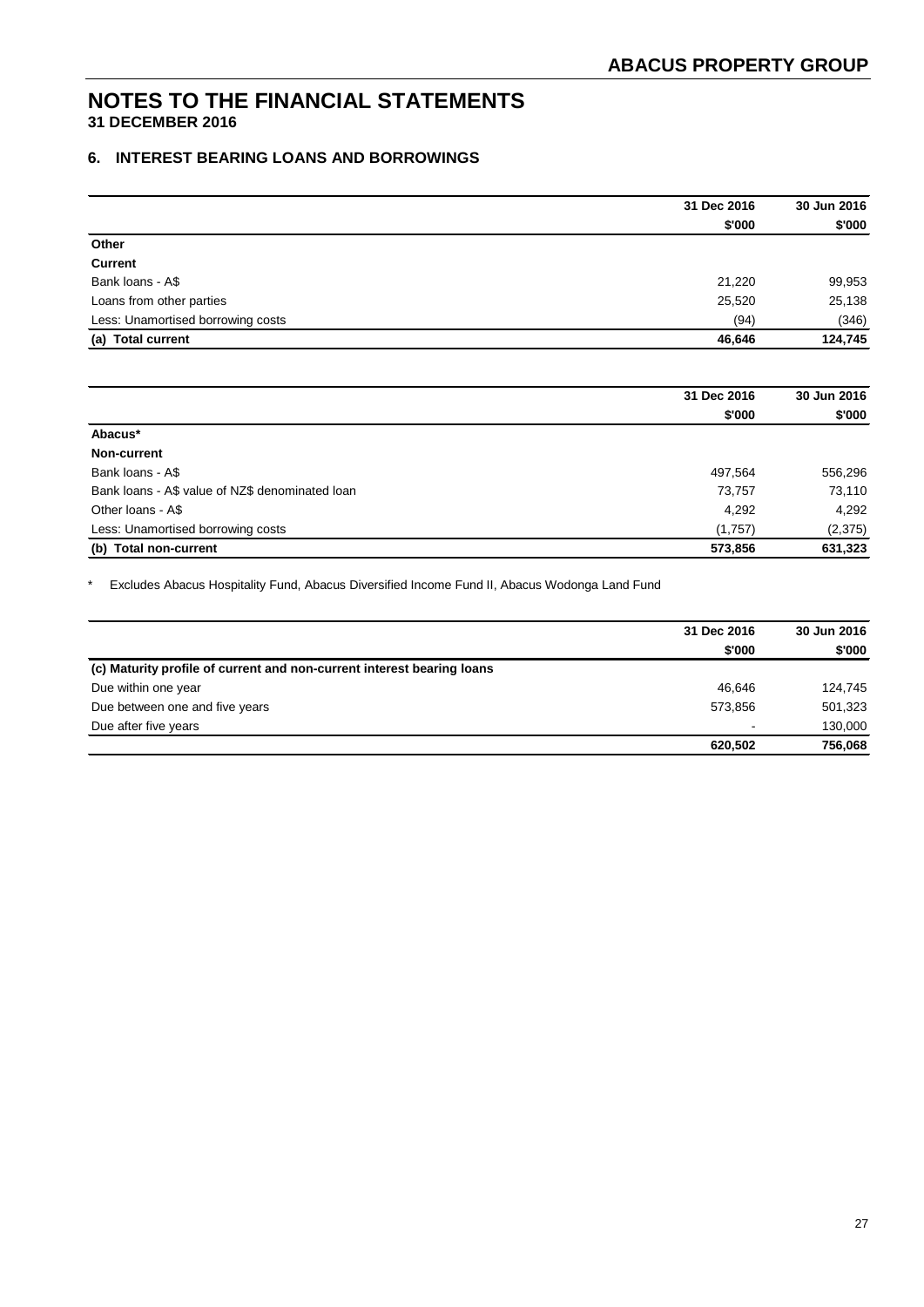# **6. INTEREST BEARING LOANS AND BORROWINGS (continued)**

#### **Abacus\***

Abacus maintains a range of interest-bearing loans and borrowings. The sources of funding are spread over a number of counterparties and the terms of the instruments are negotiated to achieve a balance between capital availability and cost of debt.

Bank loans are \$A and \$NZ denominated and are provided by several banks at interest rates which are set periodically on a floating basis. The loans term to maturity varies from July 2017 to July 2021. The bank loans are secured by charges over the investment properties, certain inventory and certain property, plant and equipment.

Approximately 59% (30 June 2016: 53%) of bank debt drawn was subject to fixed rate hedges with a weighted average term to maturity of 3.5 years (30 June 2016: 4.0 years). Hedge cover as a percentage of available facilities at 31 December 2016 is 38.3% (30 June 2016: 38.3%).

Abacus' weighted average interest rate as at 31 December 2016 was 5.25% (30 June 2016: 5.39%). Line fees on undrawn facilities contributed to 0.35% of the weighted average interest rate at 31 December 2016 (30 June 2016: 0.34%). Abacus' weighted average interest rate excluding the undrawn facilities line fees as at 31 December 2016 was 4.90% (30 June 2016: 5.05%).

Excludes Abacus Hospitality Fund, Abacus Diversified Income Fund II, Abacus Wodonga Land Fund

#### **Abacus Diversified Income Fund II**

ADIF II has financed its investment property portfolio via a single facility which matures in June 2017.

The facility is secured by charges over ADIF II's investment properties and at 31 December 2016 approximately 47.1% (30 June 2016: 43.3%) of drawn bank debt facilities were subject to fixed rate hedges. The bank debt drawn at 31 December 2016 has a weighted average term to maturity of 0.5 years (30 June 2016: 1.0 years).

ADIF II's weighted average interest rate as at 31 December 2016 was 6.53% (30 June 2016: 6.75%).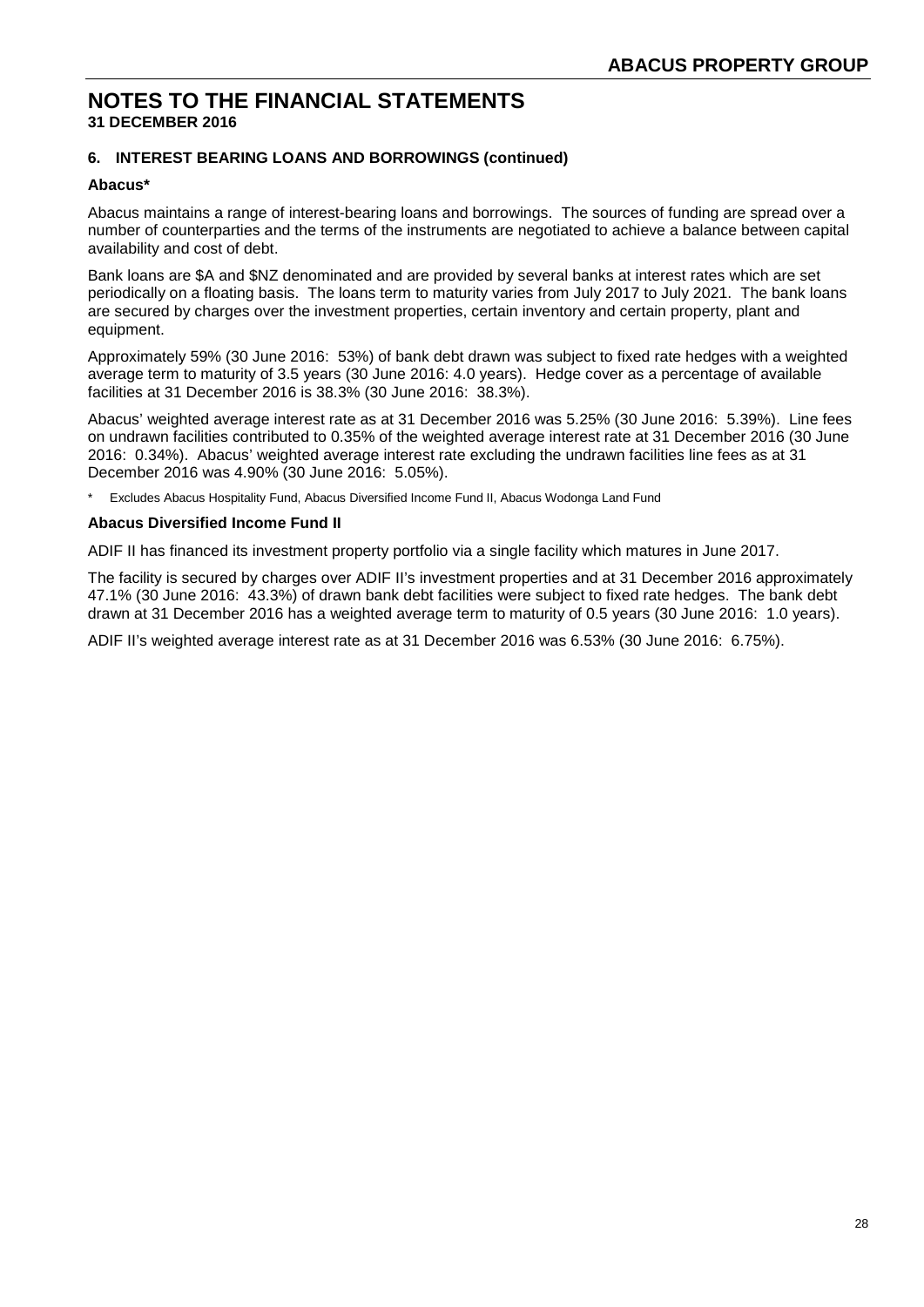# **6. INTEREST BEARING LOANS AND BORROWINGS (continued)**

## **(d) Assets pledged as security**

The carrying amounts of assets pledged as security for current and non-current interest bearing liabilities are:

|                                              | 30 Dec 2016 | 30 Jun 2016 |
|----------------------------------------------|-------------|-------------|
|                                              | \$'000      | \$'000      |
| <b>Current</b>                               |             |             |
| First mortgage                               |             |             |
| Property, plant and equipment                | 67,610      | 130,000     |
| Investment properties held for sale          | 93,929      | 172,250     |
| Total current assets pledged as security     | 173,929     | 302,250     |
| <b>Non-current</b>                           |             |             |
| First mortgage                               |             |             |
| Investment properties                        | 1,477,173   | 1,319,619   |
| Total non-current assets pledged as security | 1,477,173   | 1,319,619   |
| Total assets pledged as security             | 1,651,102   | 1,621,869   |

# **(e) Defaults and breaches**

During the current and prior years, there were no defaults or breaches of any of the Group's loans.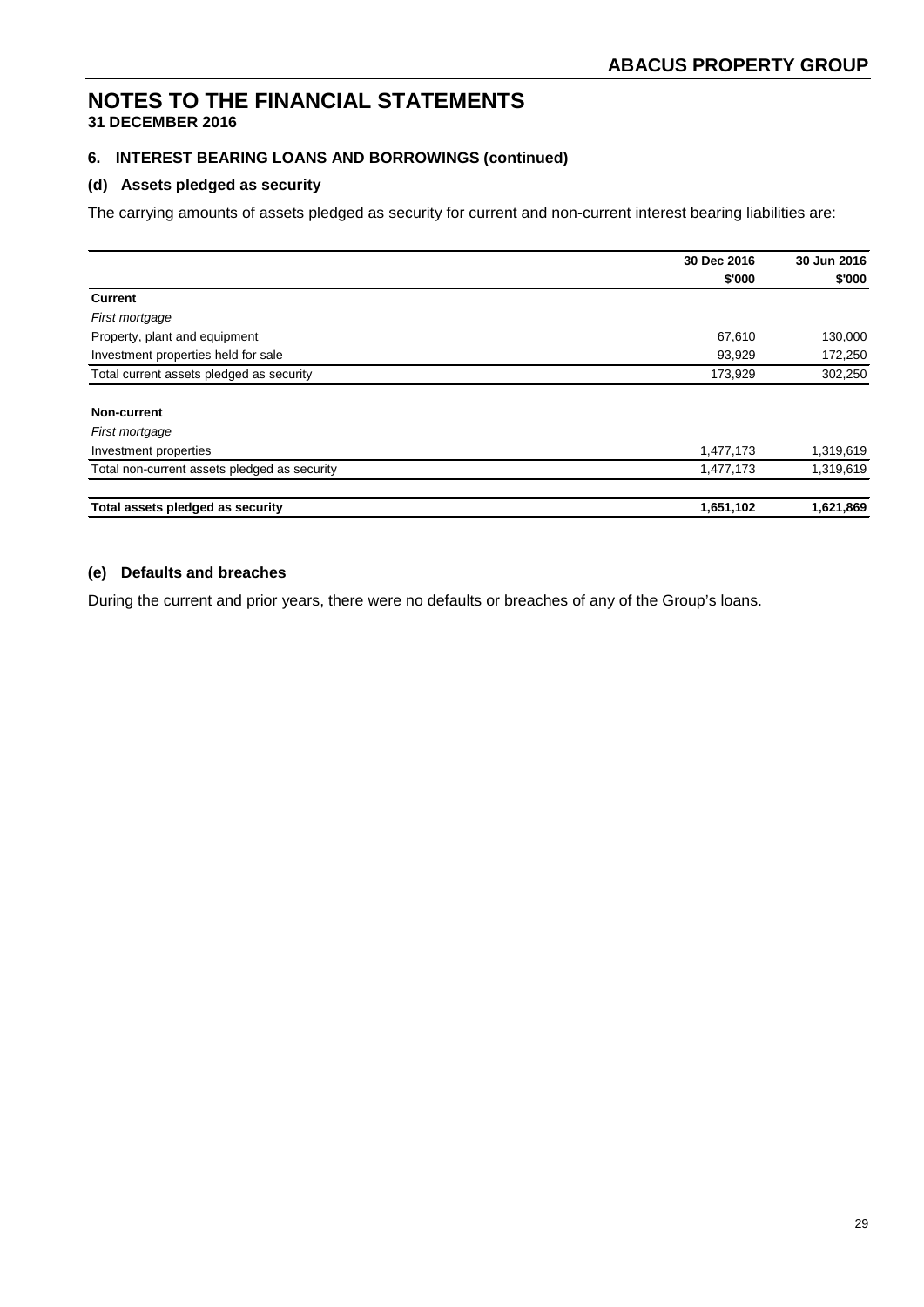#### **7. FINANCIAL INSTRUMENTS**

#### **Fair values**

The fair value of the Group's financial assets and liabilities are approximately equal to that of their carrying values.

Details of the Group's fair value measurement, valuation technique and inputs are detailed below.

| Class of assets /<br><b>liabilities</b> | <b>Fair value</b><br>hierarchy | <b>Valuation technique</b>                                       | Inputs used to measure fair value                                         |
|-----------------------------------------|--------------------------------|------------------------------------------------------------------|---------------------------------------------------------------------------|
| Investment properties                   | Level 3                        | Discounted Cash Flow ("DCF") and<br>Income capitalisation method | Adopted capitalisation rate<br>Optimal occupancy<br>Adopted discount rate |
|                                         |                                |                                                                  |                                                                           |
| Derivative                              | Level 3                        | Residual cash flow analysis                                      | Project cash flow forecast<br>Project payment priorities                  |
| Securities and options<br>- unlisted    | Level 3                        | Pricing models                                                   | Security price<br>Underlying net asset<br><b>Property valuations</b>      |
| Derivative financial<br>instruments     | Level 2                        | DCF (adjusted for counterparty credit<br>worthiness)             | Interest rates<br>Consumer Price Index ("CPI")<br>Volatility              |

Level 1 Quoted prices (unadjusted) in active market for identical assets or liabilities;

**Level 2** Inputs other than quoted prices included in level 1 that are observable for the asset or liability, either directly (i.e. as prices) or indirectly (i.e. derived from prices); and

**Level 3** Inputs for the asset or liability that are not based on observable market data.

There were no transfers between Levels 1, 2 and 3 during the period.

| Income capitalisation method            | This method involves assessing the total net market income receivable from the property and<br>capitalising this in perpetuity to derive a capital value, with allowances for capital expenditure<br>reversions.                                                                                                                                                                                                                                                                                                       |
|-----------------------------------------|------------------------------------------------------------------------------------------------------------------------------------------------------------------------------------------------------------------------------------------------------------------------------------------------------------------------------------------------------------------------------------------------------------------------------------------------------------------------------------------------------------------------|
| Discounted cash flow method             | Under the DCF method, the fair value is estimated using explicit assumptions regarding the benefits<br>and liabilities of ownership over the assets' or liabilities' life including an exit or terminal value. The<br>DCF method involves the projection of a series of cash flows from the assets or liabilities. To this<br>projected cash flow series, an appropriate, market-derived discount rate is applied to establish the<br>present value of the cash flow stream associated with the assets or liabilities. |
| Residual cash flow analysis             | The analysis takes into account the time value of money in a more detailed way than simply a<br>developer's profit margin as it considers the timing of all costs and income associated with the project.                                                                                                                                                                                                                                                                                                              |
| Pricing models - unlisted<br>securities | The fair value is determined by reference to the net assets which approximates fair value of the<br>underlying entities.                                                                                                                                                                                                                                                                                                                                                                                               |
| Pricing models – options                | The fair value is determined using generally accepted pricing models including Black-Scholes and<br>adjusted for specific features of the options including share price, underlying net assets and property<br>valuations and prevailing exchange rates.                                                                                                                                                                                                                                                               |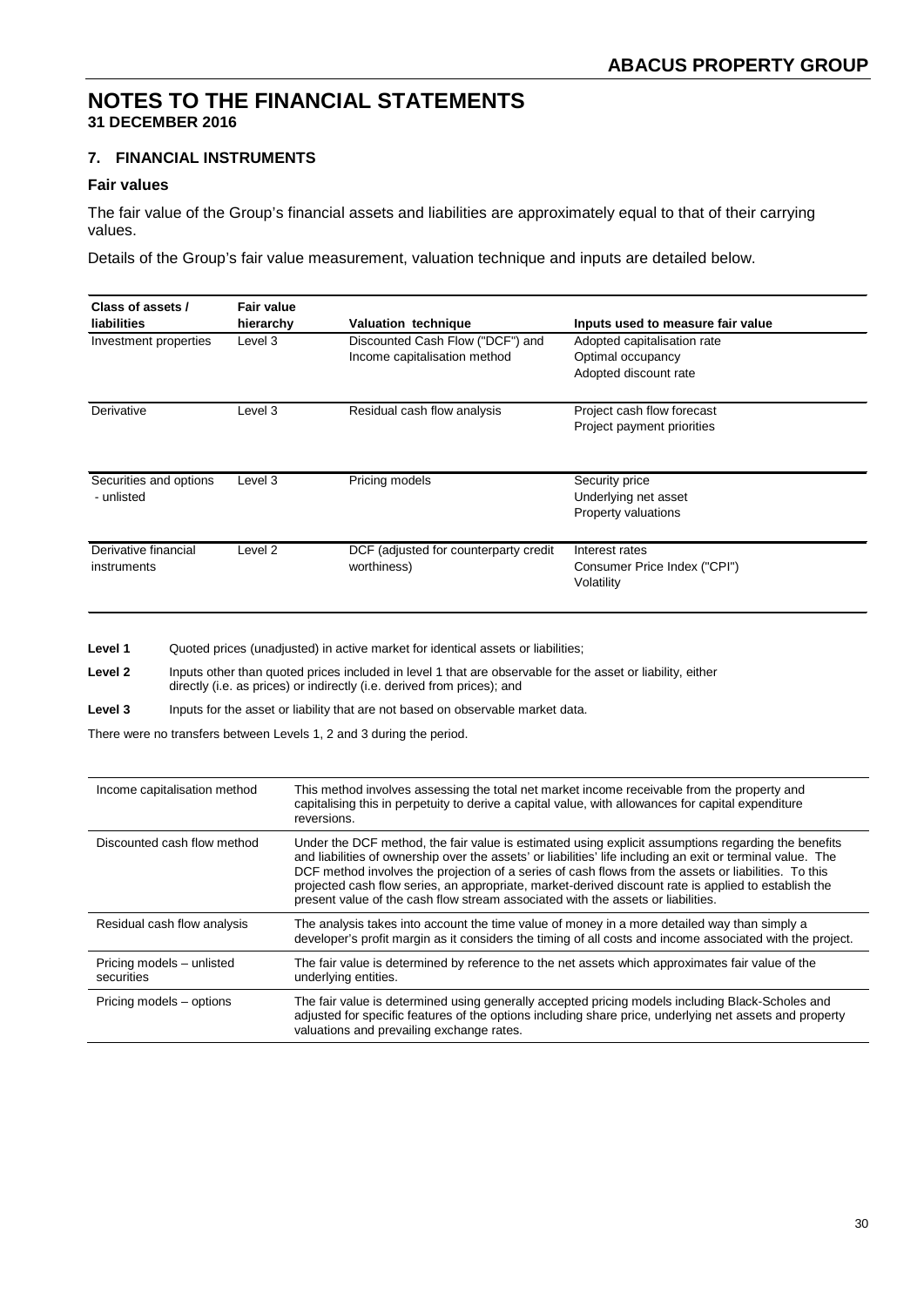## **7. FINANCIAL INSTRUMENTS (continued)**

#### **(d) Fair values (continued)**

The following table is a reconciliation of the movements in unlisted securities and options classified as Level 3 for the period ended 31 December 2016.

|                                                  | <b>Derivative</b> | <b>Unlisted</b><br>Securities /<br><b>Options</b> | <b>Total</b> |
|--------------------------------------------------|-------------------|---------------------------------------------------|--------------|
|                                                  | \$'000            | \$'000                                            | \$'000       |
| Opening balance as at 30 June 2016               | 4,007             | 22,774                                            | 26,781       |
| Fair value movement through the income statement | 18,704            | (1,865)                                           | 16,839       |
| Additions                                        |                   | 7,500                                             | 7,500        |
| Closing balance as at 31 December 2016           | 22,711            | 28,409                                            | 51,120       |
|                                                  | <b>Derivative</b> | <b>Unlisted</b><br>Securities /                   | Total        |
|                                                  | \$'000            | <b>Options</b><br>\$'000                          | \$'000       |
| Opening balance as at 30 June 2015               | 1,000             | 31,075                                            | 32,075       |
| Fair value movement through the income statement | 411               | (4,620)                                           | (4,209)      |
| Redemptions / conversions / disposals            |                   |                                                   |              |
| Closing balance as at 31 December 2015           | 1,411             | 26,455                                            | 27,866       |

# *Sensitivity of Level 3*

The potential effect of using reasonable possible alternative assumptions based on a change in the property valuations by 5% would have the effect of reducing the fair value by up to \$10.0 million (30 June 2016: \$9.3 million) or increase the fair value by \$10.1 million (30 June 2016: \$9.3 million).

# **8. CONTRIBUTED EQUITY**

|                                 | 31 Dec 2016 | 30 Jun 2016 |
|---------------------------------|-------------|-------------|
| (a) Issued stapled securities   | \$'000      | \$'000      |
| Stapled securities              | 1.613.939   | 1,565,515   |
| Issue costs                     | (41,989)    | (41, 637)   |
| <b>Total contributed equity</b> | 1.571.950   | 1,523,878   |

|                                             |                | <b>Stapled securities</b> |  |
|---------------------------------------------|----------------|---------------------------|--|
|                                             | <b>Number</b>  | Value                     |  |
| (b) Movement in stapled securities on issue | '000           | \$'000                    |  |
| At 30 June 2016                             | 556,577        | 1,523,878                 |  |
| - equity raisings                           | 5.642          | 17,347                    |  |
| - distribution reinvestment plan            | 10.106         | 31,077                    |  |
| - less transaction costs                    | $\blacksquare$ | (352)                     |  |
| Securities on issue at 31 December 2016     | 572.325        | 1,571,950                 |  |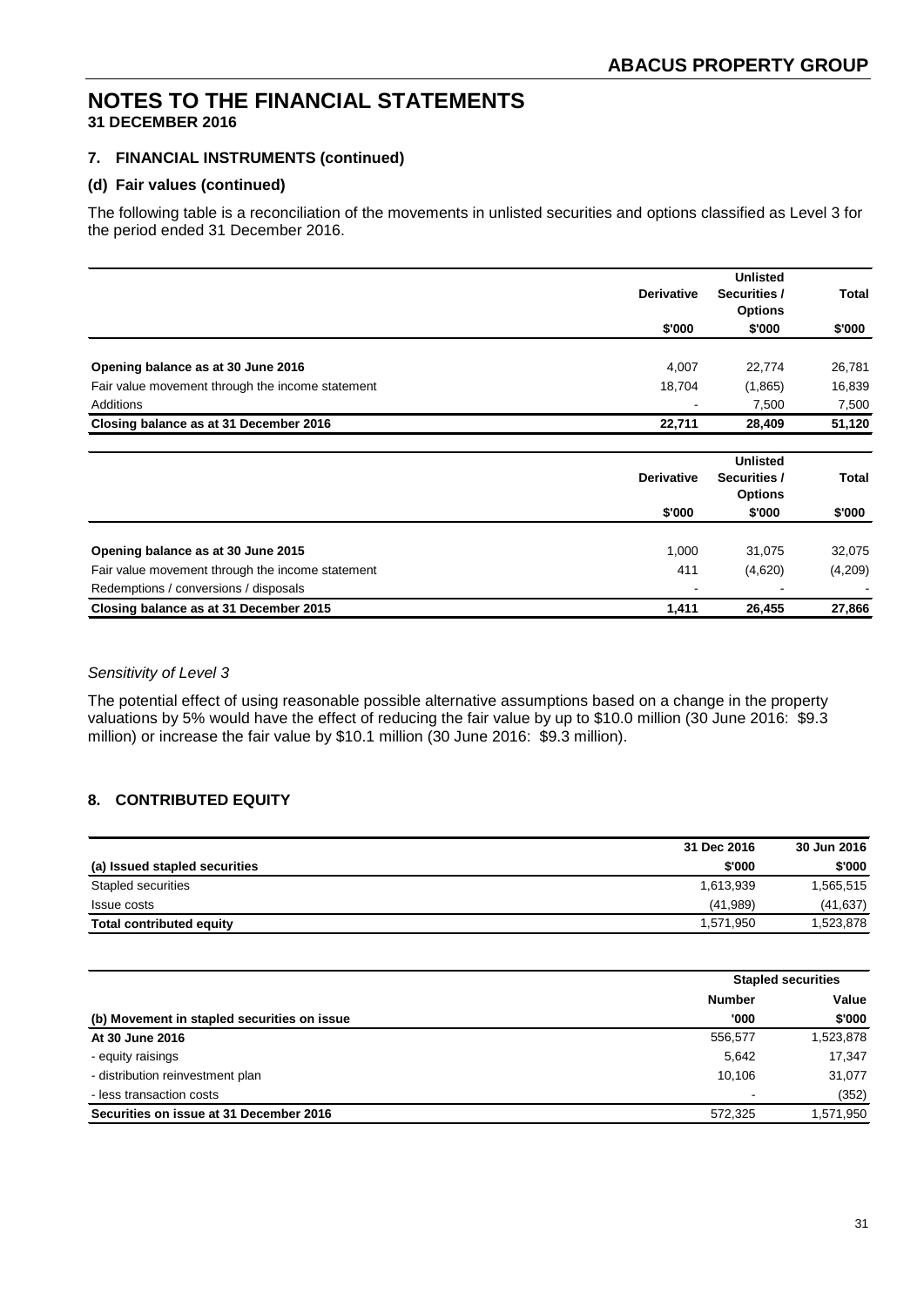## **9. DISTRIBUTIONS PAID AND PROPOSED**

|                                                                           | 31 Dec 2016 | 31 Dec 2015 |
|---------------------------------------------------------------------------|-------------|-------------|
| <b>Abacus</b>                                                             | \$'000      | \$'000      |
| (a) Distributions paid during the period                                  |             |             |
| June 2016 half: 8.50 cents per stapled security (2015: 8.50 cents)        | 47.309      | 47.012      |
| (b) Distributions proposed and not recognised as a liability <sup>^</sup> |             |             |
| December 2016 half: 8.75 cents per stapled security (2015: 8.50 cents)    | 50.078      | 47.077      |

Distributions were paid from Abacus Trust, Abacus Income Trust and Abacus Storage Property Trust (which do not pay tax provided they distribute all their taxable income) hence, there were no franking credits attached.

^ The interim distribution of 8.75 cents per stapled security was declared on 12 January 2017. The distribution being paid on or around 28 February 2017 will be approximately \$50.1 million. No provision for the distribution has been recognised in the balance sheet at 31 December 2016 as the distribution had not been declared by the end of the period.

|                                          | 31 Dec 2016 | 31 Dec 2015 |
|------------------------------------------|-------------|-------------|
| Non-core funds                           | \$'000      | \$'000      |
| (a) Distributions paid during the period |             |             |
| Abacus Hospitality Fund                  | 613         | 490         |
| Abacus Diversified Income Fund II        | 1,267       | 1,255       |
|                                          | 1,880       | 1,745       |
| (b) Distributions proposed               |             |             |
| Abacus Hospitality Fund                  | 368         | 245         |
| Abacus Diversified Income Fund II        | 1,265       | 1,255       |
|                                          | 1,633       | 1,500       |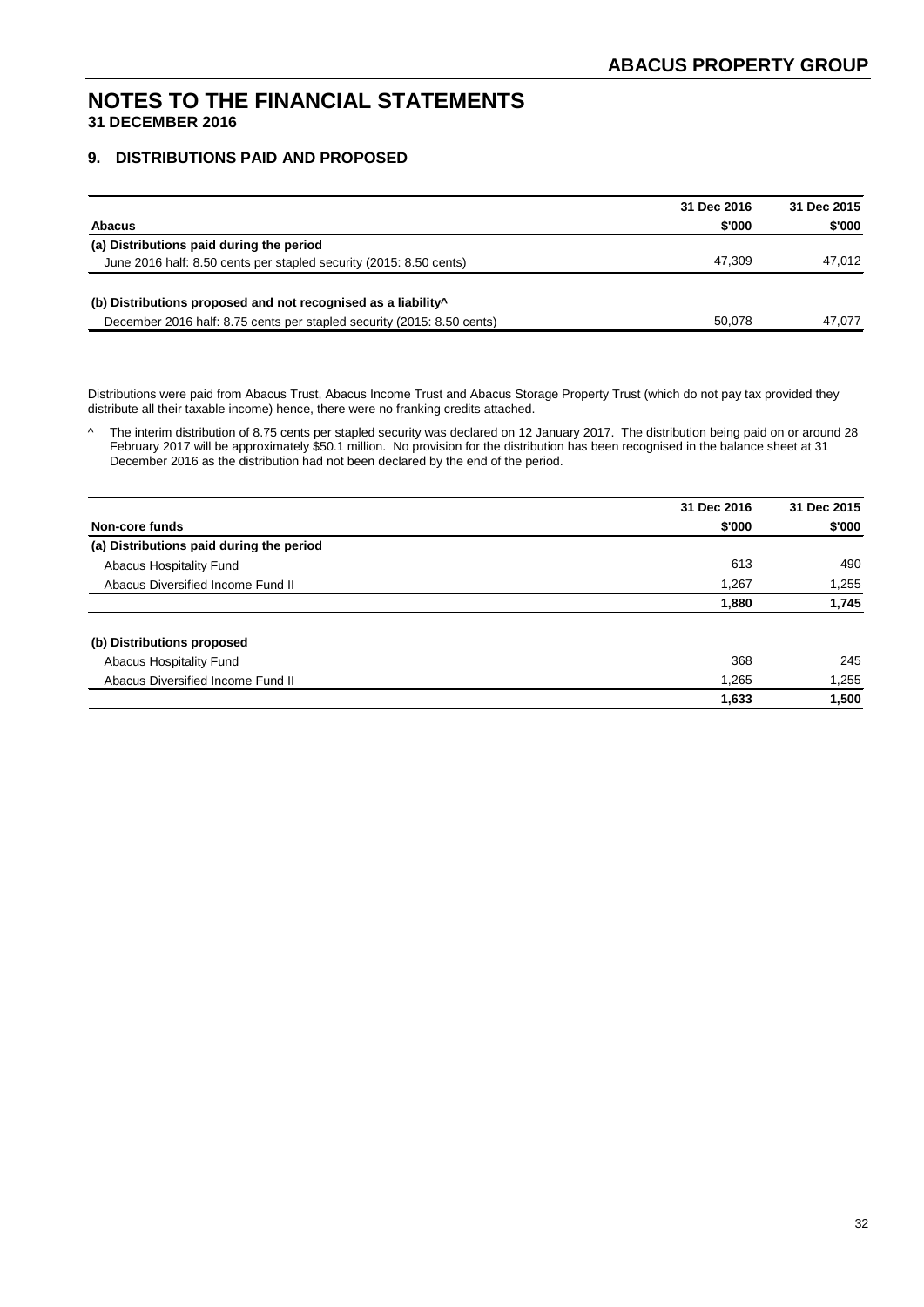## **10. PROPERTY, PLANT AND EQUIPMENT**

|                                                             | 31 Dec 2016 | 30 Jun 2016 |
|-------------------------------------------------------------|-------------|-------------|
|                                                             | \$'000      | \$'000      |
| Property, plant and equipment held for sale                 |             |             |
| <b>Current</b>                                              |             |             |
| Hotel properties                                            | 67,610      | 130,000     |
| Total current property, plant and equipment held for sale   | 67,610      | 130,000     |
| Non-current                                                 |             |             |
| Storage properties                                          | 4,207       | 4,051       |
| Office equipment / furniture and fittings                   | 576         | 625         |
| Total non-current property, plant and equipment             | 4,783       | 4,676       |
| Total property, plant and equipment including held for sale | 72,393      | 134,676     |

|                                                                 | 31 Dec 2016 | 30 Jun 2016 |
|-----------------------------------------------------------------|-------------|-------------|
|                                                                 | \$'000      | \$'000      |
| <b>Land and buildings</b>                                       |             |             |
| At the beginning of the period, net of accumulated depreciation | 121,411     | 107,480     |
| Additions                                                       | 53          | 630         |
| Fair value movement through the income statement                |             | 8,513       |
| Fair value movement through comprehensive income                |             | 8,812       |
| Disposal                                                        | (61, 964)   | (3, 106)    |
| Depreciation charge for the period                              |             | (918)       |
| At the end of the period net of accumulated depreciation        | 59,500      | 121,411     |
|                                                                 |             |             |
| Gross value                                                     | 68,811      | 137,106     |
| Accumulated depreciation                                        | (9,311)     | (15,695)    |
| Net carrying amount at end of period                            | 59,500      | 121,411     |
| <b>Plant and equipment</b>                                      |             |             |
| Gross value                                                     | 31,215      | 42,526      |
| Accumulated depreciation                                        | (18, 322)   | (29, 261)   |
| Net carrying amount at end of period                            | 12,893      | 13,265      |
| Total                                                           | 72,393      | 134,676     |

If property, plant and equipment was carried under the cost model, the carrying amount would be \$50.5m (30 June 2016: \$112.9m).

#### Hotel Properties

- The weighted average capitalisation rate is 7.00% (30 June 2016: 7.83%)
- The current weighted average occupancy rate is 85% (30 June 2016: 77%)

#### Storage Properties

- The weighted average capitalisation rate is 7.93% (30 June 2016: 7.98%)
- The current weighted average occupancy rate is 87% (30 June 2016: 86%)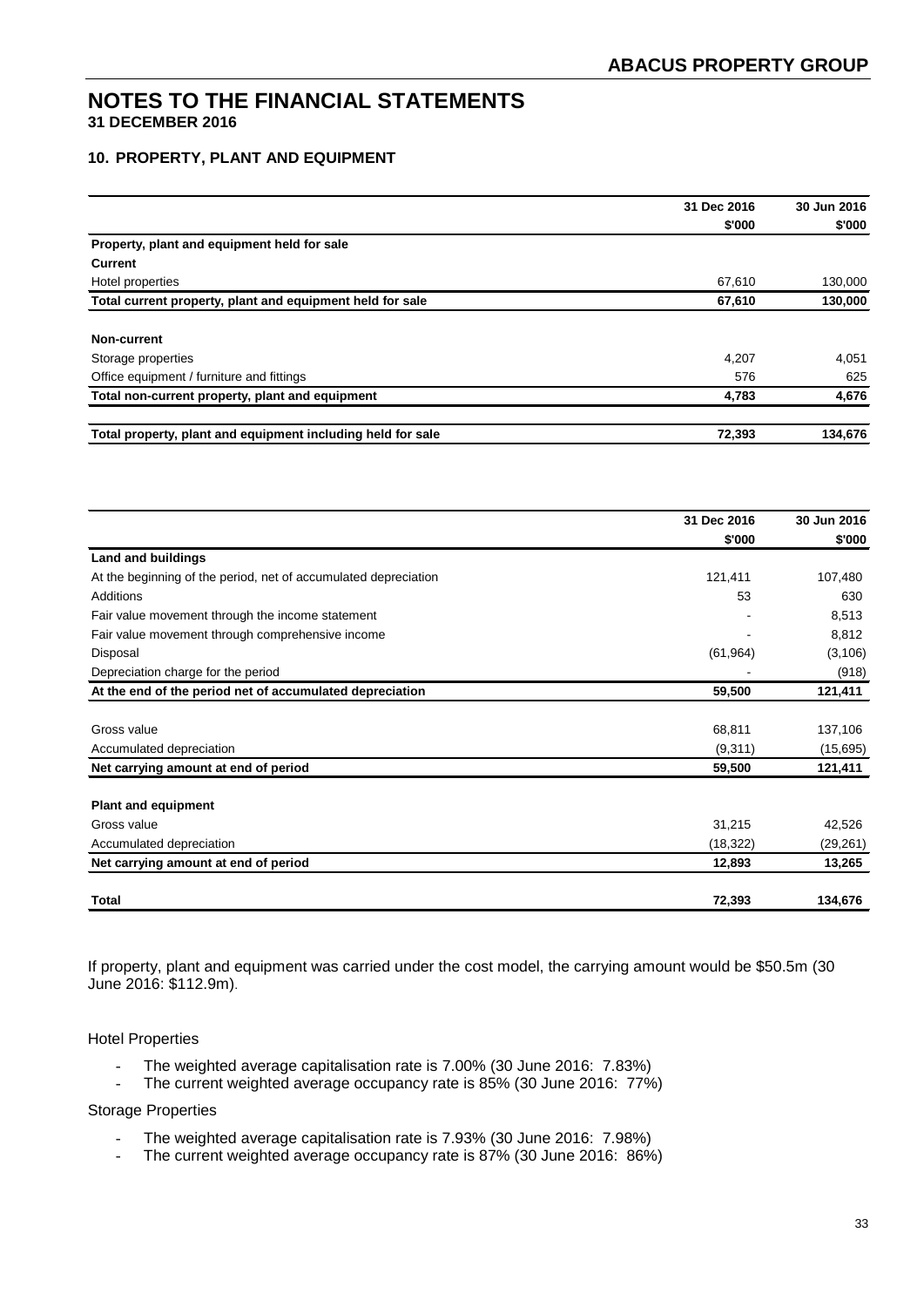# **11. COMMITMENTS AND CONTINGENCIES**

There are no contingent assets or liabilities at 31 December 2016 other than as disclosed in this report.

## **12. SUMMARY OF SIGNIFICANT ACCOUNTING POLICIES**

The half-year financial report does not include all notes of the type normally included within the Annual Financial Report and therefore cannot be expected to provide as full an understanding of the financial performance, financial position and financing and investing activities of the consolidated entity as the Annual Financial Report.

The half-year financial report should be read in conjunction with the Annual Financial Report of Abacus Property Group for the year ended 30 June 2016. It is also recommended that the half-year financial report be considered together with any public announcements made by the Abacus Property Group during the half-year ended 31 December 2016 in accordance with the continuous disclosure obligations arising under the Corporations Act 2001.

#### **Changes in accounting policy and disclosures**

The accounting policies adopted in the preparation of the interim condensed consolidated financial statements are consistent with those followed in the preparation of the Group's annual consolidated financial statements for the year ended 30 June 2016, except for the adoption of new standards and interpretations effective as of 1 July 2016.

The Group has adopted the following new or amended standards which became applicable on 1 July 2016:

- AASB 2014-3 Accounting for Acquisitions of Interests in Joint Ventures
- AASB 2014-4 Clarification of Acceptable Methods of Depreciation and Amortisation
- AASB 1057 Application of Accounting Standards
- AASB 2014-9 Equity Method in Separate Financial Statements
- AASB 2015-1 Annual Improvements to Australian Accounting Standards 2012-2014 Cycle
- AASB 2015-2 Disclosure Initiative: Amendments for AASB 101 Presentation of Financial Statements
- AASB 2015-5 Investments Entities: applying the consolidation exception
- AASB 2015-9 Scope and Application Paragraphs (AASB 8, AASB 133 and AASB 1057)

The adoption of these amended standards has no material impact on the financial statements of the Group.

#### **13. EVENTS AFTER BALANCE SHEET DATE**

Other than as disclosed in this report, there has been no other matter or circumstance that has arisen since the end of the financial period that has significantly affected, or may affect, the Group's operations in future financial years, the results of those operations or the Group's state of affairs in future financial years.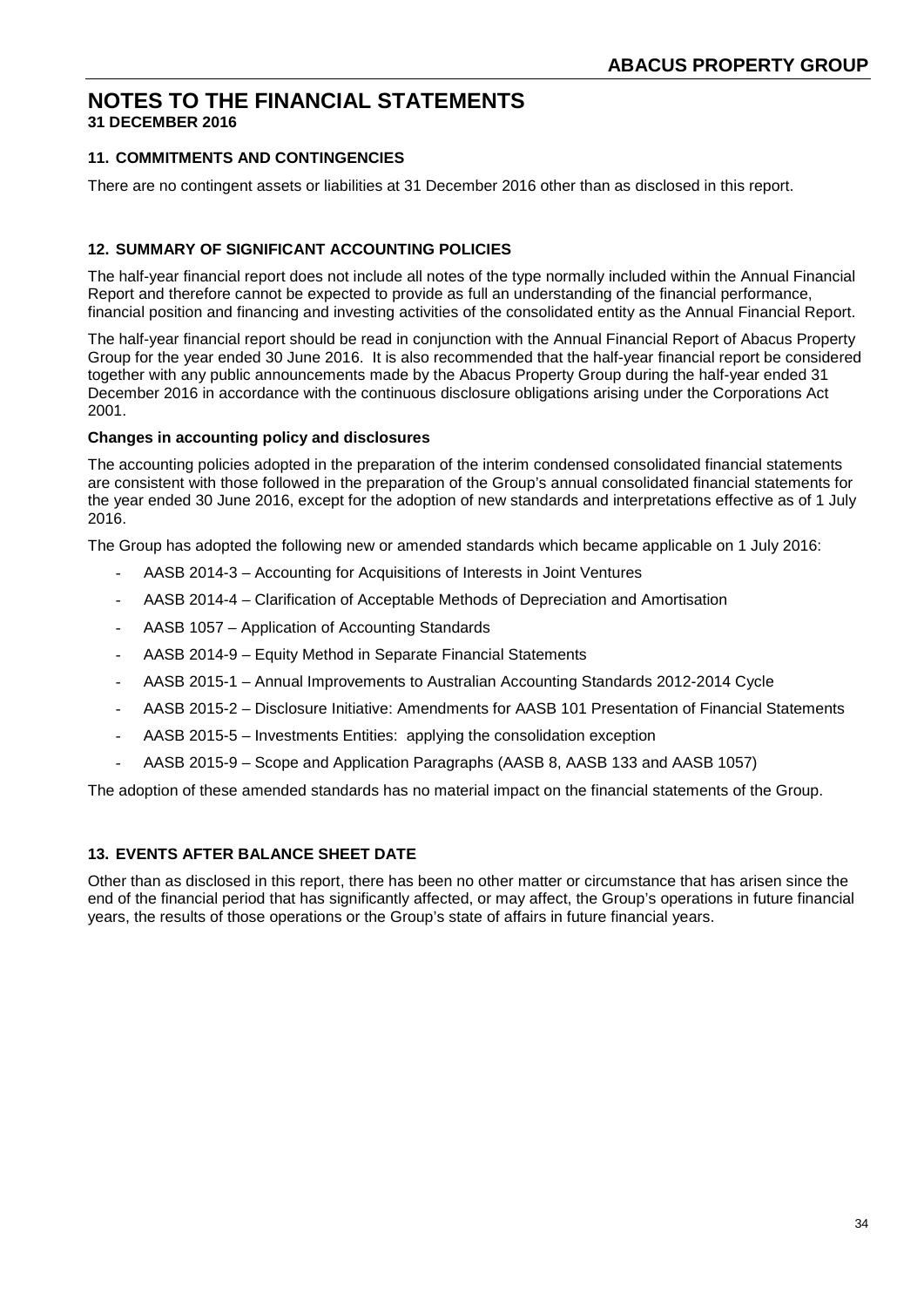# **DIRECTORS' DECLARATION**

In accordance with a resolution of the directors of Abacus Group Holdings Limited, we state that:

In the opinion of the directors:

- (a) the financial statements and notes of the consolidated entity are in accordance with the *Corporations Act 2001*, including :
	- (i) giving a true and fair view of the financial position as at 31 December 2016 and the performance for the half-year ended on that date for the consolidated entity; and
	- (ii) complying with Accounting Standard AASB 134 *Interim Financial Reporting* and the *Corporations Regulations 2001*.
- (b) there are reasonable grounds to believe that the consolidated entity will be able to pay its debts as and when they become due and payable.

On behalf of the Board

John Thame **Frank Wolf** Chairman Managing Director Sydney, 17 February 2017

 $7 + \text{m/sf}$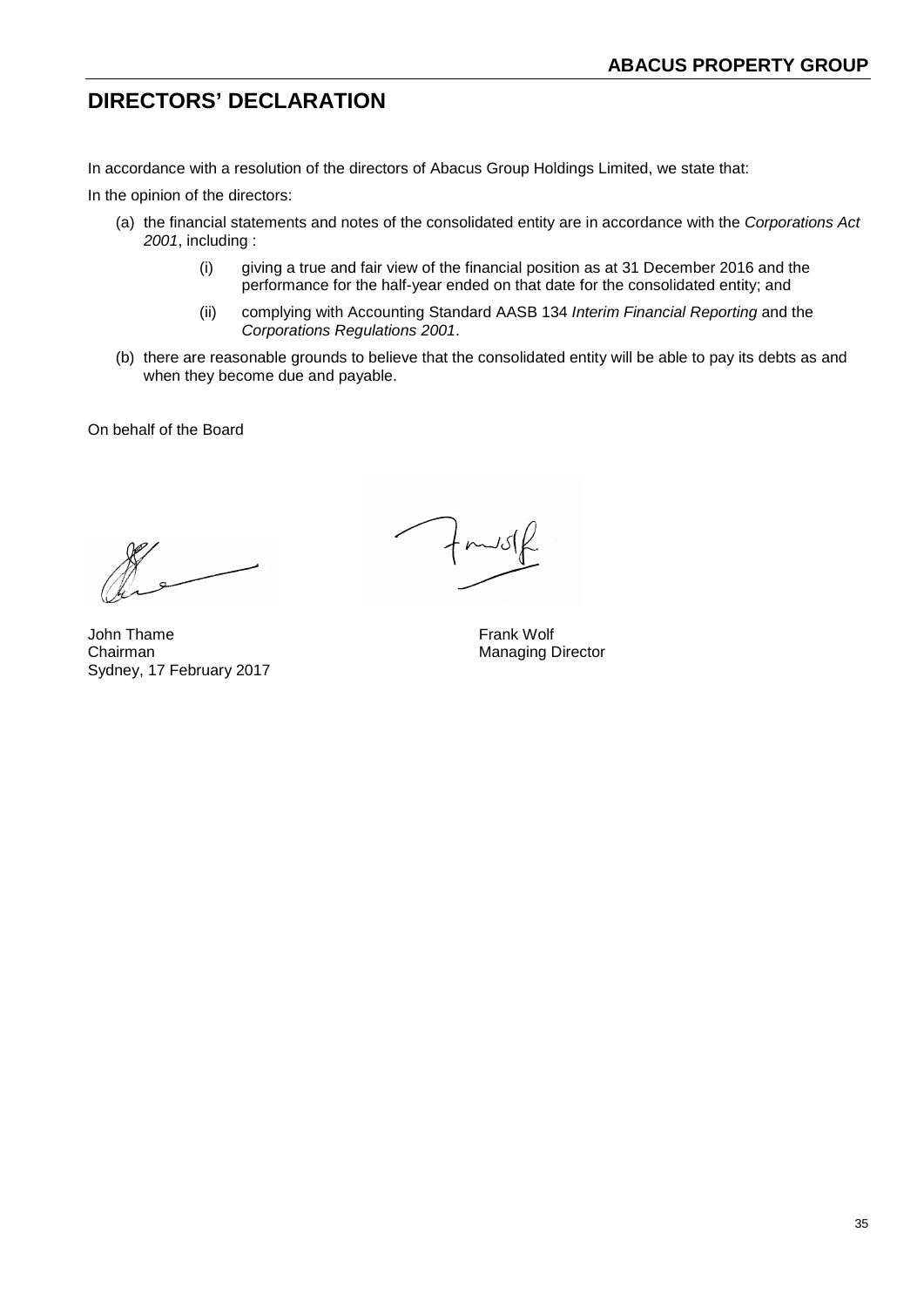

Ernst & Young 200 George Street Sydney NSW 2000 Australia GPO Box 2646 Sydney NSW 2001 Tel: +61 2 9248 5555 Fax: +61 2 9248 5959 ev.com

To the members of Abacus Group Holdings Limited

# Report on the Half-Year Financial Report

We have reviewed the accompanying half-year financial report of Abacus Group Holdings Limited, which comprises the consolidated statement of financial position as at 31 December 2016, the consolidated statement of comprehensive income, consolidated statement of changes in equity and consolidated statement of cash flows for the half-year ended on that date, notes comprising a summary of significant accounting policies and other explanatory information, and the directors' declaration of the consolidated entity comprising the company and the entities it controlled at the half-year end or from time to time during the half-year.

# Directors' Responsibility for the Half-Year Financial Report

The directors of the company are responsible for the preparation of the half-year financial report that gives a true and fair view in accordance with Australian Accounting Standards and the Corporations Act 2001 and for such internal controls as the directors determine are necessary to enable the preparation of the half-year financial report that is free from material misstatement, whether due to fraud or error.

# **Auditor's Responsibility**

Our responsibility is to express a conclusion on the half-year financial report based on our review. We conducted our review in accordance with the Auditing Standard on Review Engagements ASRE 2410 Review of a Financial Report Performed by the Independent Auditor of the Entity, in order to state whether, on the basis of the procedures described, we have become aware of any matter that makes us believe that the financial report is not in accordance with the Corporations Act 2001 including: giving a true and fair view of the consolidated entity's financial position as at 31 December 2016 and its performance for the half-year ended on that date; and complying with Accounting Standard AASB 134 Interim Financial Reporting and the Corporations Regulations 2001. As the auditor of Abacus Group Holdings Limited and the entities it controlled during the half-year, ASRE 2410 requires that we comply with the ethical requirements relevant to the audit of the annual financial report.

A review of a half-year financial report consists of making enquiries, primarily of persons responsible for financial and accounting matters, and applying analytical and other review procedures. A review is substantially less in scope than an audit conducted in accordance with Australian Auditing Standards and consequently does not enable us to obtain assurance that we would become aware of all significant matters that might be identified in an audit. Accordingly, we do not express an audit opinion.

# Independence

In conducting our review, we have complied with the independence requirements of the Corporations Act 2001. We have given to the directors of the company a written Auditor's Independence Declaration, a copy of which follows the Directors' Report.